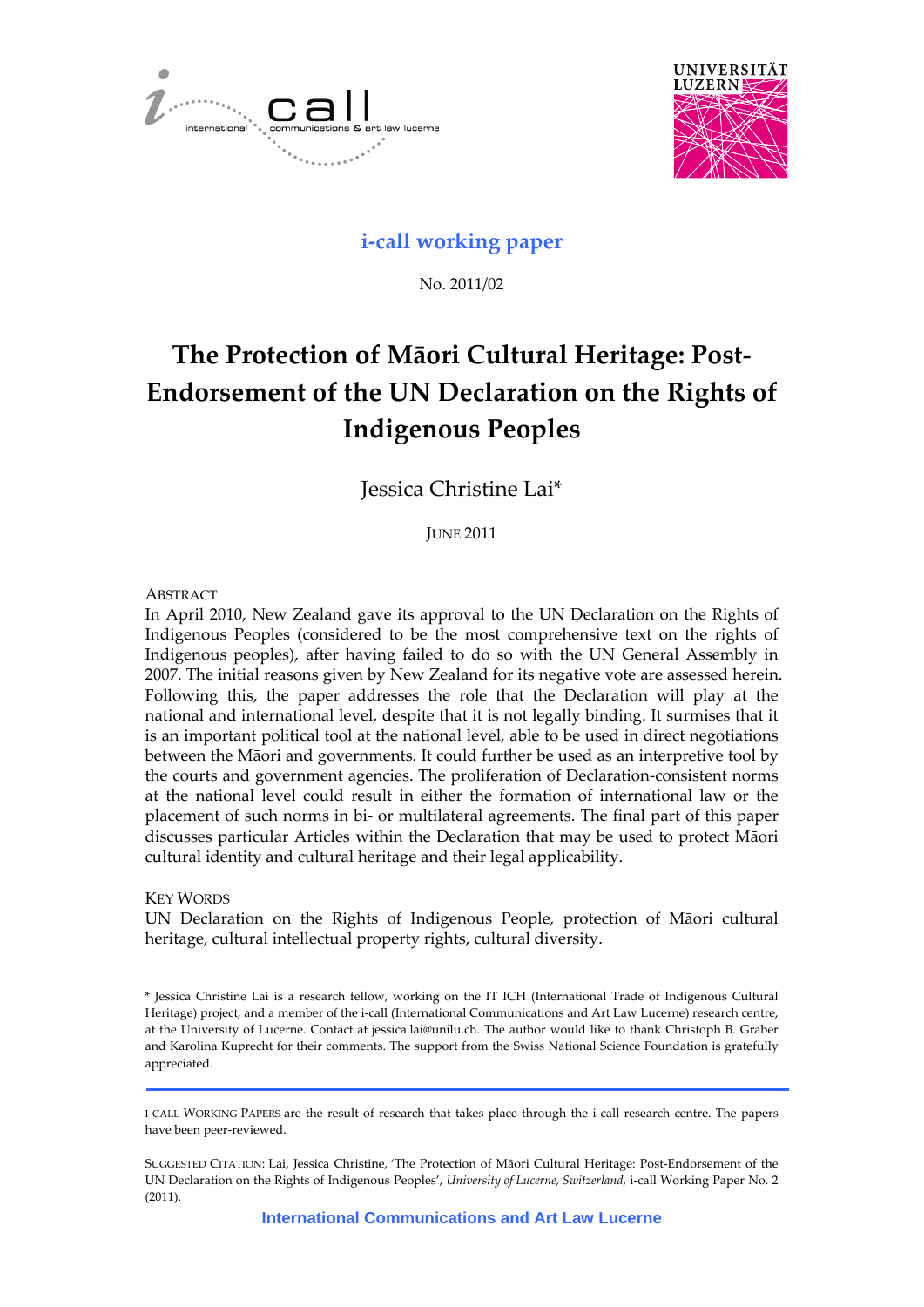Published by: i-call, The Research Centre for International Communications and Art Law at the University of Lucerne Frohburgstrasse 3 P.O. Box 4466 6002 Lucerne Switzerland

ISSN 1664‐0144 © The i‐call Research Centre, Switzerland

All rights reserved. No part of this publication may be reproduced, stored in a retrieval system, or transmitted in any form or by any means, mechanical, photocopying, recording or otherwise, without prior written permission of the publisher.

Permission to use this content must be obtained from the copyright owner.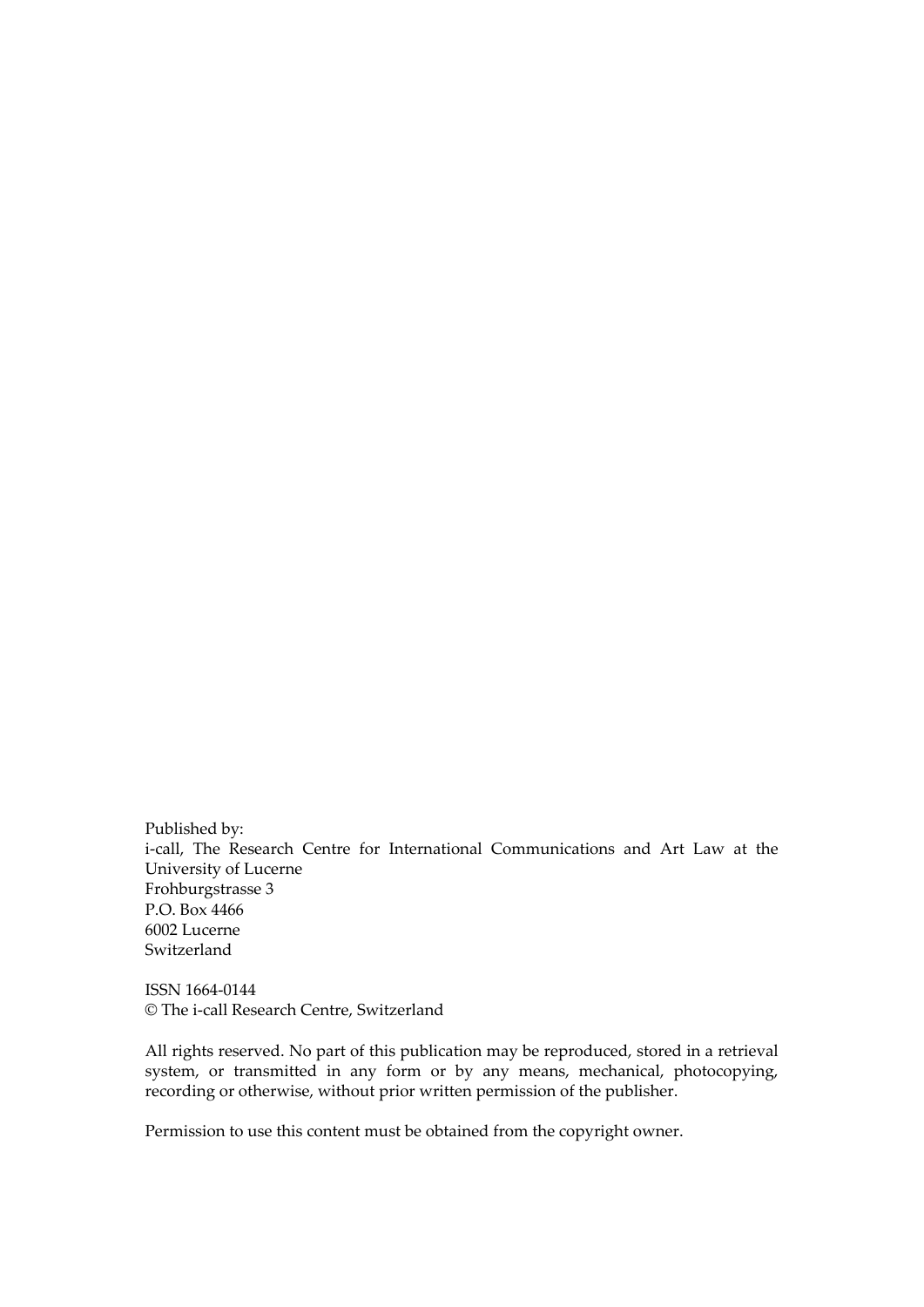# **THE PROTECTION OF MĀORI CULTURAL HERITAGE POST‐ ENDORSEMENT OF THE UN DECLARATION ON INDIGENOUS RIGHTS**

\_\_\_\_\_\_\_\_\_\_\_\_\_\_\_\_\_\_\_\_\_\_\_\_\_\_\_\_\_\_\_\_\_\_\_\_\_\_\_\_\_\_\_\_\_\_\_\_\_\_\_\_\_\_\_\_\_\_\_\_\_\_\_\_\_\_\_\_\_\_\_\_\_\_\_\_\_\_\_\_\_\_\_\_\_\_\_\_\_\_\_\_\_\_\_\_\_\_\_\_\_\_

| 1. |     |                                                       |  |  |  |
|----|-----|-------------------------------------------------------|--|--|--|
| 2. |     | THE DECLARATION AND NEW ZEALAND'S U-TURN 5            |  |  |  |
|    | 2.1 |                                                       |  |  |  |
|    | 2.2 |                                                       |  |  |  |
|    | 2.3 |                                                       |  |  |  |
|    |     | 231                                                   |  |  |  |
|    |     | 2.3.2                                                 |  |  |  |
|    |     | 2.3.3                                                 |  |  |  |
|    |     | 2.3.4                                                 |  |  |  |
|    | 2.4 | THE EVENTUAL ENDORSEMENT AND ITS CONSEQUENCES 17      |  |  |  |
|    |     | 2.4.1                                                 |  |  |  |
|    |     | 2.4.2                                                 |  |  |  |
|    |     | (a)                                                   |  |  |  |
|    |     |                                                       |  |  |  |
|    |     | 2.4.3                                                 |  |  |  |
|    |     |                                                       |  |  |  |
|    |     |                                                       |  |  |  |
|    |     | (c)                                                   |  |  |  |
|    |     | 244                                                   |  |  |  |
| 3. |     | THE DECLARATION AND SELF-DETERMINATION OVER           |  |  |  |
|    |     |                                                       |  |  |  |
|    | 3.1 |                                                       |  |  |  |
|    | 3.2 |                                                       |  |  |  |
|    | 3.3 | REPRESENTATION AND DIVERSITY OF INDIGENOUS PEOPLES 37 |  |  |  |
| 4. |     | HUMAN RIGHTS, FREEDOMS AND THIRD-PARTY INTERESTS      |  |  |  |
| 5. |     |                                                       |  |  |  |
|    |     |                                                       |  |  |  |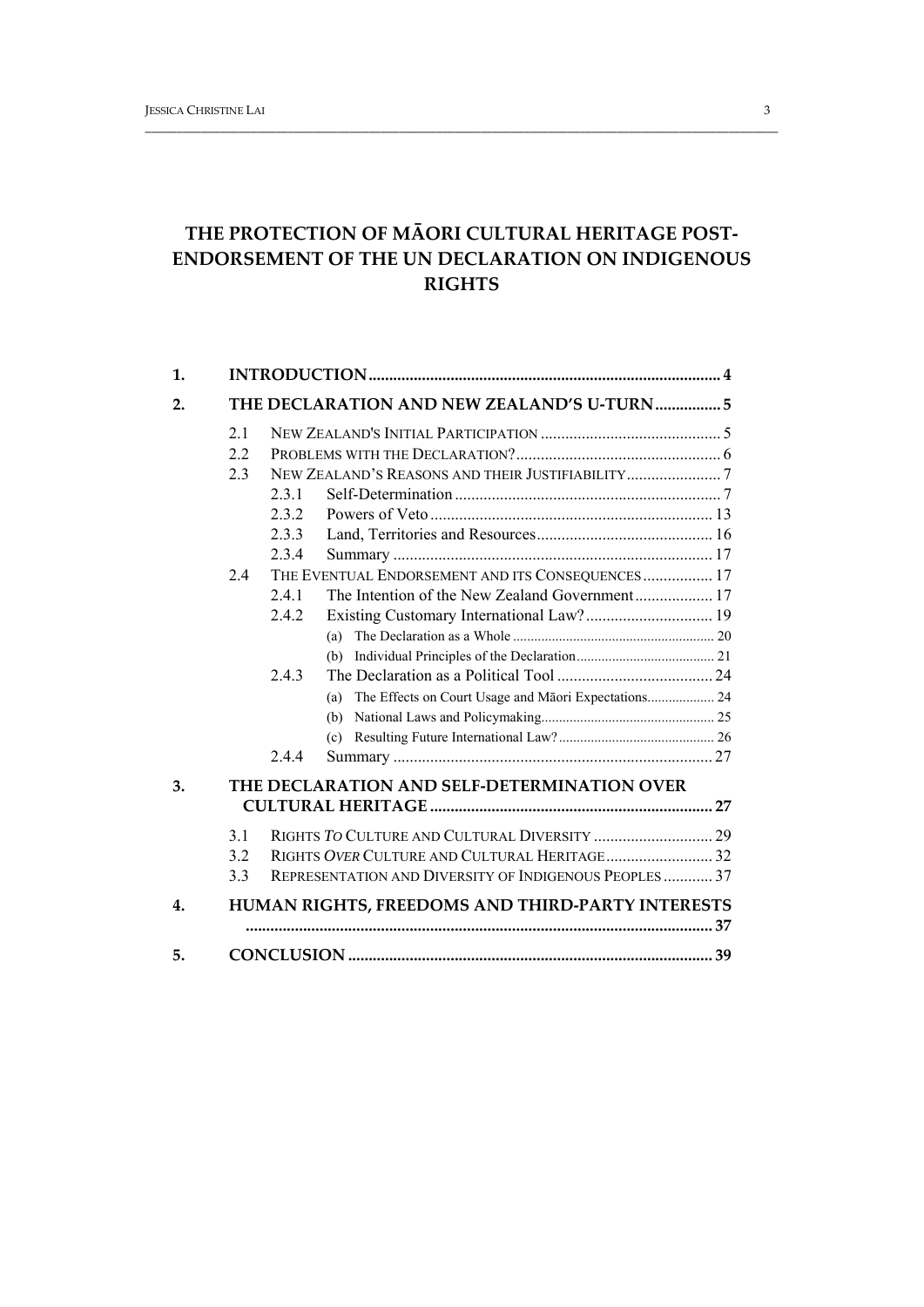# **1. INTRODUCTION**

In 2007, the General Assembly of the United Nations adopted the Declaration on the Rights of Indigenous Peoples ("the Declaration"), $1$  after almost twenty-five years of negotiation. <sup>2</sup> The Declaration has been described as the "most progressive and comprehensive international instrument dealing exclusively with the rights of Indigenous peoples." <sup>3</sup> Previous general human rights instruments had neither addressed the importance of culture to peoples themselves nor to society as a whole.4 Though some other means to protect certain aspects of cultural heritage (such as through intellectual property) do exist, such mechanisms do not fully meet the interests of Indigenous peoples, as the theories underlying the mechanisms cannot perceive culture as a way of life, rather than as commodities or objects of creativity. <sup>5</sup> This is particularly due to the individual nature of intellectual property mechanisms, which cannot cope with the collective nature of Indigenous culture. Instead, there has been a tendency to propertise culture, which is clear from the commonly used term "cultural property", despite that most Indigenous peoples do not view culture as being "owned", but as a living part of their community.<sup>6</sup> Moreover, existing instruments do not fully address the right of Indigenous peoples to cultural autonomy or protect them from the appropriation and misuse of their cultural heritage.7 The Declaration is potentially much broader in scope, referring rather to cultural identity, cultural diversity and property rights over cultural heritage, traditional knowledge (TK) and traditional cultural expressions (TCE).

\_\_\_\_\_\_\_\_\_\_\_\_\_\_\_\_\_\_\_\_\_\_\_\_\_\_\_\_\_\_\_\_\_\_\_\_\_\_\_\_\_\_\_\_\_\_\_\_\_\_\_\_\_\_\_\_\_\_\_\_\_\_\_\_\_\_\_\_\_\_\_\_\_\_\_\_\_\_\_\_\_\_\_\_\_\_\_\_\_\_\_\_\_\_\_\_\_\_\_\_\_

The adoption of the Declaration was not unanimous, with eleven states abstaining from the vote and four voting against its adoption. <sup>8</sup> These four states were New Zealand, Australia, Canada and the USA, all countries with large populations of Indigenous peoples. With the change of the Australian Government, at the end of 2007, the Declaration was endorsed by Australia in 2009.<sup>9</sup> Just over a year later, New Zealand

<sup>&</sup>lt;sup>1</sup> UN Declaration on the Rights of Indigenous Peoples (UNDRIP) (2007) GA Res. 61/295 (UN Doc. A/61/L.67 and Add.1) (13 September 2007).

<sup>2</sup> For an outline of the history of the Declaration, see Erica‐Irene Daes, 'The UN Declaration on the Rights of Indigenous Peoples: Background and Appraisal', in Stephen Allen and Alexandra Xanthaki (eds), *Reflections on the UN Declaration on the Rights of Indigenous Peoples*, Oxford and Portland, Oregon: Hart Publishing, 2011, pp. 11‐40 [hereinafter Daes, 'Declaration Background and Appraisal'].

<sup>3</sup> Claire Charters, 'The Road to the Adoption of the Declaration on the Rights of Indigenous Peoples' (2007) *New Zealand Yearbook of International Law*, 4, pp. 121‐133, at p. 123 [hereinafter Charters, 'Declaration Adoption'].

<sup>4</sup> Alexandra Xanthaki, *Indigenous Rights and United Nations Standards: Self‐Determination, Culture and Land*, Cambridge: Cambridge University Press, 2007, at p. 199 [hereinafter Xanthaki, 'Indigenous Rights and United Nations Standards'].

<sup>5</sup> Ibid., at pp. 206‐209.

<sup>6</sup> Christoph B. Graber, 'Aboriginal Self‐Determination vs the Propertisation of Traditional Culture: The Case of Sacred Wanjina Sites' (2009) *Australian Indigenous Law Review*, 13 (2), pp. 18‐34, at pp. 19‐20 [hereinafter Graber, 'Aboriginal Self‐Determination vs Propertisation'].

<sup>7</sup> Xanthaki, 'Indigenous Rights and United Nations Standards', supra note 4, at p. 214.

<sup>8</sup> The eleven countries who abstained were: Azerbaijan, Bangladesh, Bhutan, Burundi, Colombia, Georgia, Kenya, Nigeria, Russian Federation, Samoa, Ukraine.; Sixty‐first General Assembly of the United Nations, 'General Assembly Adopts Declaration on Rights of Indigenous Peoples: "Major Step Forward" Towards Human Rights for All, Says President', 107th & 108th Meetings (UN Doc. GA/10612, 2007) [hereinafter UN, 'GA Adoption of Declaration'].

<sup>9</sup> John Miles, 'Government Endorses UN Declaration on Indigenous Peoples', *Survival International* (3 April 2009), available at www.survivalinternational.org/news/4415 (all online sources were accessed 19 June 2011).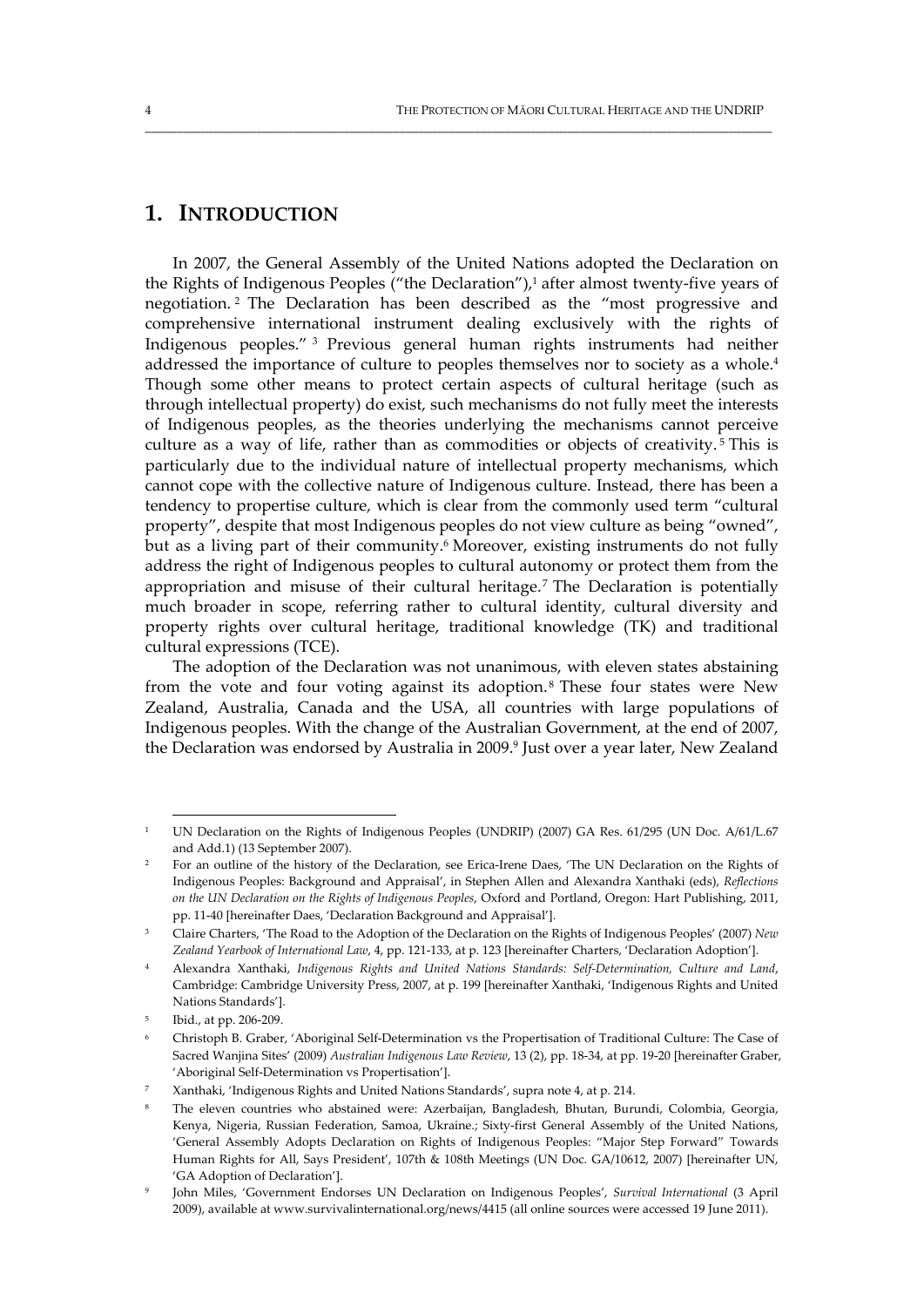also decided to change its opposing stance. <sup>10</sup> Soon after, Canada and the USA announced their support of the Declaration.<sup>11</sup>

\_\_\_\_\_\_\_\_\_\_\_\_\_\_\_\_\_\_\_\_\_\_\_\_\_\_\_\_\_\_\_\_\_\_\_\_\_\_\_\_\_\_\_\_\_\_\_\_\_\_\_\_\_\_\_\_\_\_\_\_\_\_\_\_\_\_\_\_\_\_\_\_\_\_\_\_\_\_\_\_\_\_\_\_\_\_\_\_\_\_\_\_\_\_\_\_\_\_\_\_\_\_

As with Australia, part of the reason for the reversal of opinion was a change in the New Zealand Government, in 2008. However, it is questionable whether the situation in New Zealand, between the time of rejection and that of adoption, had changed significantly such that the reasons given by the Government in 2007 were no longer relevant in April 2010. Perhaps it is rather that the reasons were never justified. This paper discusses the grounds that were put forth by New Zealand to support their negative vote and whether these were substantive. Given that declarations are not *prima facie* binding, the next part of the paper assesses whether the Declaration may nevertheless impact on New Zealand domestic law and the shape that this would take. Following this, it discusses how the endorsement of the Declaration could potentially affect the position and protection of Māori cultural heritage. Specifically, it discusses the Declaration in light of the concept of self‐determination over cultural heritage and the proposal that the Māori must be allowed to control and benefit from the trade (or non‐trade) of their cultural heritage, particularly for the purposes of strengthening their cultural identity, for their socio‐economic benefit and, ultimately, to improve their political self‐determination.

# **2. THE DECLARATION AND NEW ZEALAND'S U‐TURN**

# 2.1 NEW ZEALANDʹS INITIAL PARTICIPATION

The Declaration is the only declaration of the UN that has been actively drafted with the intended rights-holders.<sup>12</sup> To begin with, New Zealand was an enthusiastic member of the negotiations and formation of the Declaration. This participation, however, has been argued to be undermined by the failure to show good faith and involve the Māori in the process or in consultations, despite requests from Māori organisations and representatives for this to occur. <sup>13</sup> Initially, there was some involvement of the Māori, including in drafting the document.14 However, from 2001, consultation with the Māori became non‐existent. This is despite the fact that the

<sup>10</sup> Pita Sharples (Māori Party Co‐Leader), 'Supporting UN Declaration Restores NZ's Mana', *Press Release* (20 April 2010), available online at http://www.beehive.govt.nz/release/supporting+un+declaration+restores+nz039s+mana [hereinafter Sharples, 'Supporting UN Declaration'].

<sup>11</sup> 'Canada Endorses the United Nations Declaration on the Rights of Indigenous Peoples', *Indian and Northern Affairs Canada News* (12 November 2010), available at http://www.ainc‐inac.gc.ca/ai/mr/nr/s‐d2010/23429‐ eng.asp; and 'VICTORY!: U.S. Endorses UN Declaration on the Rights of Indigenous Peoples', *Cultural Survival News* (12 December 2010), available at http://www.culturalsurvival.org/news/united‐states/victory‐ us‐endorses‐un‐declaration‐rights‐indigenous‐peoples.

<sup>12</sup> Victoria Tauli-Corpuz (Chairperson of the UN Permanent Forum on Indigenous Issues), 'On the Occasion of the Adoption by the General Assembly of the Declaration on the Rights of Indigenous Peoples', *UN Permanent Forum on Indigenous Issues Press Release* (13 September 2007) [hereinafter Tauli‐Carpuz, 'Adoption of Declaration']; and Megan Davis, 'The United Nations Declaration on the Rights of Indigenous Peoples' (2007) *Australian Indigenous Law Reporter*, 11 (3), pp. 55‐63, at pp. 55‐57.

<sup>13</sup> Claire Charters, 'The Rights of Indigenous Peoples' (2006) *New Zealand Law Journal*, pp. 335‐337, at p. 337 [hereinafter Charters, 'The Rights of Indigenous Peoples'].

<sup>14</sup> Pita Sharples (Māori Party Co‐Leader), 'UN Declaration on the Rights of Indigenous Peoples Celebration Luncheon', *Speech* (10 May 2010), available at http://www.beehive.govt.nz/speech/un+declaration+rights+indigenous+peoples+celebration+luncheon [hereinafter Sharples, 'UN Declaration Celebration Luncheon'].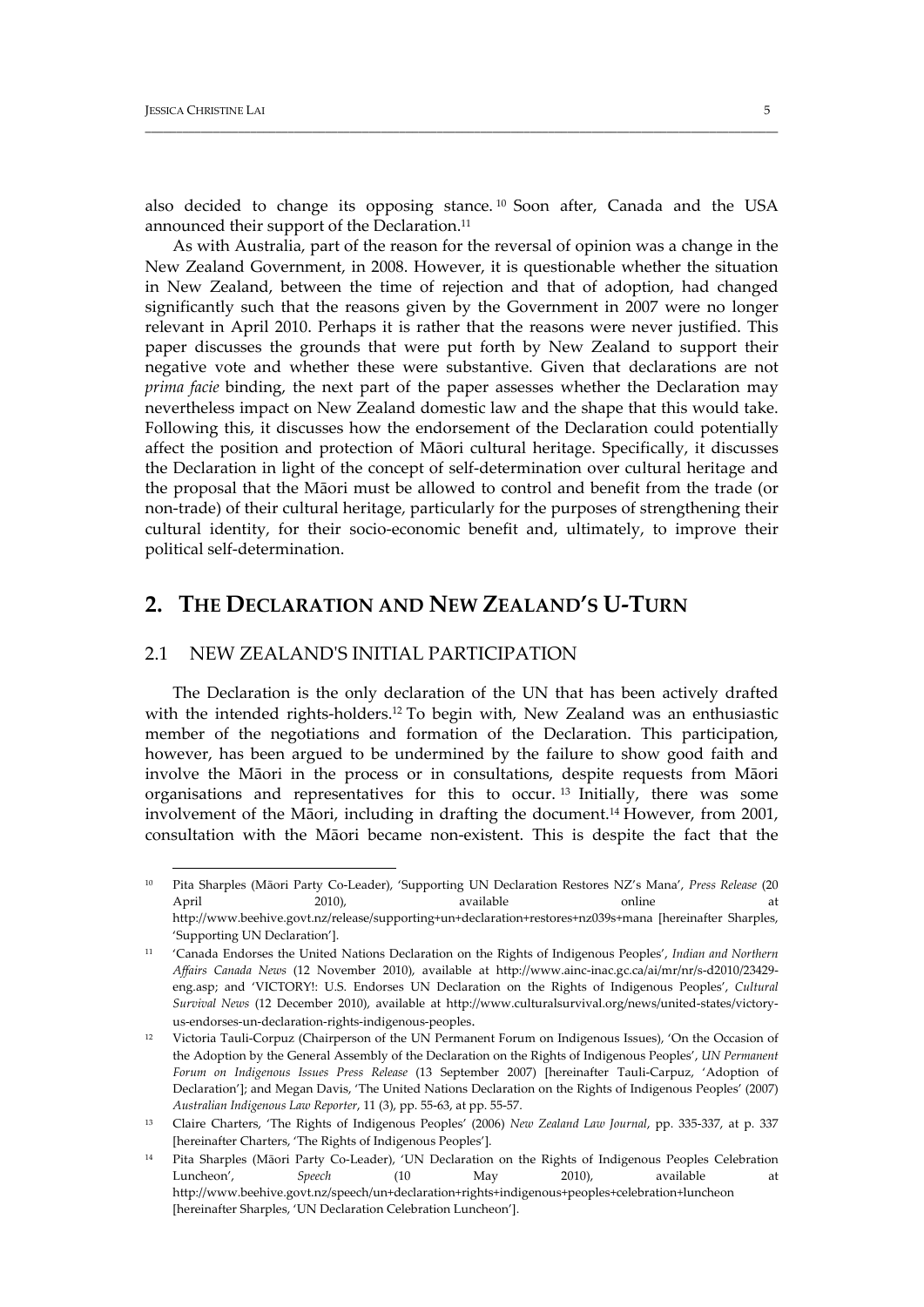Ministry of Foreign Affair and Tradeʹs policy that "[i]n some cases Māori concerns will be one of the most important factors in developing the government's position" and that Māori should have the opportunity for involvement during all phases of a treaty making process.15 A possible reason for this apparent departure from Government policy is that it refers to treaties and not to non‐binding texts, such as declarations.16

\_\_\_\_\_\_\_\_\_\_\_\_\_\_\_\_\_\_\_\_\_\_\_\_\_\_\_\_\_\_\_\_\_\_\_\_\_\_\_\_\_\_\_\_\_\_\_\_\_\_\_\_\_\_\_\_\_\_\_\_\_\_\_\_\_\_\_\_\_\_\_\_\_\_\_\_\_\_\_\_\_\_\_\_\_\_\_\_\_\_\_\_\_\_\_\_\_\_\_\_\_

As will be discussed further throughout this part of the paper, the New Zealand Government played a large role in the negotiations and development of the Declaration. However, despite this involvement at all stages, New Zealand did not support the Declaration when it was adopted by the UN General Assembly. The reasons for this are examined in the following.

# 2.2 PROBLEMS WITH THE DECLARATION?

That the Declaration, even in its final form, was potentially problematic was acknowledged by a far greater number of states than merely those which voted against its adoption or abstained from voting. Many states commented on the fact that the Declaration was far from perfect, yet they felt the need to vote in favour of the text, due to the significance it represented for Indigenous peoples.17 In partial justification for adopting the Declaration, several states noted that the Declaration was political in nature and not binding,18 that it did not create any new rights,19 and that it would not affect a state's sovereignty.20 In other words, many states voted for the Declaration but made it clear that they would not implement it in any practical way. Several states also qualified their acceptance of the Declaration by providing their own interpretations of certain Articles, particularly those relating to self‐determination.21

Even the drafting of the Declaration was considered controversial by the opposing states along with several of those which abstained. Both Australia and the USA stated having deep disappointment in not having been given the chance to participate in the negotiations, despite making requests for this.22 No opportunity was made to allow for states to discuss the final document collectively. Russia, which abstained from the vote, also commented on the non-transparent forum that had been chosen to negotiate the text, which excluded states with significant Indigenous populations.<sup>23</sup> Russia further found the document to be lacking in balance, particularly, the Articles regarding land and natural resources and the procedures for compensation and redress. The concern with the Articles relating to land and resources was also why Nigeria abstained, as was the issue of self‐determination. Colombia abstained from the vote, wanting the decision

<sup>15</sup> Ministry of Foreign Affairs and Trade, 'Strategy for Engagement with Māori on International Treaties', (13 July 2010), available online at http://www.mfat.govt.nz/Treaties‐and‐International‐Law/03‐Treaty‐making‐ process/Engagement‐with‐Maori.php. This is discussed in Naomi Solomon, 'Was the New Zealand Government Justified in Voting Against the Declaration on the Rights of Indigenous Peoples?' (2008) *Te Kāhui Kura Māori*, 1 (electronic version).

<sup>&</sup>lt;sup>16</sup> Solomon, supra note 15.

<sup>17</sup> For example, Indonesia, Pakistan; UN, 'GA Adoption of Declaration', supra note 8.

<sup>&</sup>lt;sup>18</sup> For example, Guyana and Turkey; ibid.

<sup>&</sup>lt;sup>19</sup> For example, Guatemala and Nepal; ibid. For a contrary opinion, see David J. Round, 'UN Declaration on the Rights of Indigenous Peoples' (2009) *New Zealand Law Journal*, pp. 392‐395, at p. 394.

<sup>20</sup> For example, Brazil, Egypt, India, Jordan, Mexico, Namibia, Philippines, Turkey, Paraguay, Suriname and Sweden; UN, 'GA Adoption of Declaration', supra note 8.

<sup>21</sup> Charters, 'Declaration Adoption', supra note 3, p. 132.

<sup>&</sup>lt;sup>22</sup> UN, 'GA Adoption of Declaration', supra note 8.

<sup>23</sup> Ibid. See also Claire Charters, 'Indigenous Peoples Rights Under International Law' (2007‐2008) *New Zealand Yearbook of International Law*, 5, pp. 199‐207, at pp. 199‐200.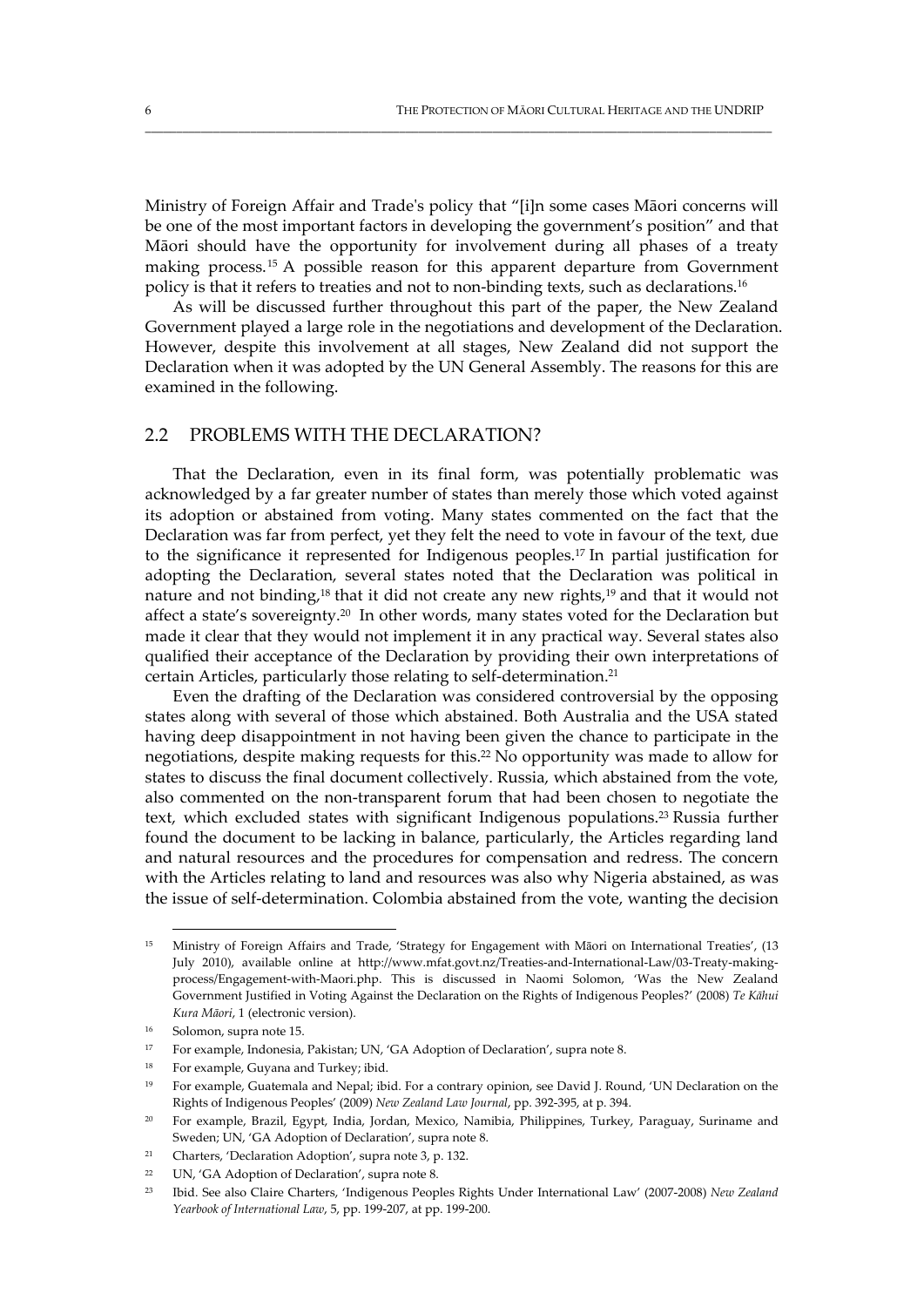to be held in abeyance until a Declaration suitable for all states could be achieved.<sup>24</sup> Colombia felt that it could not approve of a text with Articles that were in complete contradiction to its internal legal system, despite that the Declaration is not binding. Similarly, Bangladesh did not like that the text did not enjoy consensus.25 Additionally, the ambiguities in the text were a concern for Bangladesh, who specifically did not like that "Indigenous people" is not defined in the Declaration.26

\_\_\_\_\_\_\_\_\_\_\_\_\_\_\_\_\_\_\_\_\_\_\_\_\_\_\_\_\_\_\_\_\_\_\_\_\_\_\_\_\_\_\_\_\_\_\_\_\_\_\_\_\_\_\_\_\_\_\_\_\_\_\_\_\_\_\_\_\_\_\_\_\_\_\_\_\_\_\_\_\_\_\_\_\_\_\_\_\_\_\_\_\_\_\_\_\_\_\_\_\_\_

All four opposing states affirmed their commitment to the idea of the Declaration, but each casted a negative vote for similar reasons. Canada expressed its dissatisfaction that the text was not "meaningful and effective" and Australia and the USA similarly found the text unable to be universally accepted, observed or upheld. Rather the text was considered to be written in confusing terms, capable of a wide range of interpretations, non-transparent and not capable of implementation, as was stated by the representative for the USA.

New Zealand specifically had problems with Article 26 on land and resources, Article 28 on redress and Articles 19 and 32 on a right of veto over the State. The representative for New Zealand stated that these four provisions were "fundamentally incompatible with New Zealand's constitutional and legal arrangements, the Treaty of Waitangi and the principal of good governance of all its citizens"<sup>27</sup> and was further against the countries democratic processes. <sup>28</sup> New Zealand noted that Article 31 concerning intellectual property was also problematic, but this was not elaborated upon.29

New Zealand further noted that the text would not be able to be implemented by a number of states, including most who had voted in its favour. In 2007, New Zealand did not want to sign a document to which it could not give legal effect. Thus, despite other states being willing to vote for the Declaration, as it was only aspirational and not binding, New Zealand did not accept that a state could responsibly take such a stance towards a document that purported to declare the contents of the rights of Indigenous people.

# 2.3 NEW ZEALAND'S REASONS AND THEIR JUSTIFIABILITY

# 2.3.1 **Self‐Determination**

During negotiations, by far the most divisive and controversial objection to the Declaration raised by New Zealand and many states was that relating to Article 3 on

 <sup>24</sup> UN, 'GA Adoption of Declaration', supra note 8.

 $25$   $\text{Inid}$ 

<sup>26</sup> Siegfried Wiessner has noted that the failure to define "Indigenous peoples" more clearly is a valid criticism of the Declaration. Though this formulation offers flexibility, it lacks legal specificity. Siegfried Wiessner, 'Indigenous Sovereignty: A Reassessment in Light of the UN Declaration on the Rights of Indigenous Peoples' (2008) *Vanderbilt Journal of Transnational Law*, 41, pp. 1141‐1176, at pp. 1163‐1164 [hereinafter Wiessner, 'Indigenous Sovereignty'].

<sup>27</sup> UN, 'GA Adoption of Declaration', supra note 8; and Rosemary Banks (New Zealand Permanent Representative to the United Nations), 'Explanation of Vote', *MFAT Speeches* (13 September 2007), available online at http://www.mfat.govt.nz/Media‐and‐publications/Media/MFAT‐speeches/2007/0‐13‐September‐ 2007.php.

<sup>&</sup>lt;sup>28</sup> UN, 'GA Adoption of Declaration', supra note 8. See also Michael Cullen (Deputy Prime Minister at the time), 'Questions for Oral Answer: Crown Land—Protection' (9 October 2007) *Hansard (Parliamentary Debates)*, 642, pp. 12123‐12202, at p. 12125.

<sup>29</sup> Banks, supra note 27.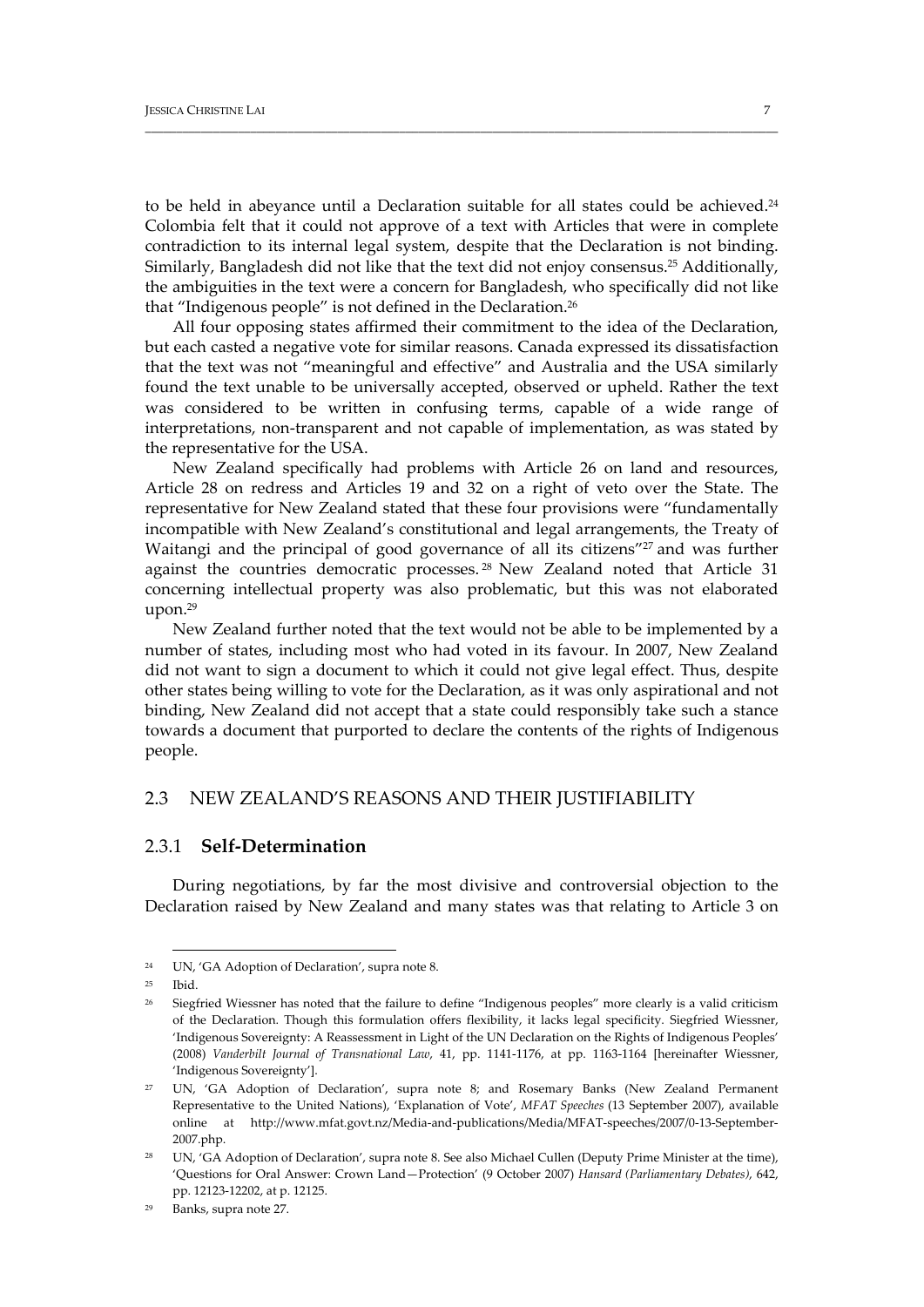self-determination, which has been called the "heart and soul" of the Declaration.<sup>30</sup> Indigenous peoples claimed that the text would not be accepted if this right was not recognised.31 However, the Article was also the reason why adoption of the Declaration by the UN General Assembly was stalled in 2006.<sup>32</sup> For this reason, it is discussed here, even though it was not a specific ground given by New Zealand for rejecting the Declaration, in 2007.

\_\_\_\_\_\_\_\_\_\_\_\_\_\_\_\_\_\_\_\_\_\_\_\_\_\_\_\_\_\_\_\_\_\_\_\_\_\_\_\_\_\_\_\_\_\_\_\_\_\_\_\_\_\_\_\_\_\_\_\_\_\_\_\_\_\_\_\_\_\_\_\_\_\_\_\_\_\_\_\_\_\_\_\_\_\_\_\_\_\_\_\_\_\_\_\_\_\_\_\_\_

Self-determination of peoples was already part of international law and that conferred by the Declaration is no different from the right of all other peoples.<sup>33</sup> Though the definition of peoples is by no means settled, $34$  the controversy lay in the fact that sub-national groups had never before been considered as "peoples" at international law (but rather as minorities), $35$  and there was fear that such recognition would be used as a ground for secession.36 Many academics have discussed why this was not a valid concern. Firstly, Article 3 must be read with Article 4,<sup>37</sup> which states that "Indigenous peoples, in exercising their right to self‐determination, have the right to autonomy or self‐government in matters relating to their internal and local affairs, as well as ways and means for financing their autonomous functions." Secondly, Article 46.1 states that nothing in the declaration may be interpreted as authorising action "which would dismember or impair, totally or in part, the territorial integrity or political unity of sovereign and independent States." <sup>38</sup> General international law only allows for

<sup>&</sup>lt;sup>30</sup> The observer for the Chittagong Hill Tracts Peace Campaign quoted in UN Economic and Social Council, Commission on Human Rights, 'Report of the Working Group Established in Accordance with Commission on Human Rights Resolution 1995/32', 53rd session (UN Doc. E/CN.4/1997/102, 1996), at para. 339. See also Caroline Foster, 'Indigenous Peoples' Right to Self‐Determination' (2007) *New Zealand Law Journal*, pp. 45‐46, at p. 45 [hereinafter Foster, 'Indigenous Peoples' Right to Self‐Determination']; and Caroline Foster, 'Articulating Self‐Determination in the Draft Declaration on the Rights of Indigenous Peoples' (2001) *European Journal of International Law*, 12, pp. 141‐157, at pp. 142‐143 [hereinafter Foster, 'Articulating Self‐ Determination'].

<sup>31</sup> Xanthaki, 'Indigenous Rights and United Nations Standards', supra note 4, at p. 109.

<sup>&</sup>lt;sup>32</sup> The African bloc (of fifty-three countries) caused the deference of the consideration of the Declaration from the 2006 to the 2007 General Assembly; Wiessner, 'Indigenous Sovereignty', supra note 26, at pp. 1159-1160.

<sup>33</sup> Ian Brownlie, *Principles of Public International Law*, 7th edn, Oxford: Oxford University Press, 2008, at pp. 579‐ 582; and Alexandra Xanthaki, 'Indigenous Rights in International Law Over the Law 10 Years and Future Developments' (2009) *Melbourne Journal of International Law*, 10, pp. 27‐37, at p. 30 [hereinafter Xanthaki, 'Indigenous Rights in International Law']. See also Charter of the United Nations (1945) 1 UNTS XVI (26 June 1945, entered into force on 24 October 1945), Articles 1.2 and 55; UN, International Covenant on Civil and Political Rights (CCPR) (1976) GA Res. 2200A (XXI) (16 December 1966, entered into force 23 March 1976), Article 1; and UN, International Covenant on Economic, Social and Cultural Rights (CESCR) (1976) GA Res. 2200A (XXI) (16 December 1966, entered into force 3 January 1976), Article 1.

<sup>34</sup> See Daniel Thűrer and Thomas Burri, 'Self‐Determination', in Rüdiger Wolfrum (ed.), *The Max Planck Encyclopedia of Public International Law*, at paras 18‐21, available online at www.mpepil.com, last updated 2008.

<sup>35</sup> Xanthaki, 'Indigenous Rights in International Law', supra note 33, at p. 30.

<sup>36</sup> For example, it has been called "apartheid" in the sense of the "parallel development of two peoples in one land"; see Michael Laws, 'Ripples from this DRIP Will be Far Reaching', *Sunday Star Times* (25 April 2010), available online at http://www.stuff.co.nz/sunday‐star‐times/opinion/3619989/Ripples‐from‐this‐DRIP‐will‐ be-farreaching. In New Zealand, there appears to be a fear of the existence of multiple identities. There is a rhetoric that New Zealand is "multi‐cultural", but we are all "New Zealanders". Other affiliations are "of secondary importance".

<sup>37</sup> John M. van Dyke, 'Draft Interim Report: Rights of Indigenous Peoples', *International Law Association, The Hague Conference* (2010), at p. 9; and Wiessner, 'Indigenous Sovereignty', supra note 26, at p. 1166. Wiessner stated that it is the "guarantee of *internal* self-determination" or the "right to autonomy or self-government", as defined by Article 4 (emphasis added).

<sup>38</sup> This wording is also used in the Declaration on Principles of International Law Concerning Friendly Relations and Cooperation Among States in Accordance with the Charter of the United Nations (Declaration on Friendly Relations) (1970) Res. 2625 (XXV) (24 October 1970). See Charters, 'The Rights of Indigenous Peoples', supra note 13, at p. 336; and S. James Anaya and Siegfried Wiessner, 'The UN Declaration on the Rights of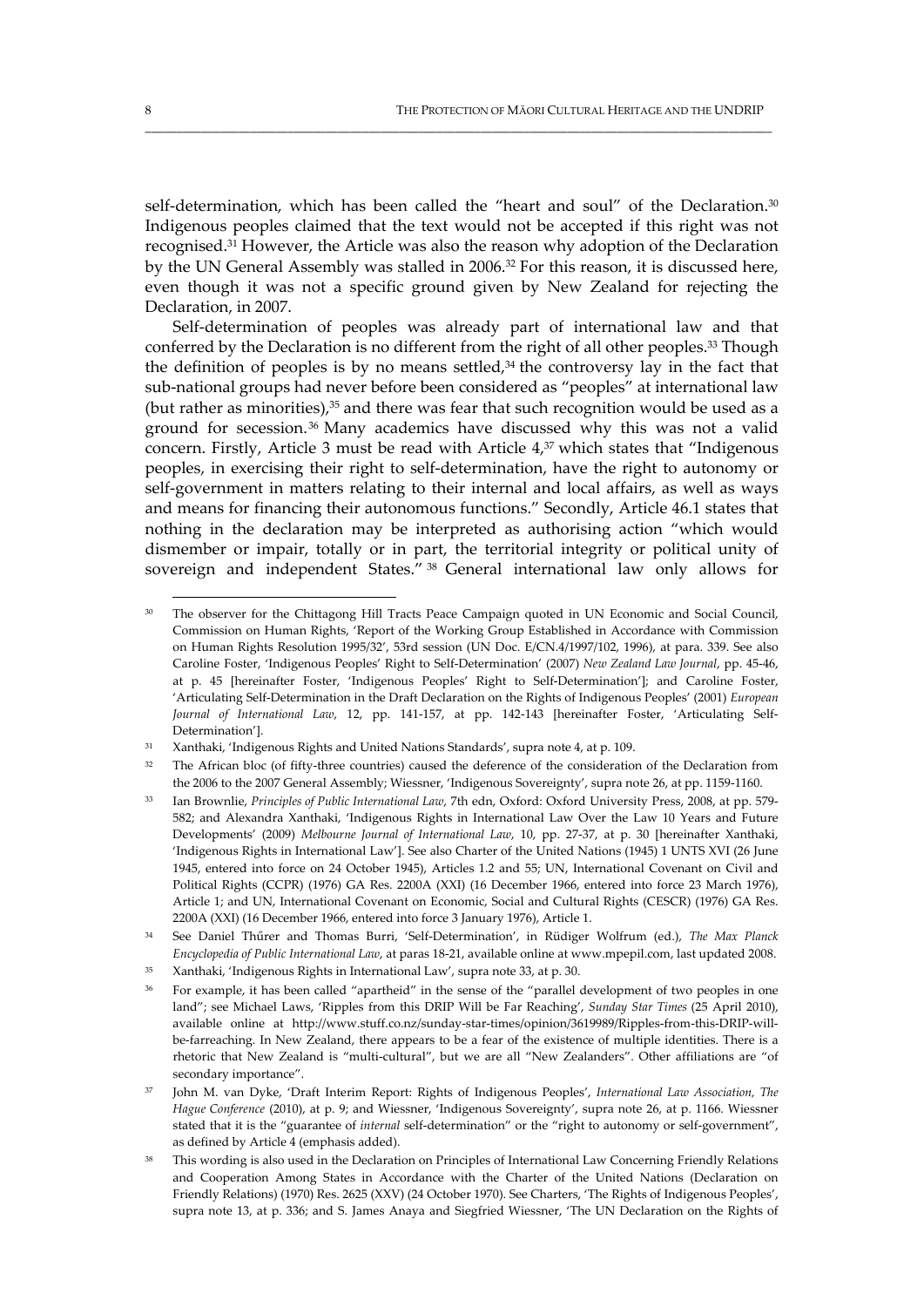secession under specific circumstances, which the Declaration does not affect one way or the other.39 Article 46 was added as a concession by Indigenous peoples, as a result of constant objections by many states (including New Zealand), and is the reason why the Declaration was eventually accepted.<sup>40</sup> The addition of Article 46 is likely why selfdetermination was not raised as a specific reason as to why New Zealand casted a negative vote.41

\_\_\_\_\_\_\_\_\_\_\_\_\_\_\_\_\_\_\_\_\_\_\_\_\_\_\_\_\_\_\_\_\_\_\_\_\_\_\_\_\_\_\_\_\_\_\_\_\_\_\_\_\_\_\_\_\_\_\_\_\_\_\_\_\_\_\_\_\_\_\_\_\_\_\_\_\_\_\_\_\_\_\_\_\_\_\_\_\_\_\_\_\_\_\_\_\_\_\_\_\_\_

Self-determination is a "notoriously elusive concept",<sup>42</sup> however many Indigenous peoples made it clear that they had no desire to secede or to "threaten territorial integrity or political unity".43 Rather, they wanted "indigenous sovereignty" in the sense of "cultural and spiritual reaffirmation".44 Indeed, no Indigenous representatives spoke of secession during the development of the Declaration. <sup>45</sup> The Indigenous peoples, who took part in the Working Group, believed that the right to self‐ determination applied to all peoples, not just Indigenous peoples, and the right does not constitute absolute sovereignty. <sup>46</sup> It must also be remembered that many Indigenous peoples do not view sovereignty in the Western sense of political power over land and people, but as cultural integrity.47

There are also those who believe that the New Zealand Government was correct in its hesitation towards the Article on self‐determination. This is because international law recognises self-determination as protecting people's freedom to exercise their choice as they wish, which some fear is too broad a right in the hands of the Māori.48 It is, however, also arguable that self‐determination has different meanings in different contexts and is flexible. There is a strong proposition that self‐determination in the Declaration refers to political participation, representative government and ensuring that there is Indigenous participation in public policymaking and implementation,<sup>49</sup>

Indigenous Peoples: Towards Re‐empowerment' (2007) *Third World Resurgence*, 206, available at www.twnside.org. For a discussion about why Article 46 is a complete contradiction to all the preceding Articles, making it unworkable, see Round, supra note 19, at p. 395.

<u> 1989 - Johann Stoff, amerikansk fotballstruktur (d. 1989)</u>

Wiessner, 'Indigenous Sovereignty', supra note 26, at p. 1165.

- Davis, supra note 12, at pp. 57-58.
- <sup>47</sup> Wiessner, 'Indigenous Sovereignty', supra note 26, at pp. 1167‐1173.
- <sup>48</sup> Foster, 'Indigenous Peoples' Right to Self‐Determination', supra note 30, at p. 45.
- <sup>49</sup> Brownlie, supra note 33, at p. 580; Erica‐Irene Daes, 'An Overview of the History of Indigenous Peoples: Self‐ Determination and the United Nations' (2008) *Cambridge Review of International Affairs*, 21, pp. 7‐26, at pp. 23‐ 24; Daes, 'Explanatory Note', supra note 43, at paras 25-26; Steve Wheatley, 'Draft Interim Report: Rights of Indigenous Peoples', *International Law Association, The Hague Conference* (2010), at p. 12; Foster, 'Articulating Self‐Determination', supra note 30, at pp. 143‐150; Xanthaki, 'Indigenous Rights and United Nations Standards', supra note 4, at pp. 157‐159 (for a discussion on the range of interpretations self‐determination can have, see pp. 146‐173); and Thornberry, supra note 45, at pp. 383‐384. See also Julian Burger, 'The UN Declaration on the Rights of Indigenous Peoples: From Advocacy to Implementation', in Stephen Allen and

<sup>39</sup> Charters, 'The Rights of Indigenous Peoples', supra note 13, at p. 336. According to the Vienna Declaration and Programme of Action and the 1970 Declaration on Friendly Relations, for states to invoke territorial integrity, they must be "conducting themselves in compliance with the principle of equal rights and selfdetermination of peoples".

<sup>41</sup> Solomon, supra note 15.

<sup>42</sup> Helen Quane, 'The UN Declaration on the Rights of Indigenous Peoples: New Directions for Self-Determination and Participatory Rights', in Stephen Allen and Alexandra Xanthaki (eds), *Reflections on the UN Declaration on the Rights of Indigenous Peoples*, Oxford and Portland, Oregon: Hart Publishing, 2011, pp. 259‐287, at p. 260.

<sup>43</sup> Erica-Irene Daes (Chairperson of the Working Group on Indigenous Populations), 'Explanatory Note Concerning the Draft Declaration on the Rights of Indigenous Peoples', (UN Doc. E/CN.4/Sub.2/1993/26/Add.1, 1993), at para. 28 [hereinafter Daes, 'Explanatory Note'].

Anaya and Wiessner, supra note 38; and Charters, 'Declaration Adoption', supra note 3, at p. 57.

<sup>45</sup> Patrick Thornberry, *Indigenous Peoples and Human Rights*, Manchester: Manchester University Press, 2002, at p. 385.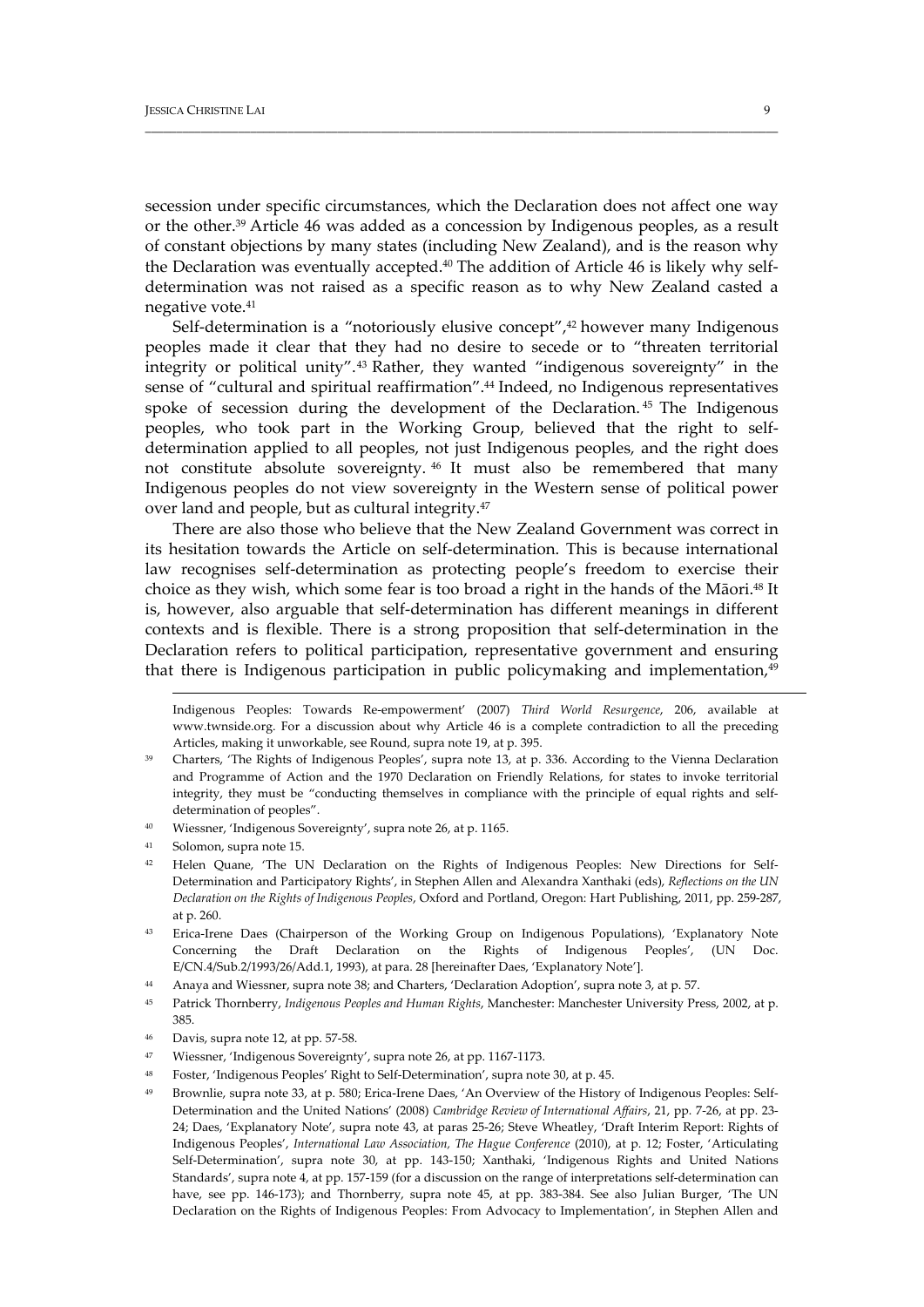rather than secession as in the UN declaration for decolonisation.<sup>50</sup> In other words, selfdetermination is "essentially … linked to political power"51 and may be exercised by a people internally within a state without entitling the people to a separate independent state.52 This interpretation is supported by the general principle embodied in Article 18, which states that "Indigenous peoples have the right to participate in decision-making in matters which would affect their rights".53 It is also consistent with the historical development of self‐determination, which began as a political concept and a principle and process of legitimacy of governance. <sup>54</sup> Moreover, the UN Human Rights Committee (HRC) has stated that, with respect to Article 1.1 of the UN International Covenant on Civil and Political Rights (CCPR), which is virtually identical to Article 3 of the Declaration,55 what are relevant are constitutional and political processes that in practice allow the exercise of the right to self-determination.<sup>56</sup>

\_\_\_\_\_\_\_\_\_\_\_\_\_\_\_\_\_\_\_\_\_\_\_\_\_\_\_\_\_\_\_\_\_\_\_\_\_\_\_\_\_\_\_\_\_\_\_\_\_\_\_\_\_\_\_\_\_\_\_\_\_\_\_\_\_\_\_\_\_\_\_\_\_\_\_\_\_\_\_\_\_\_\_\_\_\_\_\_\_\_\_\_\_\_\_\_\_\_\_\_\_

This perspective was also taken by Indigenous peoples, who linked selfdetermination to political participation and democratic governance.<sup>57</sup> Even S. James Anaya, one of the main champions of viewing the Declaration as "harder" law, has stated that self-determination needs to be undertaken in "a spirit of partnership, by both States and indigenous peoples"58 and that the Declaration affirms "a large degree of autonomy in managing … internal and local affairs."59 Indeed, the preambular text of the Declaration itself states that it creates a "standard of achievement to be pursued in a spirit of partnership and mutual respect". Moreover, the negotiations over the Declaration and the text itself make it clear that the intention is that Indigenous peoples exercise the rights outlined therein within the state of which they are a part. $60$ 

Alexandra Xanthaki (eds), *Reflections on the UN Declaration on the Rights of Indigenous Peoples*, Oxford and Portland, Oregon: Hart Publishing, 2011, pp. 41‐59, at p. 45, who notes that there are possibly as many solutions to what is "self-determination" as there are Indigenous peoples, and that the Declaration "is focused emphatically on the application of the right of indigenous peoples to participate" (at p. 47).

<sup>50</sup> UN, Declaration on the Granting of Independence to Colonial Countries and Peoples (1960) GA Res. 1514 (XV) (UN Doc. A/RES/15/1514) (14 December 1960). See also Dominic O'Sullivan, 'The Politics of Indigeneity and Contemporary Challenges to Māori Self‐Determination', Australasian Political Studies Association Conference (Adelaide, 29 September – 1 October 2004), at pp. 3‐4, available at http://www.adelaide.edu.au/apsa/docs\_papers/Others/O%27Sullivan.pdf. O'Sullivan generally views self‐ determination of Indigenous peoples as giving the maximum autonomy possible, while allowing states to maintain their territorial integrity and retain their ultimate sovereignty. Moreover, he states that this is achieved through representative government and full and effective political participation.

<sup>51</sup> Xanthaki, 'Indigenous Rights and United Nations Standards', supra note 4, p. 157. For a contrasting view, see Claire Charters, 'Review: Alexandra Xanthaki, *Indigenous Rights and United National Standards: Self‐ Determination, Culture and Land* (Cambridge: Cambridge University Press, 2007)' (2009) *Human Rights Law Review*, 9 (3), pp. 511‐517, at p. 513. Charters views the right to political participation as more "in tune" with the claims made by minorities.

<sup>52</sup> Thűrer and Burri, supra note 34, at paras 23 and 33‐39.

<sup>53</sup> See Burger, supra note 49, at p. 46.

<sup>54</sup> The history is outlined in Thűrer and Burri, supra note 34, at paras 1‐11.

<sup>55</sup> It is also identical to Article 1.1 of the CESCR.

<sup>56</sup> Human Rights Committee, 'The Right to Self‐Determination of Peoples (Article 1)', CCPR General Comment No. 12 (1984), para. 4.

Davis, supra note 12, at p. 58.

<sup>5.</sup> James Anaya (Report of the Special Rapporteur on the Situation of Human Rights and Fundamental Freedoms of Indigenous People), 'Promotion and Protection of All Human Rights, Civil, Political, Economical, Social and Cultural Rights, Including the Right to Development', (UN Doc. A/HRC/9/9, 2008), at para. 74.

Ibid., at para. 75.

<sup>60</sup> Foster, 'Articulating Self‐Determination', supra note 30, at p. 153; and Thornberry, supra note 45, at p. 382. See also van Dyke, supra note 37, at p. 10.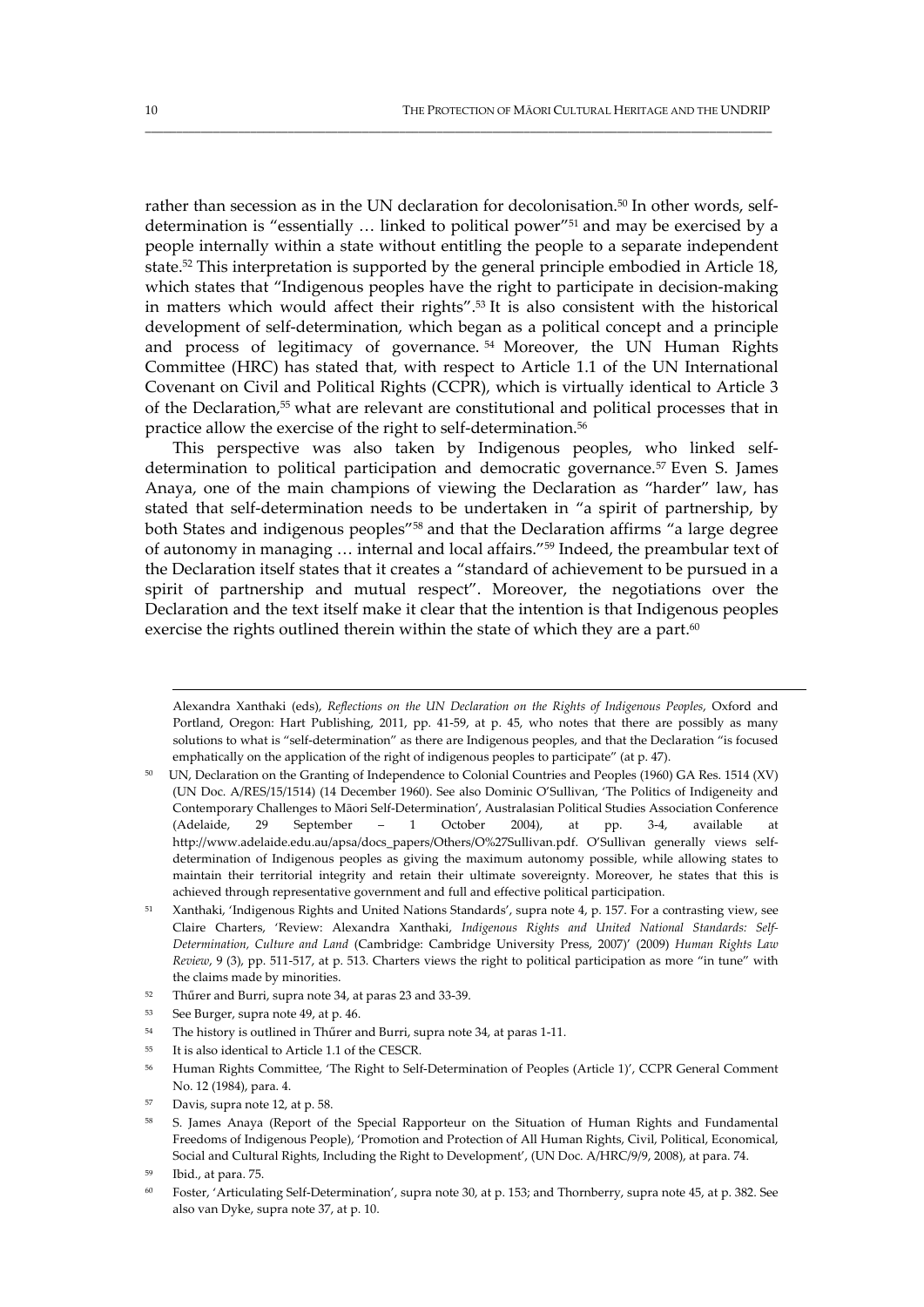The idea of partnership means that the application of self‐determination should be specifically tailored at a national level through negotiations between states and Indigenous peoples.61 That each Article of the Declaration can be interpreted relative to the regional or national context is also supported by other academics.<sup>62</sup> At a regional meeting on an earlier draft of the Declaration (Suva, Fiji, 4 September 1996), Aroha Mead stated that:<sup>63</sup>

\_\_\_\_\_\_\_\_\_\_\_\_\_\_\_\_\_\_\_\_\_\_\_\_\_\_\_\_\_\_\_\_\_\_\_\_\_\_\_\_\_\_\_\_\_\_\_\_\_\_\_\_\_\_\_\_\_\_\_\_\_\_\_\_\_\_\_\_\_\_\_\_\_\_\_\_\_\_\_\_\_\_\_\_\_\_\_\_\_\_\_\_\_\_\_\_\_\_\_\_\_\_

The right to self-determination of Pacific Indigenous peoples will in some cases mean the creation of new UN member states, but it does not mean that this is what all Indigenous peoples are seeking. For some, their right to self‐determination means a renegotiation of the system of governance to enable greater autonomy for them in political, economic, social and cultural decision-making. We must respect the different visions of Indigenous peoples, acknowledge there are differences, identify the commonalties and work towards constructive agreements that do not predetermine how Indigenous peoples throughout the world will realise their right to self‐determination. The fundamental area of commonality, is the experience of colonisation and the wish therefore to de‐colonise, *but the journey of de‐colonisation will be different according to the needs and aspirations of respective Indigenous peoples and of how they view their future relationship with colonising governments*.

It is further supported by the preambular text, which states that the General Assembly recognises that "the situation of indigenous peoples varies from region to region and from country to country and that the significance of national and regional particularities and various historical and cultural backgrounds should be taken into consideration."

It should be noted that self‐determination could be different in the New Zealand context than from the context of other states. This is because the Māori ceded "absolutely and without reservation all the rights and powers of Sovereignty" to Her Majesty Queen Victoria of England in the Treaty of Waitangi.<sup>64</sup> This Article of the Treaty of Waitangi is, of course, controversial as the Māori version of the text ceded *kawanatanga*, which translates more as governance rather than sovereignty. In any case, the modern policy of "partnership" in New Zealand, rather than mere governmentcitizen relationships (as in Australia) or more government‐government relationships (as

 $61$  Quane, supra note 42, at p. 271. Quane further notes that this means that self-determination in the Declaration (as compared to in international law) is not only restricted to being internal, it is also limited to what can be agreed between Indigenous peoples and the states in which they reside.

<sup>&</sup>lt;sup>62</sup> Rodolfo Stavenhagen, 'Making the Declaration on the Rights of Indigenous Peoples Work: The Challenge Ahead', in Stephen Allen and Alexandra Xanthaki (eds), *Reflections on the UN Declaration on the Rights of Indigenous Peoples*, Oxford and Portland, Oregon: Hart Publishing, 2011, pp. 147‐170, at pp. 152 and 162. Stavenhagen notes that though such an approach may appear to detract from the universality of the rights in the Declaration, the rights must be made to apply at the regional and national level. He further states that the "various facets of the right to self‐determination" must be interpreted and applied within the specific context of countries. However, Stavenhagen does also state that the right to self‐determination is more a "territorial" than "political" right.

<sup>&</sup>lt;sup>63</sup> Aroha Mead, 'Cultural and Intellectual Property Rights of Indigenous Peoples of the Pacific', in Leonie Pihama and Cherryl Waerea‐i‐te‐rangi Smith (eds), *Cultural and Intellectual Property Rights. Economics, Politics & Colonisation*, vol. II, Auckland, New Zealand: International Research Institute for Māori and Indigenous Education, University of Auckland, 1997, pp. 20‐29, at p. 20 (emphasis added). See also Mary E. Turpel, 'Indigenous Peoples' Rights of Political Participation and Self‐Determination: Recent International Legal Developments and the Continuing Struggle for Recognition' (1992) *Cornell International Law Journal*, 25, pp. 579‐602, at pp. 592‐593; and Claire Charters, 'A Self‐Determination Approach to Justifying Indigenous Peoples' Participation in International Law and Policy Making' (2010) *International Journal on Minority and Group Rights*, 17, pp. 215–240, at pp. 225‐226.

Treaty of Waitangi, Article 1 (English version).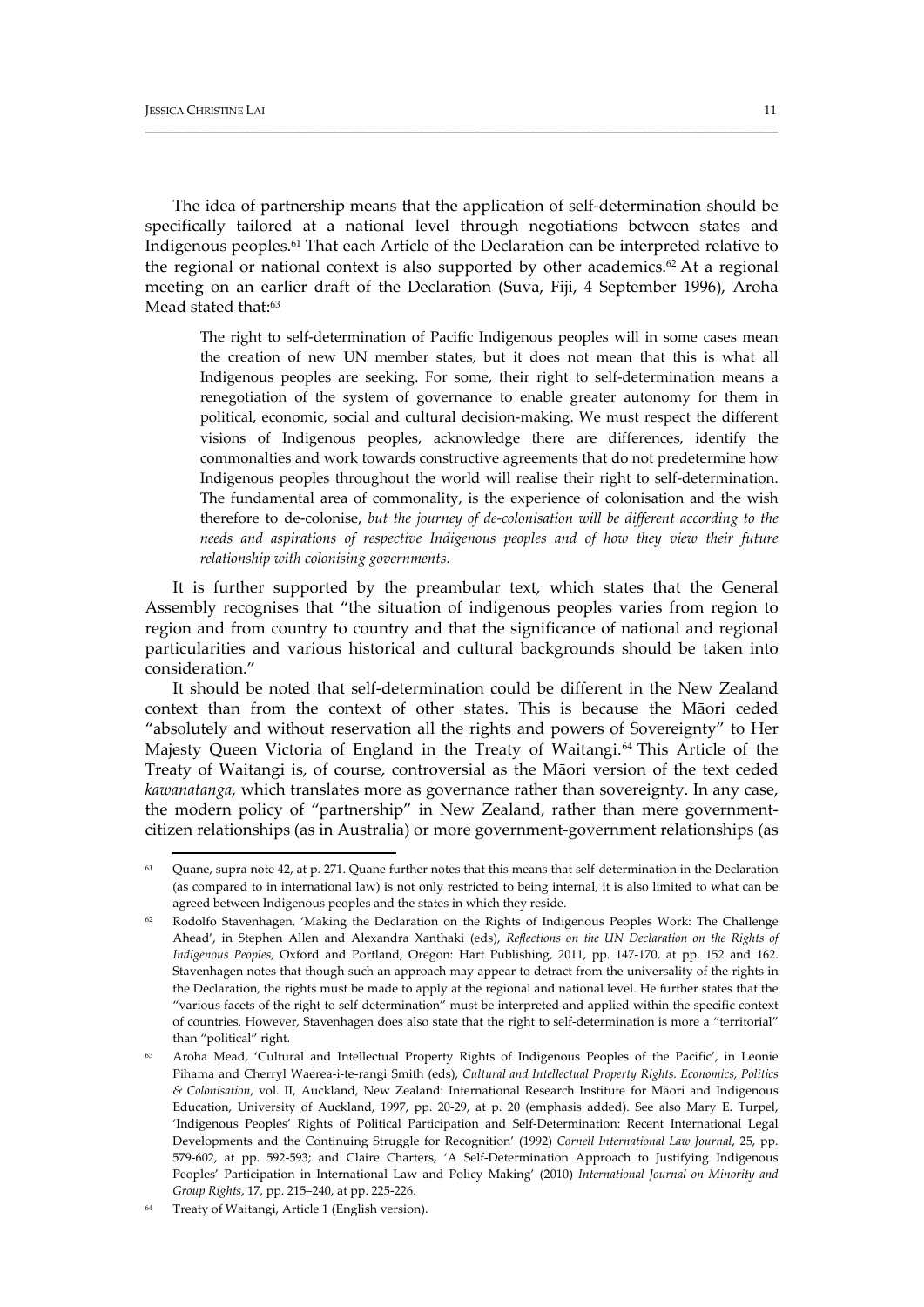in Canada and the USA), puts New Zealand in a rather unique position. Unlike government‐government relationships, which involve two parties interacting with one another, a partnership implies two parties working together as one towards a common goal. Thus, it is possible to argue that, even if the above proposed definition of self‐ determination as political participation is rejected by other countries, such as the USA and Canada, it may not be by New Zealand.<sup>65</sup>

\_\_\_\_\_\_\_\_\_\_\_\_\_\_\_\_\_\_\_\_\_\_\_\_\_\_\_\_\_\_\_\_\_\_\_\_\_\_\_\_\_\_\_\_\_\_\_\_\_\_\_\_\_\_\_\_\_\_\_\_\_\_\_\_\_\_\_\_\_\_\_\_\_\_\_\_\_\_\_\_\_\_\_\_\_\_\_\_\_\_\_\_\_\_\_\_\_\_\_\_\_

The interpretation of self-determination as a right of political representation and good governance is also arguably more suited to New Zealand than other nations because the Māori are the largest minority in the country. Proportional political representation is likely to be sufficient for the Indigenous perspective to be heard. Comparatively, in nations where Indigenous peoples are proportionately far smaller in number and more greatly marginalised, such an interpretation is likely to be of limited use to Indigenous peoples.<sup>66</sup> Furthermore, this understanding would be consistent with a line of academic thinking that perceives the Treaty of Waitangi as endowing rights in political groupings (*iwi*, tribes), and is political rather than racial in character.<sup>67</sup>

When Australia adopted the Declaration, in 2009, it noted that, regarding selfdetermination:<sup>68</sup>

the Declaration recognises the entitlement of Indigenous peoples to have control over their destiny and to be treated respectfully. ... We want Indigenous peoples to participate fully in Australia's democracy. Australia's Indigenous peoples must be able to realise their full potential in Australian and international affairs. We support Indigenous peoples' aspirations to develop a level of economic independence so they can manage their own affairs and maintain their strong culture and identity

Australia here supported the interpretation of self‐determination outlined above and further indicated that there is also an external component to self‐determination. Though Article 3 self-determination is internal in nature, as indicated by Articles 4 and 46.1,<sup>69</sup> the Declaration does have a minor external aspect of self-determination in Article  $36.1<sup>70</sup>$  This Article affirms that "Indigenous peoples, in particular those divided by

<sup>&</sup>lt;sup>65</sup> It is unlikely that Australia, New Zealand or the USA would reject this interpretation, as they proposed to define the right to self-determination in the Declaration as the right "to freely participate in" determining their political status. See UN Economic and Social Council, Commission on Human Rights, 'Indigenous Issues', (UN Doc. E/CN.4/2006/79, 2006), annex I, at p. 22.

<sup>66</sup> Quane, supra note 42, at p. 267.

<sup>67</sup> Claire Charters, 'Do Māori Rights Racially Discriminate Against Non Māori?' (2009) *Victoria University of Wellington Law Review*, 40, pp. 649‐668, at p. 656 [hereinafter Charters, 'Racial Discrimination?']. Interestingly, in the USA, government legislation specifically for Native people is justified to be not discriminatory, as they are for separate political, rather than racial, groups; see *Morton v Mancari* (1974) 417 US 535 (SC).

<sup>&</sup>lt;sup>68</sup> Jenny Macklin (Federal Minister for Indigenous Affairs), 'Federal Government Formally Endorses the Declaration on the Rights of Indigenous Peoples', *Press Release: Parliament House* (3 April 2009).

<sup>69</sup> Stavenhagen, supra note 62, at pp. 162‐163; and Quane, supra note 42, at p. 265.

 $70$  van Dyke, supra note 37, at p. 10. Connected to the issues relating to self-determination and the "external" component, some states were concerned with Article 37, which requires that states abide by their "treaties, agreements and other constructive arrangements" with their Indigenous peoples. The trepidation over this Article was due to its suggestion that Indigenous peoples have a state-like quality and, thus, the treaties have the status of international law; Charters, 'Declaration Adoption', supra note 3, at p. 131. Both Canada and the USA believe that the treaties with their Indigenous peoples are domestic rather than international and should, thus, be dealt with at a domestic level and not through an international tribunal or court; Thornberry, supra note 45, at p. 395. New Zealand takes a similar view; Gudmundur Alfredsson, 'Indigenous Peoples, Treaties with', in Rüdiger Wolfrum (ed.), *The Max Planck Encyclopedia of Public International Law*, at para. 9, available online at www.mpepil.com, last updated 2007. See infra, section 2.4.1; and Claire Charters, 'An Imbalance of Powers: Māori land Claims and an Unchecked Parliament' (2006) *Cultural Survival: Bridging the Gap Between Law and Reality*, 30 (1), available online at http://www.culturalsurvival.org/print/3077.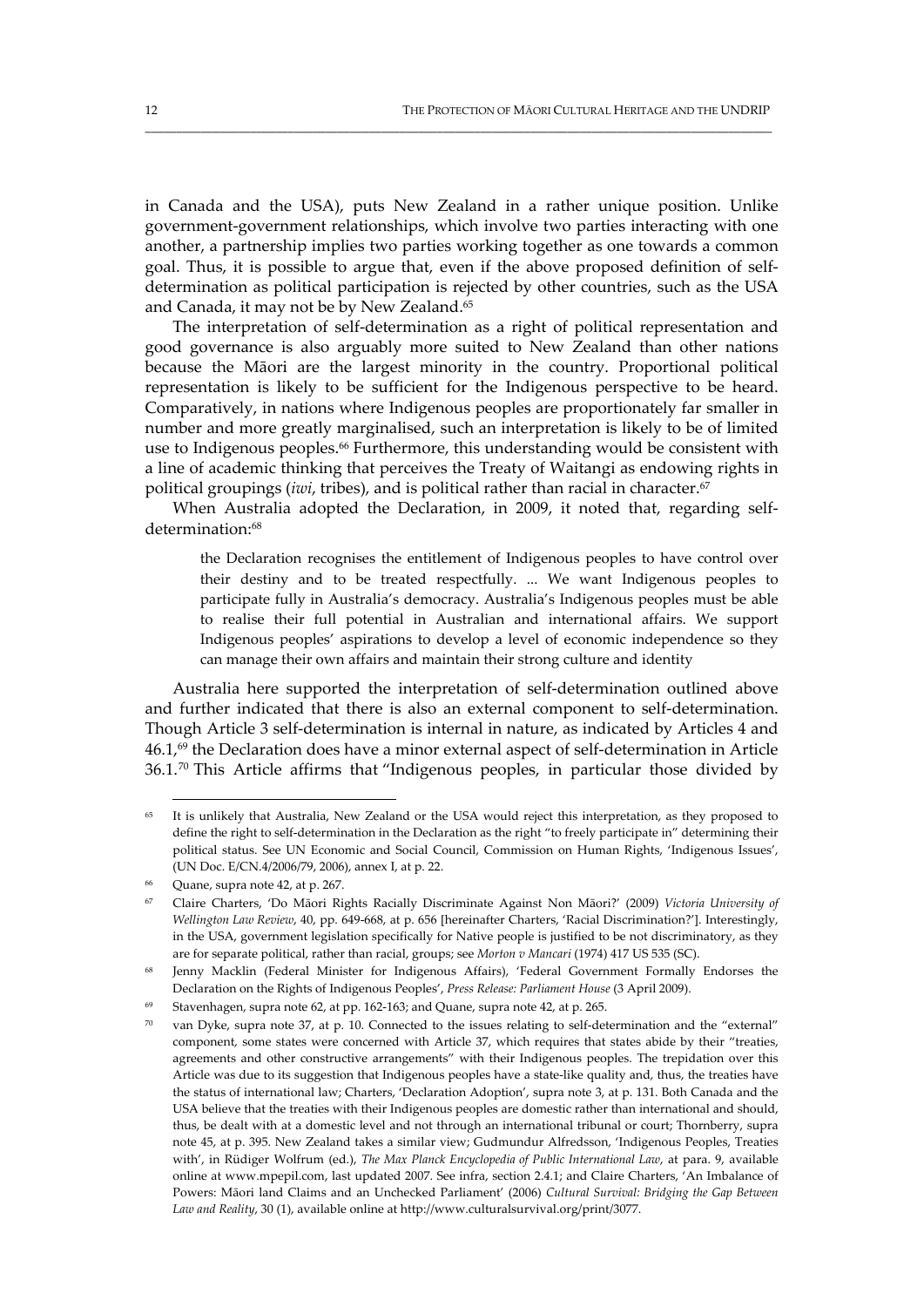international borders, have the right to maintain and develop contacts, relations and cooperation, including activities for spiritual, cultural, political, economic and social purposes, with their own members as well as other peoples across borders."

\_\_\_\_\_\_\_\_\_\_\_\_\_\_\_\_\_\_\_\_\_\_\_\_\_\_\_\_\_\_\_\_\_\_\_\_\_\_\_\_\_\_\_\_\_\_\_\_\_\_\_\_\_\_\_\_\_\_\_\_\_\_\_\_\_\_\_\_\_\_\_\_\_\_\_\_\_\_\_\_\_\_\_\_\_\_\_\_\_\_\_\_\_\_\_\_\_\_\_\_\_\_

## 2.3.2 **Powers of Veto**

With regard to Articles 19 and 32, New Zealand did not like the so-called "rights of veto" that are conferred therein. Australia and Canada agreed. These Articles require that states consult and cooperate in "good faith" in order to obtain free, prior informed consent before adopting and implementing legislative or administrative measures that may affect Indigenous peoples, and any project affecting their lands, territories and resources. <sup>71</sup> These Articles were drafted to ensure that states exercise government functions in a way that avoids unjustified interferences with the ways of life of Indigenous peoples.72 The representative of New Zealand stated that this is effectively a right to veto over the democratically elected legislature and national resource management. Moreover, New Zealand and Australia both objected to the Declaration's implication that there are different classes of citizenship, as Indigenous peoples would have a right to veto that other groups or individuals would not have. The New Zealand representative described this as "discriminatory in the New Zealand context".73 These rights have further been argued to be contrary to the concepts of equality and democracy.74

In answer to this objection, Claire Charters (a leading academic on Māori rights in international law) stated that, though a "legitimate state concern", it was "misstated and misplaced", as obtaining consent is different from a veto right.75 Whether this is a realistic distinction depends on the interpretation given to "in order to obtain". If the obligation is only to "consult and cooperate in good faith" *to try* and obtain consent, then it is clearly different from a power of veto. Anaya has stated that consultation must be "with the objective" or "view to obtaining" the consent,<sup>76</sup> which favours this approach. However, if "in order to obtain" is interpreted such that the Articles mean that prior informed consent is a necessary outcome of the consultation and cooperation, $77$  this is in effect a right of veto. This latter interpretation has been taken by

<sup>71</sup> New Zealand did not object to Article 18, which is similar, stating that "Indigenous peoples have the right to participate in decision-making in matters which would affect their rights, through representatives chosen by themselves in accordance with their own procedures, as well as to maintain and develop their own indigenous decision-making institutions." Presumably, this was not objected to as affecting "rights" is far narrower in scope than affecting the people. In parallel to Articles 18, 19 and 32, the Wai 262 dispute (at the Waitangi Tribunal) claims a right to participate in the general exercise of government, including to develop legislation, policy and international agreements that affect the ability of *iwi* to exercise their rights over their *taonga*, as per Article 2 of the Treaty of Waitangi; see Delegation of New Zealand, 'Specific Legislation for the Legal Protection of Traditional Cultural Expressions – Experiences and Perspectives of New Zealand', in WIPO, Intergovernmental Committee on Intellectual Property and Genetic Resources, Traditional Knowledge and Folklore (IGC), Secretariat, 'Presentations on National and Regional Experiences with Specific Legislation for the Legal Protection of Traditional cultural Expressions (Expressions of Folklore)', (WIPO Doc. WIPO/GRTKF/IC/4/INF/2, 2002), annex II, at para. 40.

<sup>72</sup> Wheatley, supra note 49, at p. 14.

<sup>73</sup> Banks, supra note 27.

<sup>74</sup> Round, supra note 19, at p. 395.

<sup>75</sup> For examples, Charters, 'The Rights of Indigenous Peoples', supra note 13. This is also stated by Solomon, supra note 15.

Anaya, supra note 58, at paras 39 and 78. This is similar wording to that used in Article 6(2) of the ILO Convention 169.

<sup>77</sup> As it is by most of the Declaration's opponents. See, for example, Laws, supra note 36.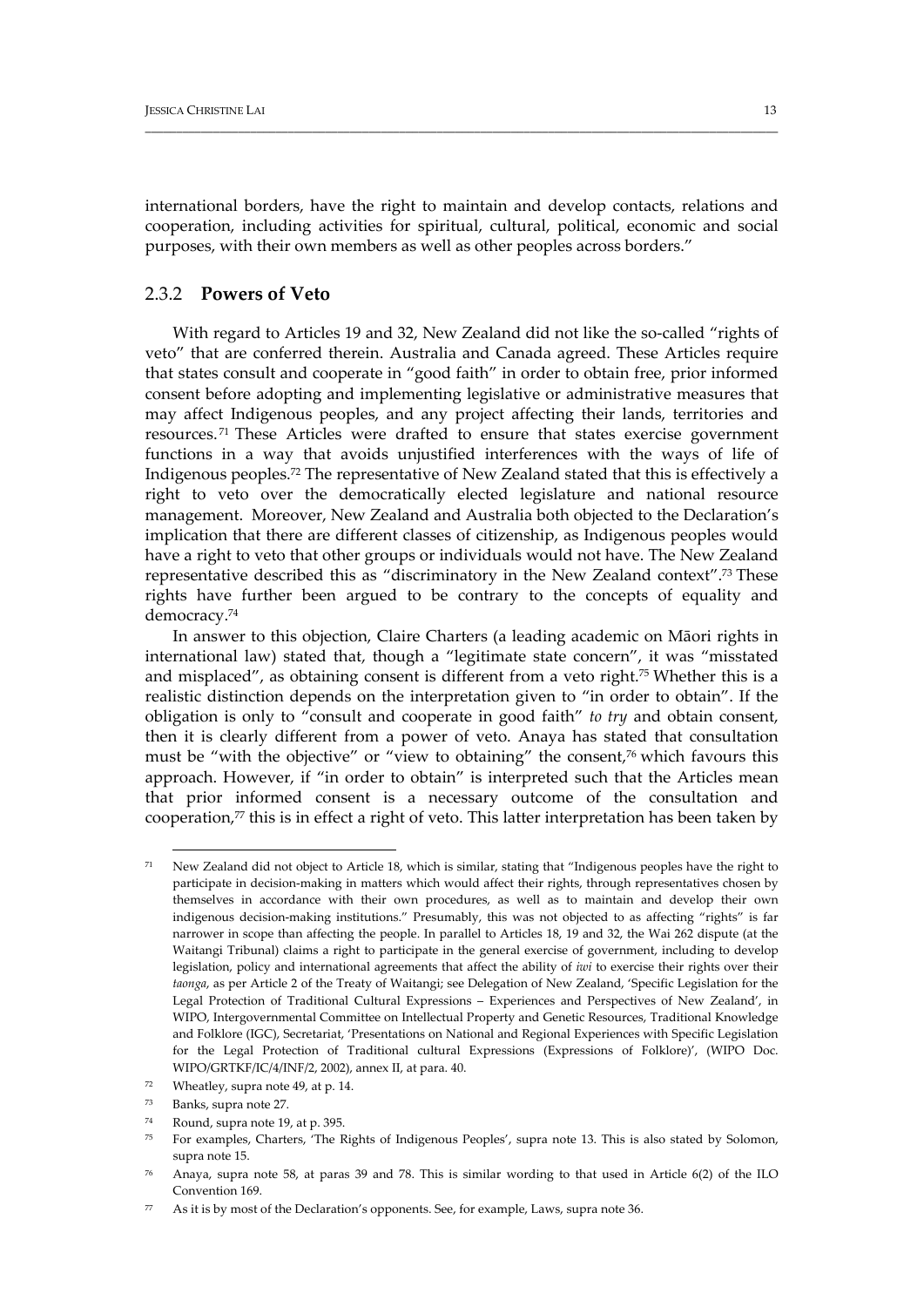some academics.78 The author here believes that the words "good faith" indicate that the "to try" interpretation must be the correct one. Moreover, the "to try" interpretation is more coherent with the above argument that self‐determination in the Declaration does not remove the sovereignty of the state, but requires political participation.<sup>79</sup> It is also consistent with the New Zealand High Court finding that the Crown must act in "good faith" when deciding matters affecting Māori interests.<sup>80</sup>

\_\_\_\_\_\_\_\_\_\_\_\_\_\_\_\_\_\_\_\_\_\_\_\_\_\_\_\_\_\_\_\_\_\_\_\_\_\_\_\_\_\_\_\_\_\_\_\_\_\_\_\_\_\_\_\_\_\_\_\_\_\_\_\_\_\_\_\_\_\_\_\_\_\_\_\_\_\_\_\_\_\_\_\_\_\_\_\_\_\_\_\_\_\_\_\_\_\_\_\_\_

Charters further stated that concern is invalid as the coverage of Articles 19 and 32 do not apply to all state actions, but are limited to those that "may affect" the Māori, or will affect their lands, territories and other resources. However, taken literally, this is much wider in coverage than Charters implies. In New Zealand, the Māori make up 17.7 % of the population and are the largest minority group.<sup>81</sup> Arguably all legislative and administrative measures and projects could fall into one of the categories requiring consultation. As most legislation covers all citizens and the Māori are citizens, only very specific legislation would not be covered by Article 19. It is difficult to imagine legislative or administrative measures that would not potentially affect Māori. Therefore, the author does not agree with Charter's statement. Rather it appears that the scope of Articles 19 and 32 is overly broad and imprecise, and "may affect" needs to be interpreted to be narrower than its ordinary meaning.

More to the point is the fact that both the Declaration and the current line of thought regarding the Treaty of Waitangi focus on a partnership between the Indigenous peoples (the Māori) and the State (the Crown).82 This alone is a stronger argument of why pre‐consultation with the Māori should take place. It would shift the idea of "partnership" from mere rhetoric to actual practice.<sup>83</sup>

In giving its explanation for its negative vote, New Zealand expressed its concern that Articles 19 and 32 created a separate class of citizenship, through giving Māori rights that others would not have. If we take "consultation" to be something substantively beyond the normal operation of a democratic process, which it must have

<sup>78</sup> For example, Round, supra note 19, at p. 395; Wheatley, supra note 49, at pp. 14‐15; and Jérémie Gilbert and Cathal Doyle, 'A New Dawn Over the Land: Shedding Light on Collective Ownership', in Stephen Allen and Alexandra Xanthaki (eds), *Reflections on the UN Declaration on the Rights of Indigenous Peoples*, Oxford and Portland, Oregon: Hart Publishing, 2011, pp. 290‐328.

<sup>79</sup> For a discussion on the inter-connectedness of the participatory rights in the Declaration and the right to selfdetermination, see Quane, supra note 42, at pp. 272‐284.

<sup>80</sup> *New Zealand Māori Council v Attorney‐General* [1987] 1 NZLR 687, at pp. 682‐683 Richardson J (HC), stating: "I think the better view is that the responsibility of one treaty partner to act in good faith fairly and reasonably towards the other puts the onus on a partner, here the Crown, when acting within its sphere to make an informed decision, that is a decision where it is sufficiently informed as to the relevant facts and law to be able to say it has had proper regard to the impact of the principles of the Treaty. In that situation it will have discharged the obligation to act reasonably and in good faith. In many cases where it seems there may be Treaty implications that responsibility to make informed decisions will require some consultation. In some extensive consultation and co-operation will be necessary. In others where there are Treaty implications the partner may have sufficient information in its possession for it to act consistently with the principles of the Treaty without any specific consultation." See also Robert K. Paterson, 'Taonga Māori Renaissance: Protecting the Cultural Heritage of Aotearoa/New Zealand', in James A.R. Nafziger and Ann M. Nicgorski (eds), *Cultural Heritage Issues: The Legacy of Conquest, Colonization, and Commerce*, Leiden, The Netherlands: Martinus Nijhoff Publishers, 2009, pp. 107‐133, at pp. 114‐115.

<sup>81</sup> Statistics New Zealand, 'QuickStats About Māori', *New Zealand Census 2006* (2007), at p. 9. This is the percentage of Māori by descent.

<sup>82</sup> UNDRIP, preamble; Anaya, supra note 58, at paras 74‐78; and *New Zealand Māori Council v Attorney‐General*, supra note 80.

<sup>83</sup> For an example of the "partnership" being mere rhetoric, see Louise Humpage, 'A State-determined "Solution" For Maori Self‐determination: The New Zealand Public Health And Disability Bill' (2003) *Political Science*, 55 (5), pp. 5‐19.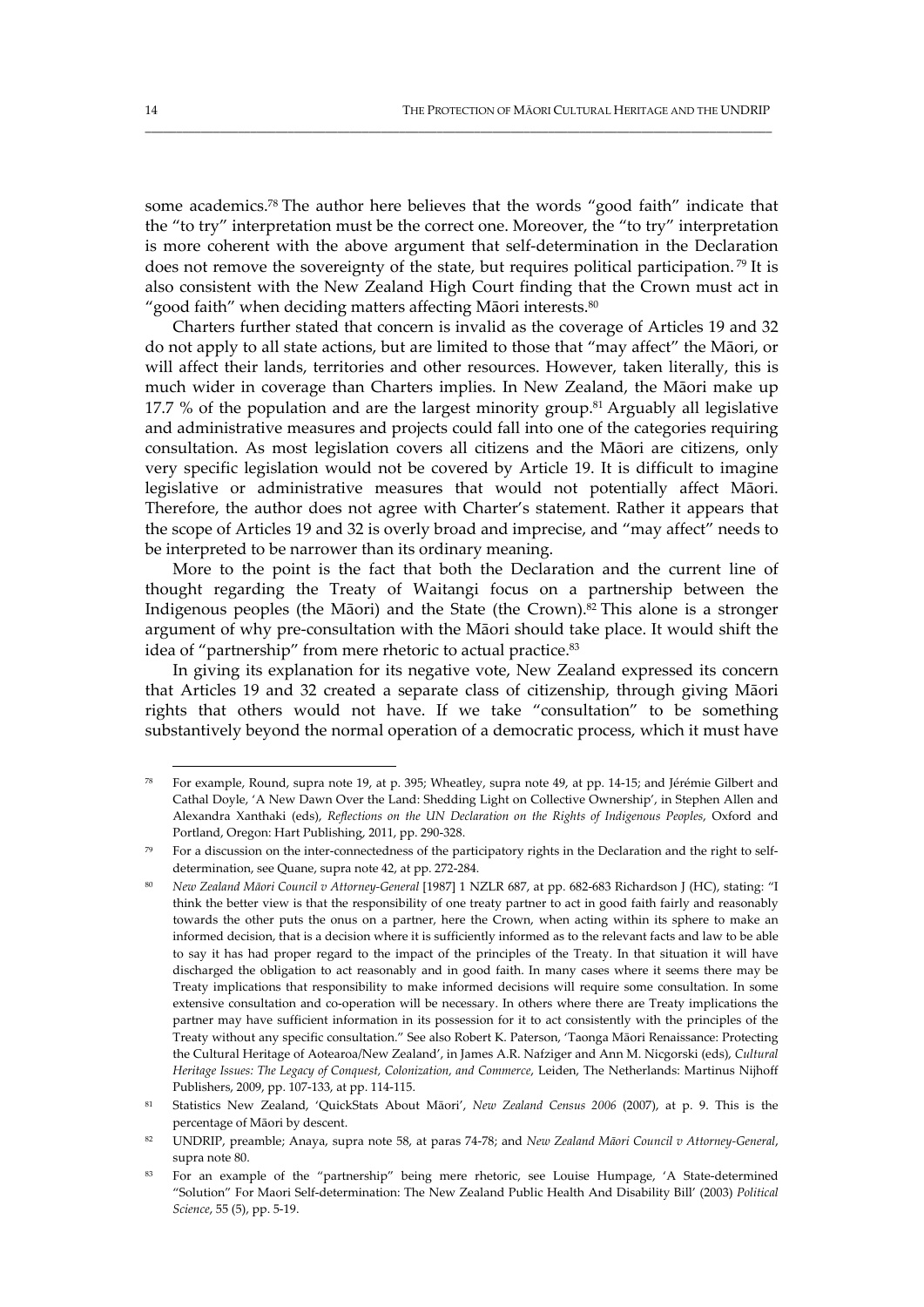to have any real value to the Māori – for example, holding a *hui* (a gathering or assembly, which is usually closed to specific members, such as representatives of particular *iwi*), compared to a general public consultation – then this is conceivably true, particularly if "may affect" is given a wide interpretation. There are many ways to address this point. One is that there is no inconsistency between the recognition of the political rights of the Māori and equality before the law. $84$  It has also been suggested that the New Zealand legal system has always recognised that different laws apply to people in different circumstances,<sup>85</sup> and as the Indigenous peoples of New Zealand and party to the Treaty of Waitangi, the Māori are entitled to rights of "citizen‐plus matter".86 Though this may be so, it would be easier and less controversial to either: (1) widen the scope of consultation beyond only the Māori; (2) interpret "may affect" narrowly; or (3) both.

\_\_\_\_\_\_\_\_\_\_\_\_\_\_\_\_\_\_\_\_\_\_\_\_\_\_\_\_\_\_\_\_\_\_\_\_\_\_\_\_\_\_\_\_\_\_\_\_\_\_\_\_\_\_\_\_\_\_\_\_\_\_\_\_\_\_\_\_\_\_\_\_\_\_\_\_\_\_\_\_\_\_\_\_\_\_\_\_\_\_\_\_\_\_\_\_\_\_\_\_\_\_

For the first option, the Declaration requires that Māori be consulted in good faith for consent, but does not limit the State from also consulting with other affected groups. The Declaration itself requires that "all human rights and fundamental freedoms of all … be respected" and allows for limitations of the Declaration rights to be in accordance with international human rights obligations and to secure the rights and freedoms of others in a democratic society.87 The provisions of the Declaration are to be interpreted in "accordance with the principles of justice, democracy, respect for human rights, equality, non-discrimination, good governance and good faith".<sup>88</sup>

On the other hand, the interests of non‐Māori could also be protected by a narrow interpretation of "may affect". The meaning of "affect" would need to be refined to something of real consequence and not some remote and minor effect.<sup>89</sup> Māori should only be consulted about legislative or administrative measures that may affect particular concerns, specific to the relationship between the state and Indigenous communities and their history. For example, land would clearly be such a concern for probably all Indigenous communities.<sup>90</sup> Other examples, in the context of New Zealand, could be found in the Treaty of Waitangi, such as fisheries and "treasures" (protected in Article 2). However, finding the particular concerns that require consultation should by no means be limited to what can be literally found in the Treaty of Waitangi. For example, in the realm of criminal law, consultation with the Māori about the best means to rehabilitate youth criminals could not be directly extrapolated from the Treaty. However, it may be something worthy of consultation if it is possible to attribute the high rates of Māori youth criminals to colonisation and its subsequent effects, in other words, it is a reflection of the particular history in New Zealand.

Seeing as the Declaration is meant to reflect the special position of Indigenous peoples, as a consequence of their histories and relationships to their states, the second option is preferable to the first. Moreover, the first option does not solve the issue that

<sup>84</sup> Charters, 'Racial Discrimination?', supra note 67; and Solomon, supra note 15. Charters warns against perceiving Māori rights as discriminating against non‐Māori without looking at the justifications behind those rights. It is vital to ask if it is really discriminatory against non‐Māori, taking into account the context of the right and the position of the Māori.

<sup>85</sup> Solomon, supra note 15.

<sup>86</sup> Ibid.

<sup>87</sup> UNDRIP, Article 46.2.

UNDRIP, Article 46.3.

<sup>89</sup> This would be consistent with the Court ruling in *New Zealand Māori Council v Attorney‐General*, supra note 80, at pp. 682‐683 Richardson J, where it is stated that consultation only needs to take place in some circumstances, for example when their maybe Treaty implications (text outlined above, supra note 80).

<sup>&</sup>lt;sup>90</sup> For a discussion on how all Indigenous interests can be attributed back to their land rights, see Graber, 'Aboriginal Self‐Determination vs Propertisation', supra note 6, at pp. 19‐20.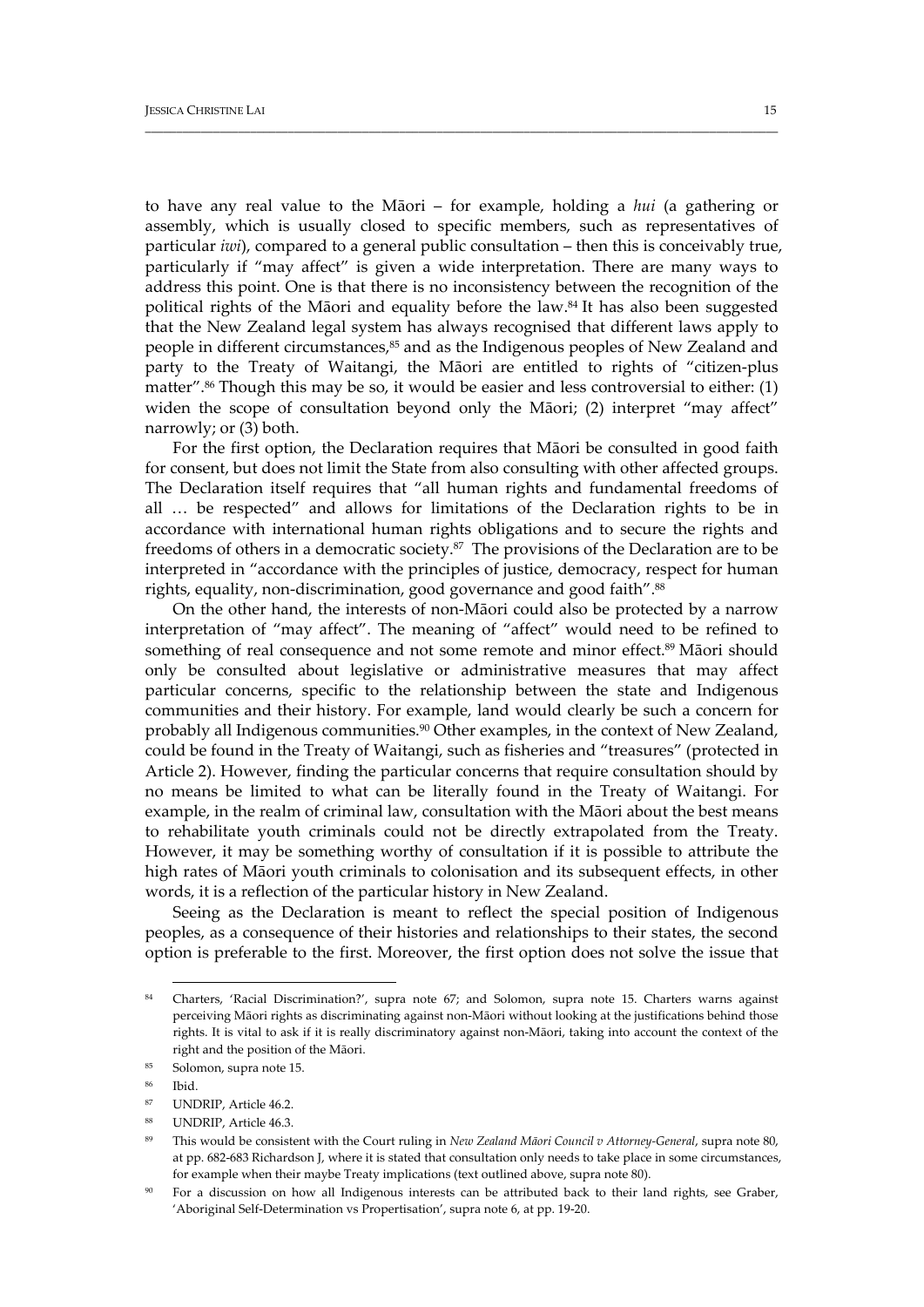an ordinary meaning of "may affect" is far too broad for any practical application and expanding its application to non‐Māori would only further this problem.

\_\_\_\_\_\_\_\_\_\_\_\_\_\_\_\_\_\_\_\_\_\_\_\_\_\_\_\_\_\_\_\_\_\_\_\_\_\_\_\_\_\_\_\_\_\_\_\_\_\_\_\_\_\_\_\_\_\_\_\_\_\_\_\_\_\_\_\_\_\_\_\_\_\_\_\_\_\_\_\_\_\_\_\_\_\_\_\_\_\_\_\_\_\_\_\_\_\_\_\_\_

It could be said that, as a reflection of good governance, the Government should always consult with groups that may be affected by legislative or administrative measures, so long as "affect" is defined narrowly. This would be option 3. It is important to keep in mind that "affect" would be conceptually different for Māori and non‐Māori, because it should mirror the particular relationship between the people being consulted with and the state. Indeed, as a democratically elected parliament is (in theory) representative of the people of New Zealand, the existing system already reflects a consultation of sorts. As parliament predominantly represents the majority and not minorities, it is arguable that New Zealand does not need to do anything extra to satisfy the right of consultation of non‐Māori (the majority). Therefore, taking the third option would be functionally equivalent to adopting the second.

Regarding the Māori and the Declaration, the intention of the Government as to the meaning of "may affect" is unclear. In New Zealand's announcement of support for the Declaration, it was stated that the principles for Indigenous involvement in decisionmaking "range from broad guarantees of participation and consultation to particular instances in which a requirement of consent is appropriate", but it was also said that "Māori have an interest in *all* policy and legislative matters".91 Currently, the practice of consultation (whether it be by the executive, Crown ministries or institutes) varies depending on many differentials, including statutory law, non-legislated policies and, sometimes, depends on whether there is a realisation that there may be both a Māori concern and related fiduciary duty.<sup>92</sup> Although the practice of consultation occasionally leaves something to be desired (from the perspective of the Māori), $93$  over the past two decades, the New Zealand Government has been comparatively good at both consulting the relevant Māori *iwi* concerned and taking on board their interests, keeping in mind that the Government must balance the interests of the Māori against those of the greater public.

#### 2.3.3 **Land, Territories and Resources**

Article 26 stipulates that Indigenous peoples have the right to own, use, develop or control lands, territories and resources that they traditionally owned, occupied or used. New Zealand stated that this Article potentially encompasses all of New Zealand, taking no account of the interests of third parties. Similar reservations were made by Australia. It was further argued that the Article did not take into account the customs, traditions and land tenure systems of the Indigenous peoples concerned. The last issue that New Zealand had with Article 26 was that it implied that Indigenous peoples had rights that others did not have.

A related Article that New Zealand opposed (Article 28) deals with the right of redress for the lands, territories and resources traditionally owned, occupied or used,

<sup>91</sup> Sharples, 'Supporting UN Declaration', supra note 10; and Simon Power (Minister of Justice), 'UN Declaration on the Rights of Indigenous Peoples—Government Support' (20 April 2010) *Hansard (Parliamentary Debates)*, 662, pp. 10229‐10240, at p. 10231 (emphasis added).

<sup>&</sup>lt;sup>92</sup> For an outline of the New Zealand Government policy for Māori consultation and involvement for the purposes of international treaties, see Ministry of Foreign Affairs and Trade, supra note 15.

<sup>93</sup> Maui Solomon, 'Intellectual Property Rights and Indigenous Peoples Rights and Obligations', *Workshop on Instruments for Access and Benefit Sharing from Genetic Resources and Related Traditional Knowledge Issues*, Global Biodiversity Forum 15, United Nations Environment Programme (Gigiri, Nairobi, Kenya, 12‐14 May 2000), available at http://www.inmotionmagazine.com/ra01/ms2.html.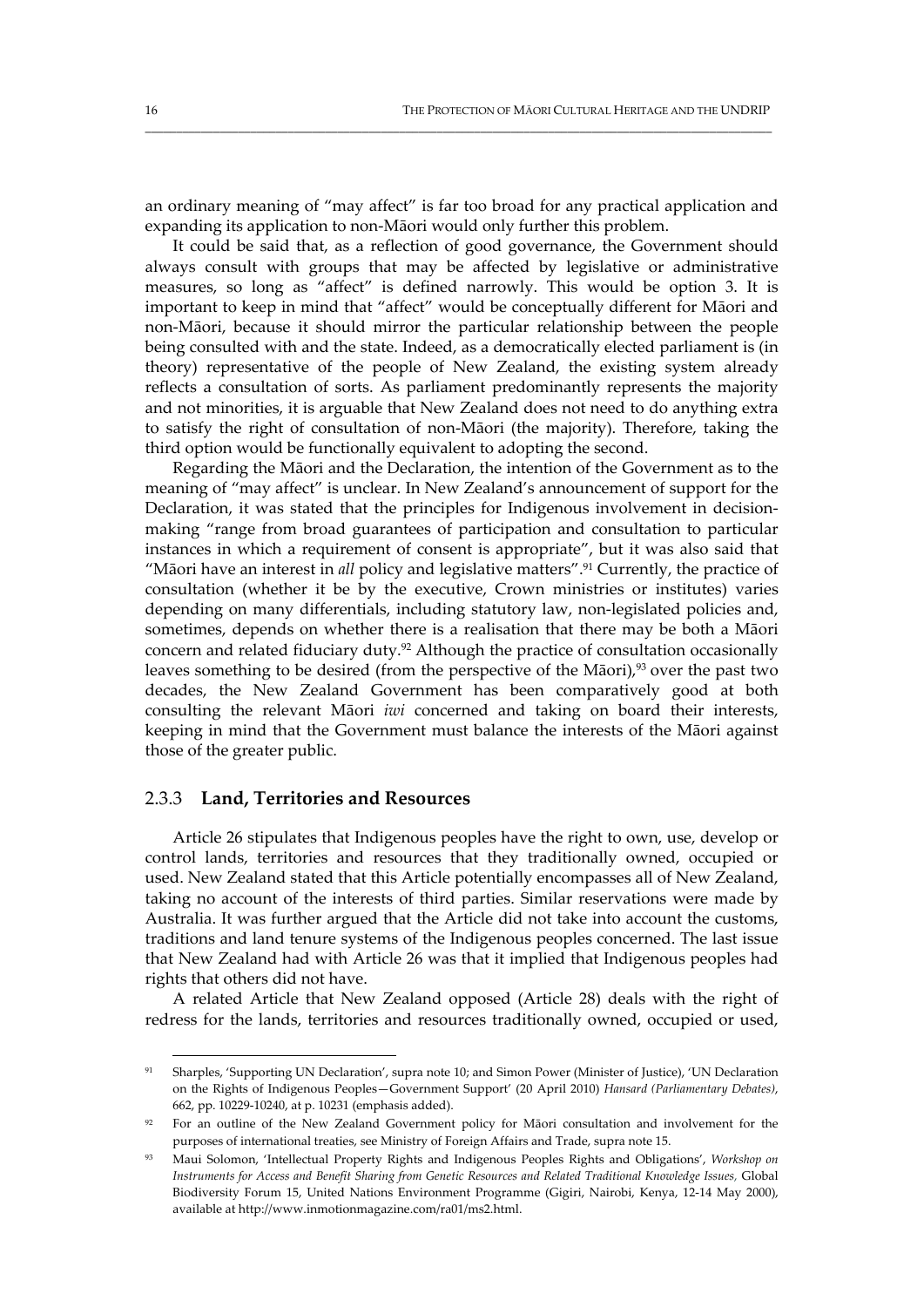but confiscated, taken, occupied used or damaged without their free, prior and informed consent. This Article was objected to for similar reasons as Article 26, that it potentially includes all of New Zealand, it does not consider the interest of third parties in the land, and it ignores that there are overlapping claims to the same land by different *iwi* in New Zealand. Canada noted similar problems with the Articles relating to land and resources as being overly broad, unclear and open to a wide variety of interpretation. New Zealand had earlier sought to have the Article amended to limit Indigenous peoples' right to land and resources (or redress thereof) that had become the property of non-Māori.<sup>94</sup>

\_\_\_\_\_\_\_\_\_\_\_\_\_\_\_\_\_\_\_\_\_\_\_\_\_\_\_\_\_\_\_\_\_\_\_\_\_\_\_\_\_\_\_\_\_\_\_\_\_\_\_\_\_\_\_\_\_\_\_\_\_\_\_\_\_\_\_\_\_\_\_\_\_\_\_\_\_\_\_\_\_\_\_\_\_\_\_\_\_\_\_\_\_\_\_\_\_\_\_\_\_\_

These concerns are easily dismissed as exaggerated. Article 26(3) specifically states that legal recognition and protection should be conducted with due respect to the customs, tradition and land tenure systems of the Indigenous peoples concerned. Article 28 addresses the fact that restitution may not be possible and Article 46 protects the rights of others. Furthermore, there is nothing in the Declaration to prevent a state from investigating into traditional ownership. In other words, there is nothing to stop the Waitangi Tribunal95 from continuing to evaluate if an *iwi* or which *iwi* actually "traditionally owned or otherwise occupied or used" the "lands, territories and resources" at issue, before attending to redress, whether through restitution or compensation.

#### 2.3.4 **Summary**

New Zealand's initial hesitations over the Declaration as potentially allowing for secession, giving veto powers to the Māori (thus, discriminating against non‐Māori) and requiring the return of all land in New Zealand and not allowing for any way to deal with competing land disputes (whether between different *iwi* or Māori and non‐ Māori) were ill-founded. Within the context of the Declaration, self-determination and the related right to consultations in "good faith" can be interpreted as being rights to political representation and good governance, tying in nicely with the concept of "partnership" between the Māori and Crown. Moreover, the Declaration specifically states that it is not a means for secession and that land disputes (indeed any disputes) may take into account third‐party interests.

## 2.4 THE EVENTUAL ENDORSEMENT AND ITS CONSEQUENCES

## 2.4.1 **The Intention of the New Zealand Government**

Unsurprisingly, many pro‐Māori‐rights activists and academics were displeased with New Zealand's initial rejection of the Declaration.<sup>96</sup> With a change in government in 2008, New Zealand announced its commitment to the Declaration on 19 April 2010,

<sup>94</sup> Charters, 'Declaration Adoption', supra note 3, at p. 128.

The Waitangi Tribunal has the task of issuing reports "for the observance, and confirmation" of the principles of the Treaty of Waitangi; see Treaty of Waitangi Act 1975, preamble. The Treaty Principles were discussed and developed in *New Zealand Māori Council v Attorney‐General*, supra note 80.

<sup>96</sup> See, for example, Aziz Choudry, 'New Zealand is Not Fit to Sit on UN Human Rights Council' (2007) *Third World Insurgence*, 206, available online at www.twnside.org; Sandy Gauntlet, 'Land of Hope and Glory' (2007) *Third World Insurgence*, 206, available online at www.twnside.org; Charters, 'The Rights of Indigenous Peoples', supra note 13, at p. 337; and Solomon, supra note 15.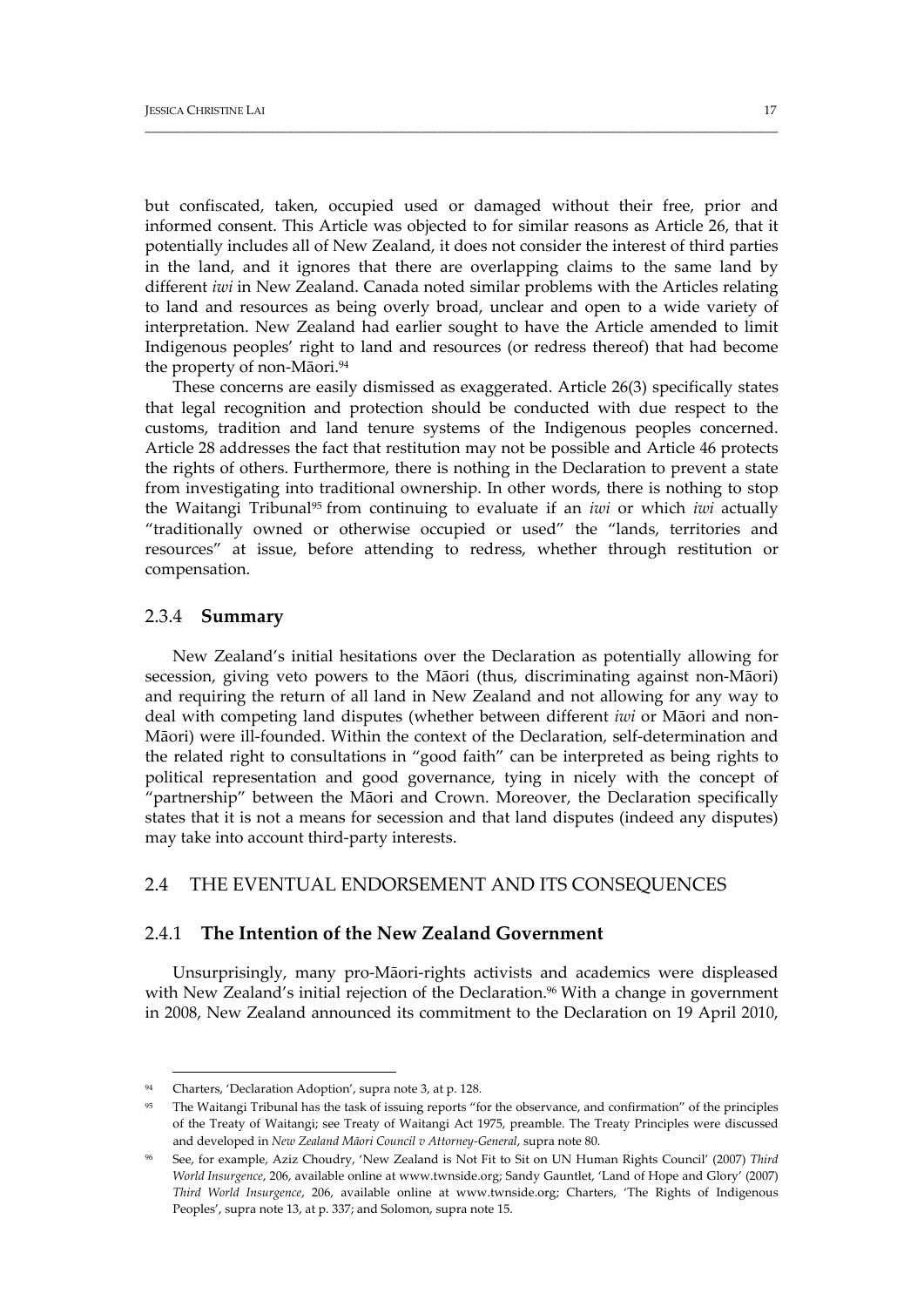after prolonged negotiations between the leading National Party and the Māori Party.97 What is interesting is the difference in meanings taken from the affirmation by different groups. Many Māori appeared to view the announcement as a significant step towards the protection of Māori rights. <sup>98</sup> However, Prime Minister John Key repeatedly stipulated that the Declaration is not legally binding and only aspirational and symbolic.<sup>99</sup> Thus, whereas the previous Labour Government was not willing to support a Declaration that could not endow "real and meaningful" progress to the rights and interests of the Māori,100 the National Government was willing to take the perspective that many of the original affirming states took that the non‐binding nature meant that implementation was not required. In fact, though the Declaration was obviously generally and symbolically important to the Māori Party, there was also recognition by the Māori Party that the Declaration would have limited domestic effect.<sup>101</sup> For example, Māori Party MP Rahui Katene noted that Article 46 indicated its restricted application.<sup>102</sup> Additionally, in a press release, Pita Sharples (a co-leader of the Māori Party and the Minster of Māori Affairs) stated that "New Zealand has developed, and will continue to rely upon, its own distinct processes and institutions that afford opportunities to Māori for such involvement".103 He further acknowledged that the "ongoing national dialogue is grounded in the Treaty of Waitangi".104

\_\_\_\_\_\_\_\_\_\_\_\_\_\_\_\_\_\_\_\_\_\_\_\_\_\_\_\_\_\_\_\_\_\_\_\_\_\_\_\_\_\_\_\_\_\_\_\_\_\_\_\_\_\_\_\_\_\_\_\_\_\_\_\_\_\_\_\_\_\_\_\_\_\_\_\_\_\_\_\_\_\_\_\_\_\_\_\_\_\_\_\_\_\_\_\_\_\_\_\_\_

However, it appears that the Māori Party were not aware that the Prime Minister intended to place a literal and declared caveat on the Government's support.105 Seeing the Declaration as a possible tool for future use, Sharples, stated:106

The Declaration is not part of New Zealand law – but it **is** now part of our *tikanga*. As part of the values we have publicly espoused, the Declaration will gradually inform the laws we make, and influence the way our courts interpret legislation – just as the Treaty of Waitangi has become part of our common law.

<sup>97</sup> 'Nats Still to Commit to UN Rights Declaration', *The Dominion Post* (18 March 2010), available online at http://www.stuff.co.nz/dominion‐post/national/politics/3468497/Nats‐still‐to‐commit‐to‐UN‐rights‐ declarationNats; Tracy Watkins, 'NZ Does U‐Turn on Rights Charter', *The Dominion Post* (20 April 2010), available online at http://www.stuff.co.nz/dominion‐post/politics/3599023/NZ‐does‐U‐turn‐on‐rights‐charter. Edith M. Lederer, 'New Zealand Reverses Opposition to UN Declaration on Indigenous Rights, US Reviewing Stance', *LA Times* (19 April 2010), available online at http://www.latimes.com/news/nationworld/nation/wire/sns‐ap‐un‐un‐indigenouspeoples,0,4515537.story; and Sharples, 'Supporting UN Declaration', supra note 10.

<sup>98</sup> Nanaia Mahuta (Labour MP), 'UN Declaration on the Rights of Indigenous Peoples—Government Support' (20 April 2010) *Hansard (Parliamentary Debates)*, 662, pp. 10229‐10240, at p. 10232.

<sup>99</sup> John Key (Prime Minister), 'National Government to Support UN Rights Declaration', *Press Release* (20 April 2010), available online at http://www.beehive.govt.nz/release/national+govt+support+un+rights+declaration. See also Watkins, supra note 97; and Tracy Watkins, 'How Key Could Sign Where Clark Couldn't'*, The Dominion Post* (24 April 2010), available online at http://www.stuff.co.nz/dominion‐ post/comment/3616961/How‐Key‐could‐sign‐where‐Clark‐couldn‐t.

<sup>100</sup> Mahuta, supra note 98, at p. 10233.

<sup>101</sup> Tracy Watkins, 'Act Fuming Over "Covert" Indigenous Rights U‐turn', *The Dominion Post* (21 April 2010), available online at http://www.stuff.co.nz/dominion‐post/politics/3603314/ACT‐fuming‐over‐covert‐ indigenousrights‐U‐turn.

<sup>102</sup> Rahui Katene (Māori Party MP), 'UN Declaration on the Rights of Indigenous Peoples—Government Support' (20 April 2010) *Hansard (Parliamentary Debates)*, 662, pp. 10229‐10240, at p. 10235.

<sup>103</sup> Sharples, 'Supporting UN Declaration', supra note 10; and Power, supra note 91, at p. 10231.

<sup>104</sup> Ibid.

<sup>105</sup> NZPA, 'UN Declarations "Are Obligations"', *The Press* (21 April 2010), available online at http://www.stuff.co.nz/world/americas/3605481/US‐to‐review‐stance‐on‐indigenous‐rights.

<sup>106</sup> Sharples, 'UN Declaration Celebration Luncheon', supra note 14 (emphasis in original).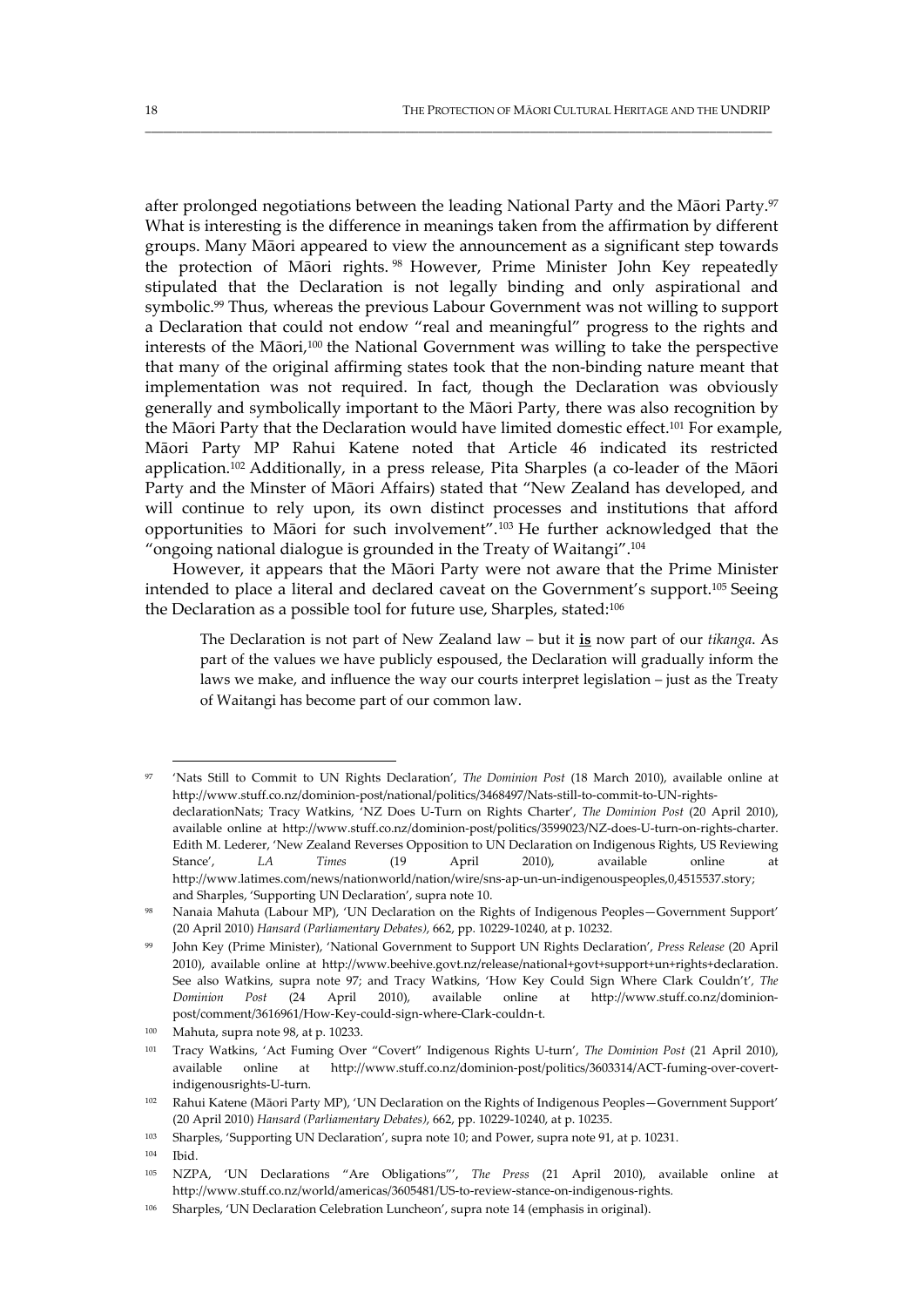During a parliamentary debate, Prime Ministry John Key confirmed that New Zealand only supports texts that it is able to implement, but not two sentences later he additionally stated that the Declaration "is an expression of aspiration; it will have no impact on New Zealand law and no impact on the constitutional framework. … so affirming it would have no effect whatsoever."107 The Prime Minister stated that there is no intention that the Declaration be superseding in effect and that the Declaration would only be supported when consistent with existing New Zealand law, constitutional arrangements and the Treaty of Waitangi.108 In other words, there is a caveat that the existing New Zealand law define the support of the Declaration. It was further stated by the Deputy Prime Minister that "it is a total waste of time to … make some kind of claim under this declaration. The Government has a framework in place for dealing with Treaty of Waitangi claims". <sup>109</sup> Moreover, the Minister of Foreign Affairs placed a further limit on the support of the Declaration and stated that there are Articles of the Declaration that will not be followed, as they are contrary to the "national agenda".<sup>110</sup>

\_\_\_\_\_\_\_\_\_\_\_\_\_\_\_\_\_\_\_\_\_\_\_\_\_\_\_\_\_\_\_\_\_\_\_\_\_\_\_\_\_\_\_\_\_\_\_\_\_\_\_\_\_\_\_\_\_\_\_\_\_\_\_\_\_\_\_\_\_\_\_\_\_\_\_\_\_\_\_\_\_\_\_\_\_\_\_\_\_\_\_\_\_\_\_\_\_\_\_\_\_\_

There is a contradiction in these statements. On the one hand, the Government is saying that they support the text and are able to implement it. However, on the other hand, the Government clearly does not mean to change New Zealand law in any way to implement the Declaration and the Declaration is only relevant so far as it is already consistent with New Zealand law.

Despite the statements by the Government that the commitment to the Declaration is merely symbolic and cannot change New Zealand law, the Declaration may nevertheless have such an effect. This is due to parts of it potentially becoming part of international law or being used as a backdrop for interpretation of existing and future New Zealand law. These possible impacts on national law are discussed in the following paragraphs.

#### 2.4.2 **Existing Customary International Law?**

There exists a great amount of debate as to whether certain Articles of the Declaration are already a part of customary international law. Though New Zealand generally has a dualist legal system, customary international law is automatically part of the common law,111 meaning that it is automatically able to be applied by the courts. Thus, if rights within the Declaration are already a part of customary international law, they are legally enforceable, regardless of Government statements otherwise.

<sup>107</sup> John Key (Prime Minister), 'UN Declaration on the Rights of Indigenous Peoples—Government Support' (20 April 2010) *Hansard (Parliamentary Debates)*, 662, pp. 10229‐10240, at p. 10238.

<sup>108</sup> Ibid., at p. 10239.

<sup>109</sup> Bill English (Deputy Prime Minister), 'UN Declaration on the Rights of Indigenous Peoples—Government Support' (22 April 2010) *Hansard (Parliamentary Debates)*, 662, pp. 10229‐10240, at p. 10239; and NZPA, 'Iwi Uses UN Declaration to Seek Return of Waitangi', *stuff.co.nz National* (22 April 2010), available at http://www.stuff.co.nz/national/politics/3611020/Iwi-uses-UN-declaration-to-seek-return-of-Waitangi.

<sup>110</sup> Murray McCully (Minister of Foreign Affairs) cited in Tracy Watkins, 'Hide: Indigenous Declaration Breaches Deal', *The Southland Times* (20 April 2010), available online at http://www.stuff.co.nz/southland‐ times/news/national‐news/3600224/Indigenous‐rights‐supportcomes‐with‐caveats.

<sup>111</sup> Claire Charters, 'Developments in Indigenous Peoples' Rights Under International Law and Their Domestic Implications' (2005) *New Zealand University Law Review*, 21, pp. 511‐553, at p. 523.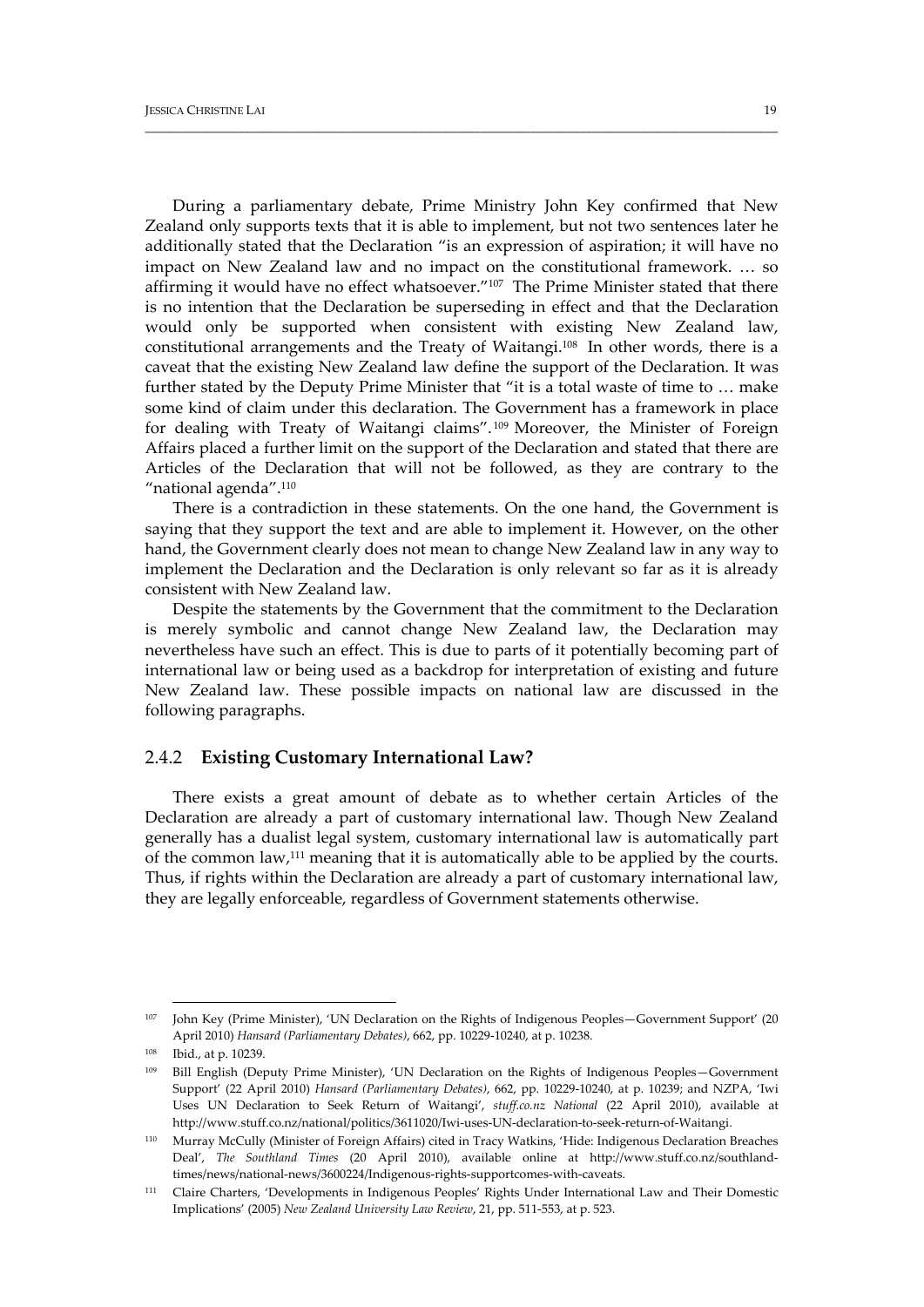Whether or not state practices are part of customary international law is determined according to the ICJ ruling of *North Sea Continental Shelf*, <sup>112</sup> which held that the practice needs to be very widespread and representative among states, including the specially affected states. The practice needs to be "virtually uniform", <sup>113</sup> but it is not required that every state implement the practice in "absolute rigorous conformity".114 It also need not be practiced among all states, though there must not be substantial dissent from other states.115 Additionally, *North Sea Continental Shelf* stated that the practice must be "carried out in such a way as to be evidence of a belief that this practice is rendered obligatory by the rule of law requiring it" (*opinio juris*).116 In many cases, the ICJ has been willing to assume *opinio juris* from evidence of general practice, and it is only in a minority of cases that the Court has required actual positive evidence of such.<sup>117</sup> If the elements are satisfied, states are bound by the laws, irrespective of formal acceptance. Historically, it has been difficult for norms to reach the status of customary international law.118

\_\_\_\_\_\_\_\_\_\_\_\_\_\_\_\_\_\_\_\_\_\_\_\_\_\_\_\_\_\_\_\_\_\_\_\_\_\_\_\_\_\_\_\_\_\_\_\_\_\_\_\_\_\_\_\_\_\_\_\_\_\_\_\_\_\_\_\_\_\_\_\_\_\_\_\_\_\_\_\_\_\_\_\_\_\_\_\_\_\_\_\_\_\_\_\_\_\_\_\_\_

#### (a) The Declaration as a Whole

In ascertaining the existence of customary international law, it is incorrect to assess the Declaration as a whole, as each principle or practice must be analysed individually.119 Nevertheless, states and individuals have attempted to do so such a general analysis. New Zealand and the USA specifically argued that it was impossible that the document is or could become customary international law, due the evidentiary lack of support by several states.<sup>120</sup> The initial opposition by the four states is an indication that the contents of the Declaration are not part of the customary international law.121 However, due to the change of heart displayed by the formerly dissenting states, much of the discussion over the meaning of the negative votes, with respect to customary international law, is no longer relevant. Conversely, it has been put forth that the support of the Declaration by 143 states is an expression of the desire to develop binding customary international law and the opposition by four states cannot undermine this.122 However, the ICJ has ruled that customary international law cannot be gleaned from General Assembly resolutions in and of themselves,<sup>123</sup> though

<sup>112</sup> *North Sea Continental Shelf* (FRG/Den; FRG/Neth) [1969] 169 ICJ Rep 3, at p. 42. What constitutes as customary international law (particularly with respect to Indigenous peoplesʹ land rights) is explored by Charters, ibid., at pp. 523‐532.

<sup>113</sup> *North Sea Continental Shelf*, supra note 112, at p. 74.

<sup>114</sup> *Case Concerning Military and Paramilitary Activities in and against Nicaragua* (Nicaragua v United States of America) (Merits) [1986] ICJ Reports 14, at para. 186.

<sup>115</sup> Ibid.

<sup>116</sup> *North Sea Continental Shelf*, supra note 112, at p. 44.

 $117$  Brownlie, supra note 33, at pp. 8-9.

 $118$  Davis, supra note 12, at p. 60.

<sup>119</sup> Tullio Treves, 'Customary International Law', in Rüdiger Wolfrum (ed.), *The Max Planck Encyclopedia of Public International Law*, at para. 72, available online at www.mpepil.com, last updated 2006; and Brownlie, supra note 33, at p. 6.

<sup>&</sup>lt;sup>120</sup> UN, 'GA Adoption of Declaration', supra note 8.

<sup>121</sup> Charters, supra note 23, at p. 206.

<sup>122</sup> Ibid., at p. 205; Wiessner, 'Indigenous Sovereignty', supra note 26, at pp. 1162 and 1165; and Federico Lenzerini, 'Draft Interim Report: Rights of Indigenous Peoples', *International Law Association, The Hague Conference* (2010), at p. 43 [hereinafter Lenzerini, 'Draft Interim Report'].

<sup>123</sup> *Case Concerning Military and Paramilitary Activities in and against Nicaragua*, supra note 114, at paras 184 and 188.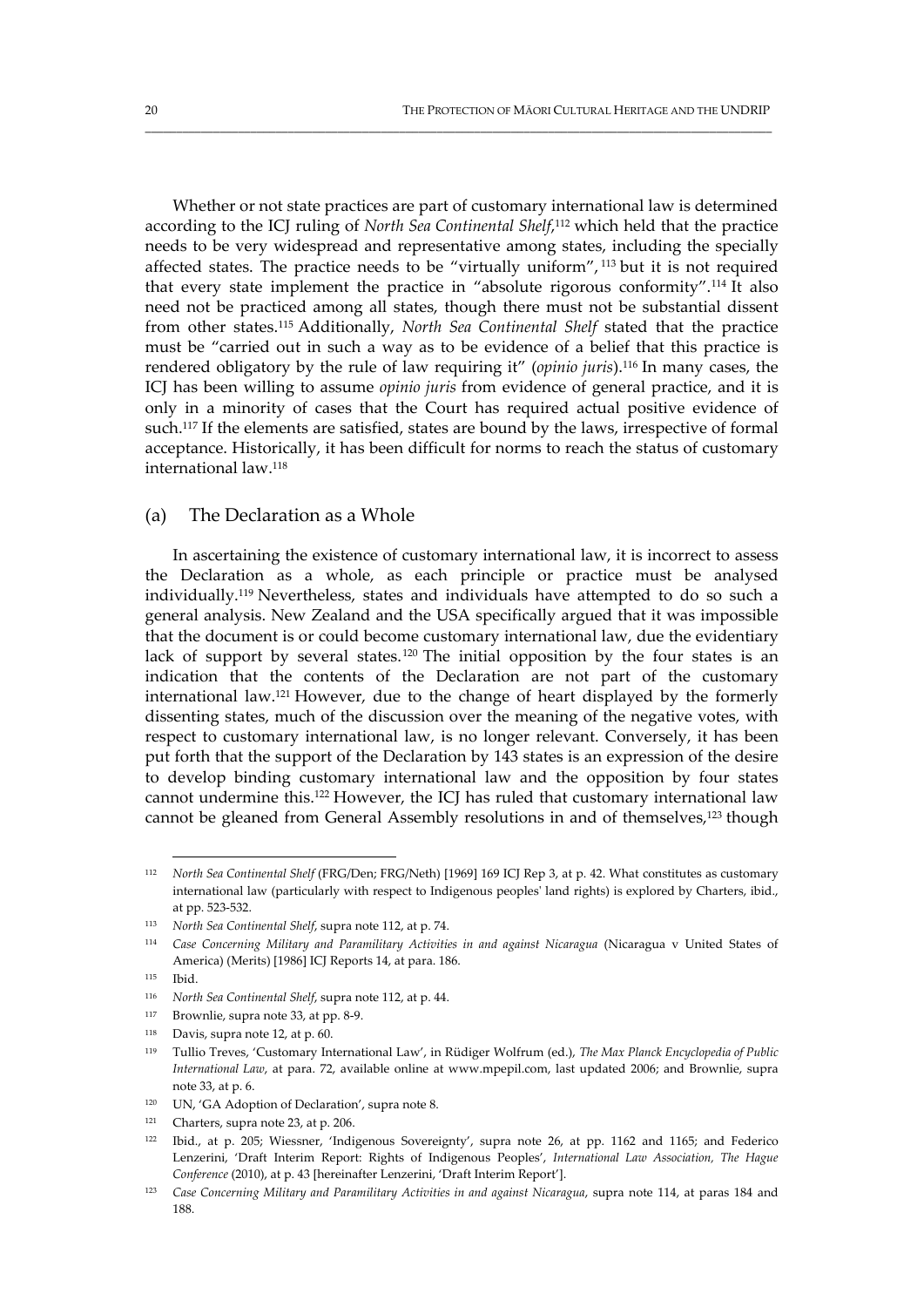they may embody rules that are subsequently deemed to be such.124 Additionally, many of the statements of states who voted for the Declaration made it clear that they did not intend to make it customary international law,125 and that they only casted positive votes because it was not binding (see above, section 2.2).126 Moreover, the Declaration is not written in a way as to lend itself to be read as such.127

\_\_\_\_\_\_\_\_\_\_\_\_\_\_\_\_\_\_\_\_\_\_\_\_\_\_\_\_\_\_\_\_\_\_\_\_\_\_\_\_\_\_\_\_\_\_\_\_\_\_\_\_\_\_\_\_\_\_\_\_\_\_\_\_\_\_\_\_\_\_\_\_\_\_\_\_\_\_\_\_\_\_\_\_\_\_\_\_\_\_\_\_\_\_\_\_\_\_\_\_\_\_

Anaya has argued that the Declaration does not create special or separate rights from fundamental human rights, rather it "elaborates upon these fundamental rights in the specific cultural, historical, social and economic circumstances of indigenous peoples."128 Alexandra Xanthaki has similarly stated that the first Article makes it clear that the provisions of the Declaration are based on established international law norms, as it indicates that the Declaration merely affirms existing international human rights for Indigenous peoples.129 However, both of these statements are overly broad and fail to address the aforementioned necessity that each principle be assessed individually to determine whether it is customary international law. The statements further miss the fact that the "elaboration" may in fact pull the Declaration Articles outside of the margins of existing international law.

In summary, statements that the Declaration as a whole is customary international law are both ill‐conceived and *prima facie* incorrect.

#### (b) Individual Principles of the Declaration

The *North Sea Continental Shelf* dicta means that the initial negative votes and statements limiting application do not automatically dictate that parts of the Declaration cannot be or become part of customary international law. All states (including the initial dissenters) indicated their support of the principles and aspirations behind the Declaration. Indeed, all four opposing states even commented on the fact that they already practised many of the provisions in the Declaration. <sup>130</sup> They only opposed specific Articles.<sup>131</sup> This lead Charters to state that a state's negative vote or attempts at caveats "cannot in and of itself exempt it from the application of that pre-existing customary international law on Indigenous peoples' rights."<sup>132</sup> If state practices uniformly align themselves with Articles of the Declaration, such that the *North Sea Continental Shelf* requirements are satisfied, their caveats and self‐described interpretations cannot be used to deny that these practices are part of customary

<sup>132</sup> Ibid., at p. 206.

<sup>124</sup> Stephen Allen, 'The UN Declaration on the Rights of Indigenous Peoples: Towards Global Legal Order on Indigenous Rights' (2009), at p. 4, available at http://ssrn.com/abstract=1400665 [hereinafter Allen, 'Towards Global Legal Order'].

<sup>&</sup>lt;sup>125</sup> Stephen Allen, 'The UN Declaration on the Rights of Indigenous Peoples and the Limits of the International Legal Project in the Indigenous Context' (2009), at pp. 3‐4, available at http://ssrn.com/abstract=1497946 [hereinafter Allen, 'The Limits of the International Legal Project'].

<sup>126</sup> Emmanuel Voyiakis, 'Voting in the General Assembly as Evidence of Customary International Law?', in Stephen Allen and Alexandra Xanthaki (eds), *Reflections on the UN Declaration on the Rights of Indigenous Peoples*, Oxford and Portland, Oregon: Hart Publishing, 2011, pp. 209‐223, at p. 213.

<sup>127</sup> Xanthaki, 'Indigenous Rights in International Law', supra note 33, at p. 36; and Allen, 'The Limits of the International Legal Project', supra note 125, at p. 22.

 $128$  Anaya, supra note 58, at para. 40.

<sup>129</sup> Xanthaki, 'Indigenous Rights and United Nations Standards', supra note 4, at p. 105.

<sup>&</sup>lt;sup>130</sup> The representative of New Zealand stated that it "had been implementing most of the standards in the Declaration for many years"; Banks, supra note 27.

<sup>131</sup> Charters, supra note 23, at p. 206.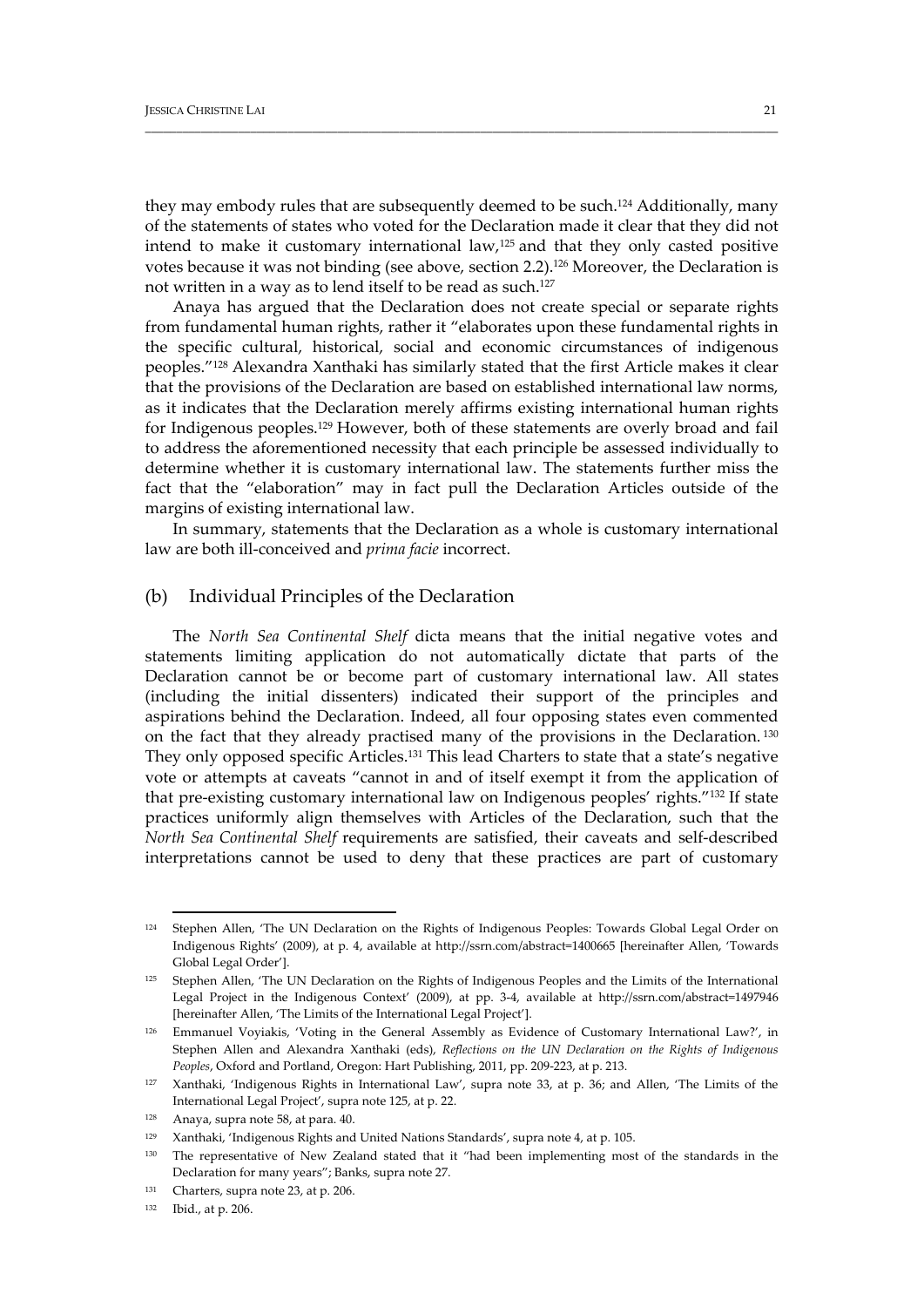international law.133 However, this requires actual evidence of such practice and of *opinio juris*.

\_\_\_\_\_\_\_\_\_\_\_\_\_\_\_\_\_\_\_\_\_\_\_\_\_\_\_\_\_\_\_\_\_\_\_\_\_\_\_\_\_\_\_\_\_\_\_\_\_\_\_\_\_\_\_\_\_\_\_\_\_\_\_\_\_\_\_\_\_\_\_\_\_\_\_\_\_\_\_\_\_\_\_\_\_\_\_\_\_\_\_\_\_\_\_\_\_\_\_\_\_

There is a line of argument that most provisions were in accordance with existing international law (though they may not have been in general human rights instruments) and also in different national laws.134 The particular Articles that have been given as examples as such are those relating to the preservation of culture, language, religion and identity,<sup>135</sup> economic and social development and collective protection of lands and resources, <sup>136</sup> self-determination, <sup>137</sup> and basic rights of consultation and consent.<sup>138</sup> The following discourse will limit itself to the rights of selfdetermination and prior informed consent. The international legal status on rights relating to cultural diversity/preservation and control and protection over Indigenous cultural heritage, TK and TCEs is discussed below (sections 3.1 and 3.2, respectively).

As previously stated, there is no dispute that self-determination of peoples was already part of international law. However, to include it in this list is somewhat deceptive seeing as the Declaration is the first to include Indigenous peoples within the concept. The right to consultation and consent *per se* also does not belong on this list, especially when interpreted as a veto right. Importantly, if these two rights are interpreted such that they are aspects of the right of political participation and good governance (as argued above, sections 2.3.1 and 2.3.2), they arguably would fit into existing international law. This is because the right of Indigenous peoples to political participation and good governance is already protected under regimes that protect minorities. <sup>139</sup> However, given that such an interpretation is rather innovative and possibly not globally applicable, it is unlikely that these rights, as per the Declaration, could be considered part of customary international law.

There have also been strong arguments against the Declaration having positive status in international law. It has been said that statements that the Declaration contains no new rights are incorrect, as the provisions "reveal significant innovations",

<sup>133</sup> Anaya and Wiessner, supra note 38.

<sup>134</sup> Xanthaki, 'Indigenous Rights in International Law', supra note 33, at p. 30. See also Siegfried Wiessner, 'Draft Interim Report: Rights of Indigenous Peoples', *International Law Association, The Hague Conference* (2010), at p. 2; and Lenzerini, 'Draft Interim Report', supra note 122, at pp. 44‐52.

<sup>135</sup> Anaya and Wiessner, supra note 38; and Wiessner, 'Indigenous Sovereignty', supra note 26, at p. 1157.

<sup>136</sup> Lorie Graham, 'Trade Trumps Basic Human Rights?: Why the United States Should Endorse the UN Declaration on the Rights of Indigenous Peoples' (2009), available at http://ssrn.com/abstract=1515932; Siegfried Wiessner, 'Rights and Status of Indigenous Peoples: A Global Comparative and International Legal Perspective' (1999) *Harvard Human Rights Journal*, 12, pp. 57‐128; and Wiessner, 'Indigenous Sovereignty', supra note 26, at p. 1157.

<sup>137</sup> Victoria Tauli‐Corpuz (Chairperson of the UN Permanent Forum on Indigenous Issues), 'On the Occasion of the Adoption by the General Assembly of the Declaration on the Rights of Indigenous Peoples', 61st Session of the UN General Assembly (13 September 2007) [hereinafter Tauli‐Corpuz, 'GA Adoption'], referencing the Charter of the UN, CCPR, ICESCR and the Vienna Declaration and Programme of Action; and Wiessner, 'Indigenous Sovereignty', supra note 26, at p. 1157. See also Federico Lenzerini, 'Sovereignty Revisited: International Law and Parallel Sovereignty of Indigenous Peoples' (2006‐2007) *Texas International Law Journal*, 42, pp. 155-190, at pp. 180-187. Though Lenzerini concludes that Indigenous sovereignty has become part of customary international law, this is limited by his finding that the concept of "Indigenous sovereignty" is "self‐government" or "internal self‐determination", which may vary in form from state to state, but is always subordinate to the sovereignty of the national government (at p. 165).

<sup>138</sup> Graham, supra note 136.

<sup>139</sup> Such as in the legally binding CCPR (Articles 19, 21, 22, 25 and 27). Thűrer and Burri state that reading the protection of minorities for political rights in Articles 19, 21, 22, 25 and 27 of the CCPR in light of Article 1 selfdetermination is an example of internal self-determination; see Thűrer and Burri, supra note 34, at para. 39. Political rights of the CCPR are implemented in the New Zealand Bill of Rights Act 1990, ss 12‐18.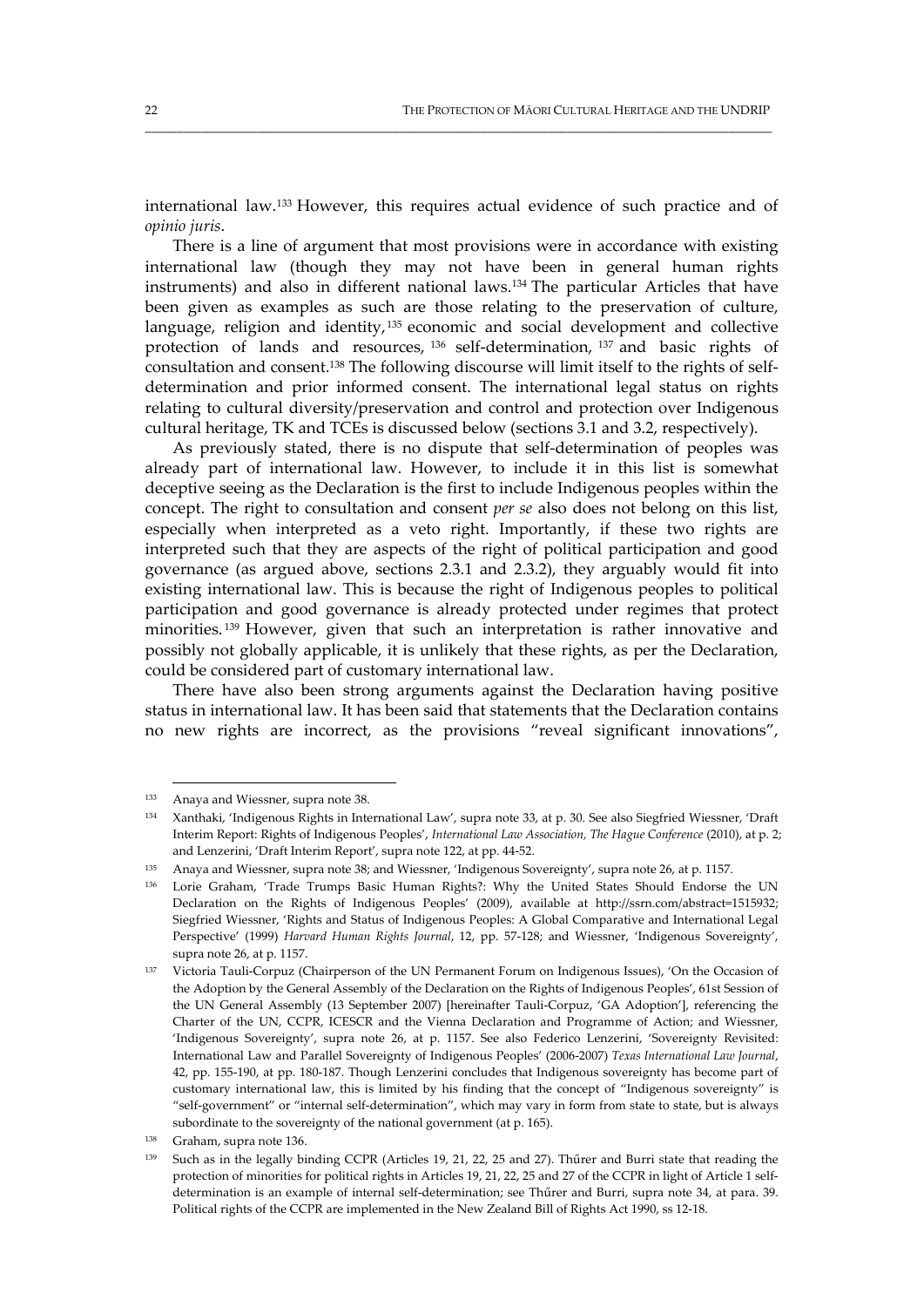particularly with regard to self-determination and participatory rights.<sup>140</sup> Regarding whether the rights to repatriation of human remains, ceremonial objects and other artefacts, and access thereto, within the Declaration (Articles 11 and 12), Karolina Kuprecht has stated that determining whether a practice is part of customary international law requires more than assessing only the "inner-state level", rather the "cross-state level" must also be analysed. $141$  If there is no cross-state level practice, it cannot be said that there is international acceptance. Due to the controversial nature of both of the right to self-determination and right to consultation, it is unlikely that states would agree that they have any "cross-state" dimension, regardless of how they are interpreted.

\_\_\_\_\_\_\_\_\_\_\_\_\_\_\_\_\_\_\_\_\_\_\_\_\_\_\_\_\_\_\_\_\_\_\_\_\_\_\_\_\_\_\_\_\_\_\_\_\_\_\_\_\_\_\_\_\_\_\_\_\_\_\_\_\_\_\_\_\_\_\_\_\_\_\_\_\_\_\_\_\_\_\_\_\_\_\_\_\_\_\_\_\_\_\_\_\_\_\_\_\_\_

Stephen Allen is another academic who does not believe that Articles of the Declaration are inherently customary international law merely from their presence in the text. Though he concedes that the Declaration's provisions are substantially informed by international law,142 Allen argues that participation in a standard‐setting exercise is not evidence of consent to be bound by the resultant instrument<sup>143</sup> and that it is wrong to assume that because the Declaration is consistent with general international law it thereby has direct legal effect.<sup>144</sup> Rather, it is important to look beyond the contents of instruments and to assess what it is that states actually intend to be bound by in order to determine what positive law is.145 It is clear that neither states nor the Indigenous partakers intended to create or declare hard Indigenous rights through the Declaration.146 Moreover, the assessment of whether practice is uniform and consistent over most states requires more than looking only at the most "enlightened" states.147 However, Allen does not view the Declaration as without potential legal implications, but rather that the Declaration was developed as "a model for the legal regulation of indigenous issues at the municipal level". <sup>148</sup> By endorsing the Declaration, states acknowledged the legitimacy of the rights therein, but left their legal status to be determined by states themselves.149 In other words, the Declaration should be viewed as a normative source for the development of national laws and only then do the rights become legally enforceable.150

<sup>145</sup> Allen, 'The Limits of the International Legal Project', supra note 125, at p. 6.

 $140$  Quane, supra note 42, at p. 259.

<sup>141</sup> Karolina Kuprecht, 'Human Rights Aspects of Indigenous Cultural Property Repatriation', *Swiss National Centre of Competence in Research*, Trade Regulation Working Paper No. 2009/34, at pp. 22‐23 [hereinafter Kuprecht, 'Human Rights Aspects'].

<sup>142</sup> Allen, 'The Limits of the International Legal Project', supra note 125, at p. 2; and Stephen Allen, 'The UN Declaration on the Rights of Indigenous Peoples and the Limits of the International Legal Project', in Stephen Allen and Alexandra Xanthaki (eds), *Reflections on the UN Declaration on the Rights of Indigenous Peoples*, Oxford and Portland, Oregon: Hart Publishing, 2011, pp. 225-256, at p. 227 [hereinafter Allen, 'UN Declaration and Limits'].

<sup>143</sup> Allen, 'The Limits of the International Legal Project', supra note 125, at p. 5. This is contrary to Siegfried Wiessner; Wiessner, 'Indigenous Sovereignty', supra note 26, at p. 1165.

<sup>144</sup> Allen, 'Towards Global Legal Order', supra note 124, at p. 7.

<sup>146</sup> Allen, 'Towards Global Legal Order', supra note 124, at p. 7.

<sup>147</sup> Allen, 'The Limits of the International Legal Project', supra note 125, at p. 7.

<sup>148</sup> Ibid., at p. 22; and Allen, 'Towards Global Legal Order', supra note 124, at p. 6.

<sup>149</sup> Allen, 'The Limits of the International Legal Project', supra note 125, at p. 22.

<sup>150</sup> Allen, 'Towards Global Legal Order', supra note 124, at p. 9; and Allen, 'UN Declaration and Limits', supra note 142. See also Voyiakis, supra note 126.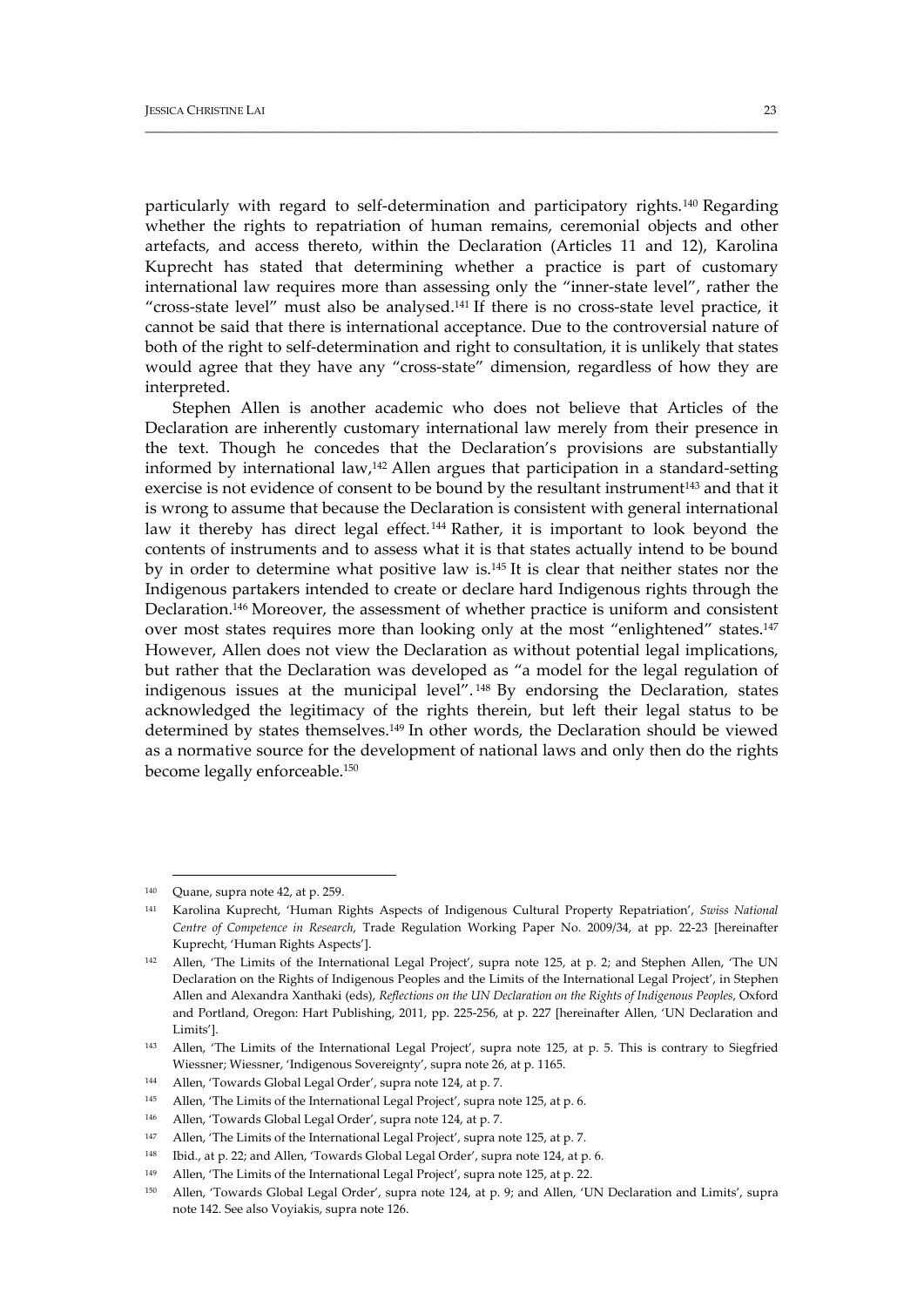# 2.4.3 **The Declaration as a Political Tool**

# (a) The Effects on Court Usage and Māori Expectations

Despite how the New Zealand Government has attempted to downplay the significance of supporting the Declaration, the Declaration remains meaningful.<sup>151</sup> This is evidenced by the fact that the support of the Declaration was of great importance to the Māori Party, even though they acknowledged its non‐binding nature. Moreover, as explained below, declarations have often been the precursors to hard law and pillars of international law.

\_\_\_\_\_\_\_\_\_\_\_\_\_\_\_\_\_\_\_\_\_\_\_\_\_\_\_\_\_\_\_\_\_\_\_\_\_\_\_\_\_\_\_\_\_\_\_\_\_\_\_\_\_\_\_\_\_\_\_\_\_\_\_\_\_\_\_\_\_\_\_\_\_\_\_\_\_\_\_\_\_\_\_\_\_\_\_\_\_\_\_\_\_\_\_\_\_\_\_\_\_

As an international document that New Zealand has publically acknowledged support for, it is possible that it will form part of the background to legal decisions and interpretations, including by the Waitangi Tribunal. <sup>152</sup> Because the Government announced its support for the Declaration, judges may interpret existing law to be as consistent with the Declaration as possible and may presume that any newly created laws were so written with the intention to be Declaration compliant. In other words, the Declaration could serve an interpretative function.153 Such court usage has already occurred in other states.154 The lack of a definition of "Indigenous peoples" could be a problem for application in other countries,155 but is not in New Zealand, as it is not conceivable that the State could ever deny it has such a people, regardless of the form of definition, or lack thereof.

Of course, even if decision‐making bodies are receptive to the Declaration as an interpretative mechanism, <sup>156</sup> the clear statements by the Government that the Declaration will not affect national law may also impact judicial decisions, as the judiciary often looks at parliamentary debates to find the intended interpretation of ambiguous law. However, a former Waitangi Tribunal chairman and current High Court judge stated that, though the Declaration is only moral in force, the same had been said of the Treaty of Waitangi. <sup>157</sup> Sir Edward Durie stated that "[i]mportant statements of principle established through international negotiation and acclamation filter into the law in time, through both governments and the courts, which look constantly for universal statements of principle in developing policy of deciding

<sup>151</sup> Public Law specialist Mai Chen, quoted in NZPA, supra note 105.

<sup>152</sup> Mai Chen, quoted in ibid.; and Tracy Watkins, 'Judge Hails Big Advance for Māori', *The Dominion Post* (22 April 2010), available online at http://www.stuff.co.nz/dominion-post/politics/3608371/Judge-hails-bigadvance‐for‐Maori [hereinafter Watkins, 'Judge Hails Big Advance for Māori'].

<sup>153</sup> Allen, 'The Limits of the International Legal Project', supra note 125, at p. 5; and Burger, supra note 49, at p. 57.

<sup>154</sup> For example, *Aurelio Cal, et al v Attorney General of Belize* (18 October 2007) Claim 121/2007 Conteh CJ (SC); analysed in Allen, 'Towards Global Legal Order', supra note 124, at pp. 10‐15. For other examples, see Clive Baldwin and Cynthia Morel, 'Using the United Nations Declaration on the Rights of Indigenous Peoples in Litigation', in Stephen Allen and Alexandra Xanthaki (eds), *Reflections on the UN Declaration on the Rights of Indigenous Peoples*, Oxford and Portland, Oregon: Hart Publishing, 2011, pp. 121‐143, at pp. 124‐126 and 131‐ 132; and Luis Rodrígues-Pinero, 'The Inter-American System and the UN Declaration on the Rights of Indigenous Peoples: Mutual Reinforcement', in Stephen Allen and Alexandra Xanthaki (eds), *Reflections on the UN Declaration on the Rights of Indigenous Peoples*, Oxford and Portland, Oregon: Hart Publishing, 2011, pp. 457‐483. Anaya is a strong supporter of domestic courts conforming their decisions with the Declaration, as it is "key" to the "operationalizing" of the rights of the if Indigenous peoples; see Anaya, supra note 58, at paras 52‐54. See also Allen, 'The Limits of the International Legal Project', supra note 125, at p. 14.

<sup>155</sup> Baldwin and Morel, supra note 154, at pp. 132‐133.

<sup>156</sup> Allen, 'The Limits of the International Legal Project', supra note 125, at p. 5.

<sup>157</sup> Watkins, 'Judge Hails Big Advance for Māori', supra note 152.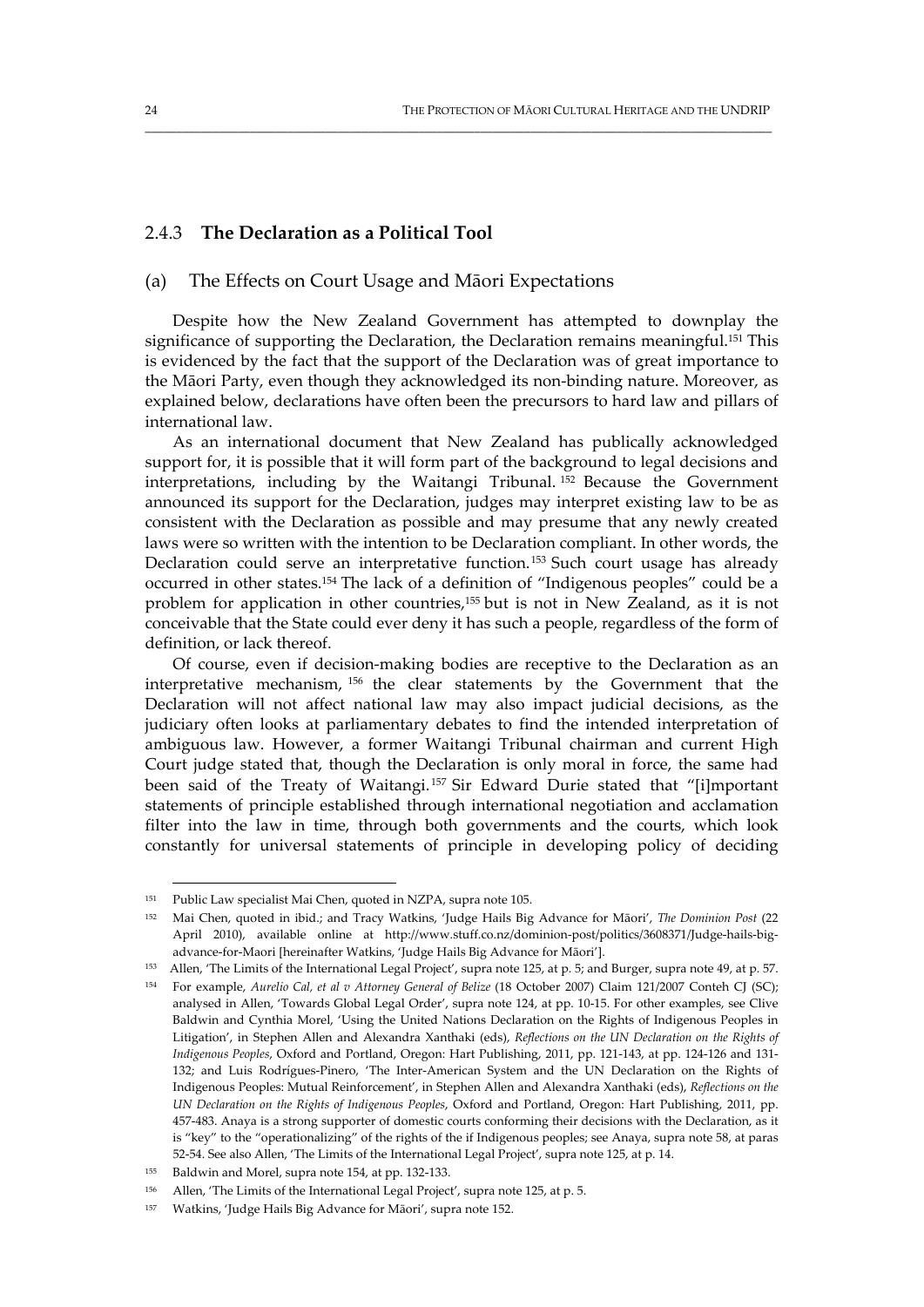cases."158 He continued by saying that the support of the Declaration would have important implications for the Office of Treaty Settlements, Crown Forest Rental Trust, Waitangi Tribunal and developers of social policy.159

\_\_\_\_\_\_\_\_\_\_\_\_\_\_\_\_\_\_\_\_\_\_\_\_\_\_\_\_\_\_\_\_\_\_\_\_\_\_\_\_\_\_\_\_\_\_\_\_\_\_\_\_\_\_\_\_\_\_\_\_\_\_\_\_\_\_\_\_\_\_\_\_\_\_\_\_\_\_\_\_\_\_\_\_\_\_\_\_\_\_\_\_\_\_\_\_\_\_\_\_\_\_

A well‐known New Zealand public law specialist, Mai Chen, stated that it would also affect the character of direct negotiations between Māori and the Government, as the Declaration would "shape" Māori expectations. <sup>160</sup> With regard to Article 26 (relating to rights to land, territories and resources), she stated that "[t]his language is not aspirational and may not be understood as such by Māori".161 Siegfried Wiessner noted that the general Declaration language "of 'rights' and 'status' is the language of legal obligation". <sup>162</sup> Finally, the Chairperson of the UN Permanent Forum on Indigenous Issues stated that the Declaration would serve as "*the* guide for States, the UN System, Indigenous Peoples and civil society".163

#### (b) National Laws and Policymaking

The Declaration will further be important for future policymaking and the general political discourse. It has been said that, though the Declaration is non‐binding, "in U.N. practice it is considered a formal and solemn instrument, with which *maximum compliance is expected*."164 This is supported by a statement from the Chairperson of the UN Permanent Forum on Indigenous Issues, shortly after the General Assembly adoption, that the Declaration is a "strong" one and sets the "minimum international standards for the protection and promotion of the rights of Indigenous Peoples. Therefore, existing and future laws, policies, and program on indigenous peoples will have to be redesigned and shaped to be consistent with this standard."<sup>165</sup>

States may feel politically obligated to be in conformity with the Articles within, so as not to be accused of contravening principles endorsed by the General Assembly of the UN. Though not legally binding, it has an important internal role because of the public nature with which it was endorsed.

Allen concluded that the Declaration can be used as a tool in the national political discourse on Indigenous issues.166 This is because of the political legitimacy that it embodies, rather than that it has the character of positive law. <sup>167</sup> He stated that "[e]ngaging in the national political process required to bring about a change in government policy is a more legitimate way of achieving a cosmopolitan society than attempts to inflate the soft sources of law in the hope they will influence outcomes in municipal legal systems."168 Charters also stated that the Declaration may act as a tool, guidelines or a point of reference for claims of Indigenous peoples and the

<sup>158</sup> Ibid.

<sup>159</sup> Ibid.

<sup>160</sup> Mai Chen, quoted in NZPA, supra note 105.

<sup>161</sup> Mai Chen, quoted in Watkins, 'Judge Hails Big Advance for Māori', supra note 152.

<sup>162</sup> Wiessner, 'Indigenous Sovereignty', supra note 26, at p. 1165.

<sup>163</sup> Tauli‐Corpuz, 'GA Adoption', supra note 137 (emphasis added). See also ibid., at p. 1162.

<sup>164</sup> Graham, supra note 136 (emphasis added).

<sup>165</sup> Tauli‐Corpuz, 'GA Adoption', supra note 137; and Tauli‐Carpuz, 'Adoption of Declaration', supra note 12. See also Thornberry, supra note 45, at p. 375; and Article 43 of the Declaration itself also states that the rights "constitute the minimum standards for the survival, dignity and well‐being of the indigenous peoples of the world."

<sup>166</sup> Allen, 'The Limits of the International Legal Project', supra note 125, at p. 22; and Allen, 'UN Declaration and Limits', supra note 142, at pp. 254‐256.

Allen, 'Towards Global Legal Order', supra note 124, at p. 18.

<sup>168</sup> Ibid., at pp. 18-19.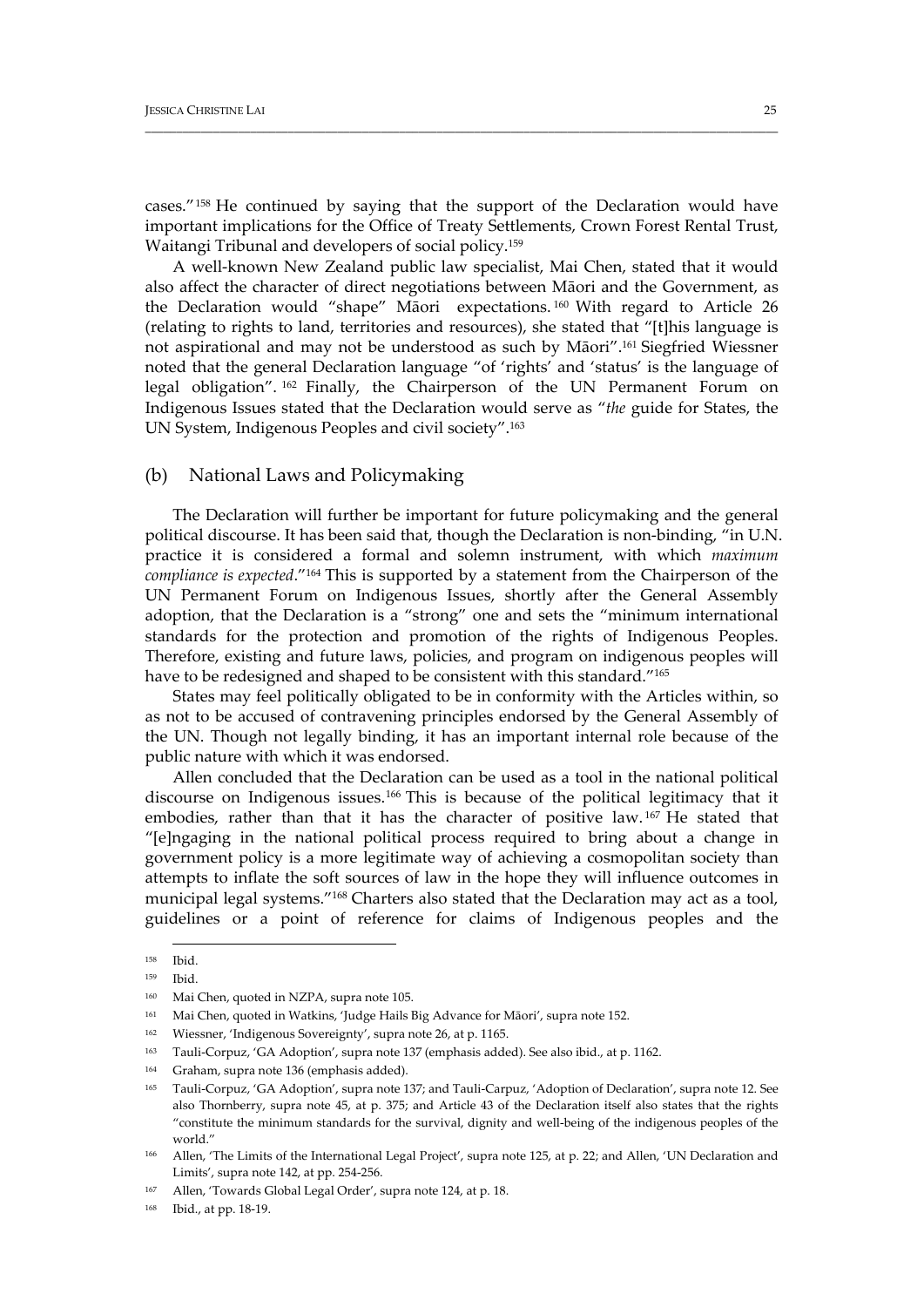development of legal norms.169 It could be used to "reproach and belabour" a state reluctant to follow the rights contained within.170 Due to its "universal" nature, it would be more widely applicable.171 Governments will not want to be criticised for massive deviations from the rights held in a UN Declaration.

\_\_\_\_\_\_\_\_\_\_\_\_\_\_\_\_\_\_\_\_\_\_\_\_\_\_\_\_\_\_\_\_\_\_\_\_\_\_\_\_\_\_\_\_\_\_\_\_\_\_\_\_\_\_\_\_\_\_\_\_\_\_\_\_\_\_\_\_\_\_\_\_\_\_\_\_\_\_\_\_\_\_\_\_\_\_\_\_\_\_\_\_\_\_\_\_\_\_\_\_\_

#### (c) Resulting Future International Law?

As aforementioned, many states were only willing to endorse the Declaration due to its non-binding nature. It is considered to be of moral, rather than legal, force.<sup>172</sup> That the Declaration is not binding is not a particularly strong argument for accepting a potentially flawed document, given that the Articles within the Declaration could become binding if they become part of international law.

This political force of the Declaration and the consequential compliancy of states with Articles therein could result in the formation of norms and the creation of international law. Concepts found within UN declarations and General Assembly resolutions have often made their way into international law.173 This is analogous to the role that the Universal Declaration of Human Rights (1948) (UDHR) has played.174 The UDHR is not legally binding *per se*, but its provisions constitute general principles of law and it is an "authoritative guide" to interpret the Charter of the United Nations, along with the CCPR and International Covenant on Economic, Social and Cultural Rights (CESCR) (which are binding on UN Members).175 Ian Brownlie stated that the indirect legal effect is not to be underestimated.<sup>176</sup>

It is also worth noting that the existence of the Declaration may result in Declaration-consistent articles being placed in binding bi- or multilateral agreements between states. For example, so as not to be accused of contravening the principles found within the Declaration, the Declaration will likely play a part in New Zealand's international negotiations. When partaking in international treaties and agreements, New Zealand already seeks to ensure that Māori interests and the Crown's obligations under the Treaty of Waitangi are not impinged.<sup>177</sup> In the future, the Crown may similarly also require that certain Declaration‐consistent principles are protected. It is possible that a proliferation of these agreements with such articles would result in them becoming new global standards, as has been the case with TRIPS‐plus intellectual property rights.178

<sup>169</sup> Charters, 'Declaration Adoption', supra note 3, at p. 123. Erica‐Irene Daes also views the instrument as a "normative instrument", capable of "driving cultural and political transformations"; see Daes, 'Declaration Background and Appraisal', supra note 2, at p. 38.

 $170$  Round, supra note 19, at p. 392.

<sup>&</sup>lt;sup>171</sup> Charters, 'The Rights of Indigenous Peoples', supra note 13, at p. 336.

<sup>172</sup> Ibid., at p. 335.

<sup>173</sup> Brownlie, supra note 33, at pp. 691‐692.

<sup>174</sup> Universal Declaration of Human Rights (1948) UN GA Res. 217A (III) (UN Doc. A/810) (10 December 1948).

<sup>175</sup> Ibid., at p. 559.

<sup>176</sup> Ibid.

<sup>177</sup> For example, Free Trade Agreement Between The Government of New Zealand and The Government of the People's Republic of China (7 April 2008, entered into force 1 October 2008), Article 205, which states that nothing in the FTA shall "preclude the adoption by New Zealand of measures it deems necessary to accord more favourable treatment to Maori in respect of matters covered by this Agreement including in fulfilment of its obligations under the Treaty of Waitangi".

<sup>178</sup> See Denis B. Barbosa, Margaret Chon and Andrés Moncayo von Hase, 'Slouching Towards Development in International Intellectual Property' (2007) *Michigan State Law Review*, pp. 71‐141, at pp. 85 and 87, citing Peter Drahos, 'An Alternative Framework for the Global Regulation of Intellectual Property Rights' (2005) *Journal*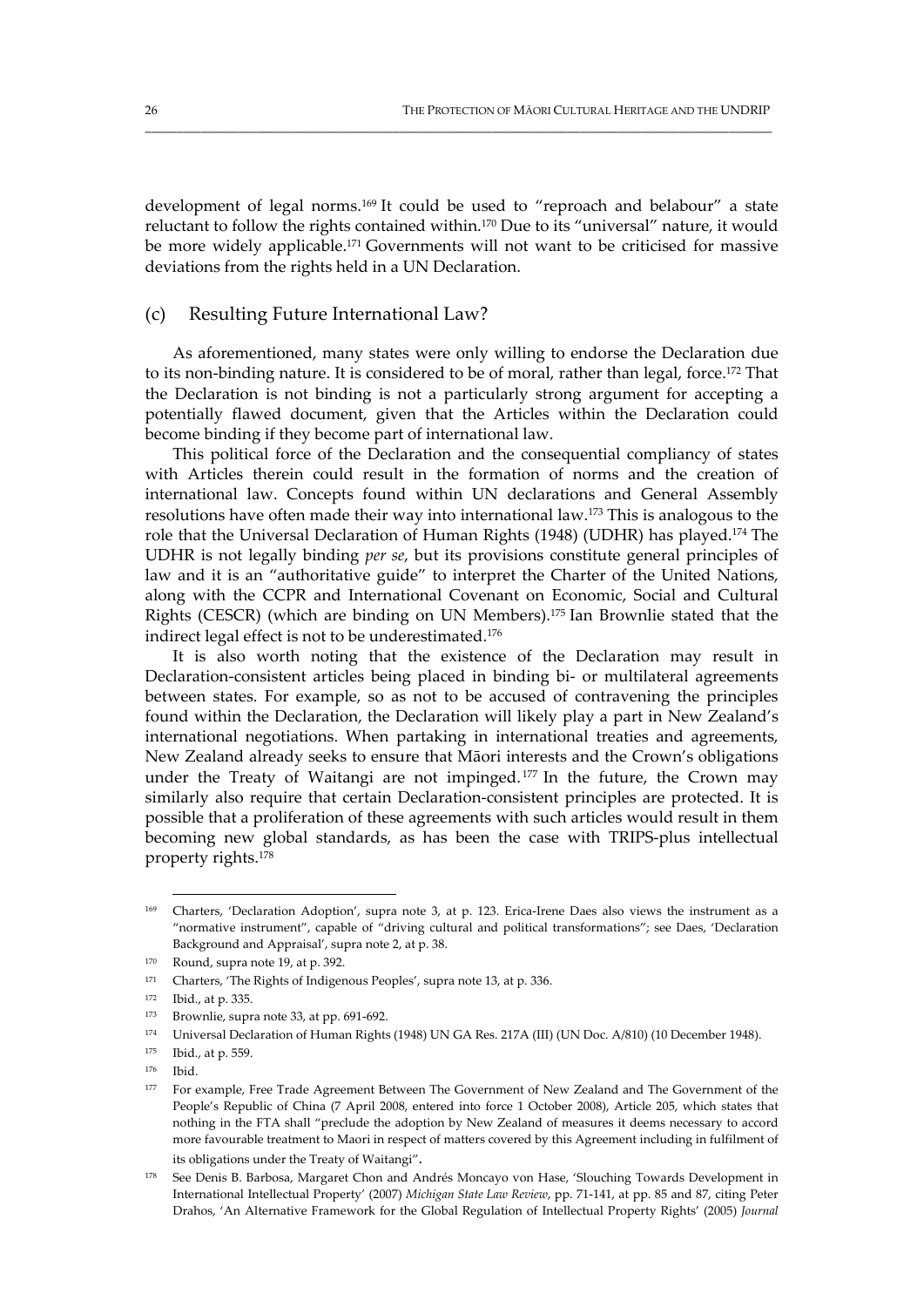#### 2.4.4 **Summary**

When assessing whether a principle is part of customary international law, it is important to find both uniform practice and *opinio juris* among states. The rights to self‐ determination and prior informed consent are unlikely to satisfy these requirements. However, whether principles found within the Declaration are viewed as customary international law or as soft law, they have repercussions at the national level. This is because the Declaration can act as a persuasive political tool. Though the New Zealand Government has attempted to place caveats on its announcement of support and the implications this may prove to have on national law, the Declaration will likely be used as a source of normative standards. Related to this, it is also probable that the New Zealand courts and the Waitangi Tribunal will use the Declaration as part of the backdrop of New Zealand law in deciding cases involving Māori rights. Finally, it is likely that rights encompassed in the Declaration will be raised during direct negotiations between the Māori and Government.

\_\_\_\_\_\_\_\_\_\_\_\_\_\_\_\_\_\_\_\_\_\_\_\_\_\_\_\_\_\_\_\_\_\_\_\_\_\_\_\_\_\_\_\_\_\_\_\_\_\_\_\_\_\_\_\_\_\_\_\_\_\_\_\_\_\_\_\_\_\_\_\_\_\_\_\_\_\_\_\_\_\_\_\_\_\_\_\_\_\_\_\_\_\_\_\_\_\_\_\_\_\_

The formation of Declaration-consistent norms at the national level may eventually have an international effect, as states may insist on including such principles in bi- or – multilateral treaties. If done so consistently among states, this could result in the formation of international law. Thus, the more pertinent issue relates to the interpretations that different states give the different Articles. The statements made by states as to their understanding of the interpretations on certain Articles of the Declaration when explaining their votes may be relevant towards this.179

In any case, the Articles of the Declaration may impact Māori rights, including those relating to their cultural heritage, despite the non‐binding nature of the document.

# **3. THE DECLARATION AND SELF‐DETERMINATION OVER CULTURAL HERITAGE**

As discussed earlier in this paper, both self‐determination and the right to consultation can be viewed as political participation and good governance. A precondition for real political participation of the Māori is a strong identity that is able to be clearly expressed. <sup>180</sup> It has also been stated that "[s]elf-determination is undeniably a process of self-identification."<sup>181</sup> One can immediately see a "chicken and egg" type paradox, as a strong identity is needed to exercise self‐determination, but a strong identity is achieved through the application of self-determination. An external feed into this cycle is required to overcome the paradox. Recognising Māori control

<u> 1989 - Johann Stoff, amerikansk fotballstruktur (d. 1989)</u>

*für Entwicklungspolitik*, 21 (4), pp. 44‐68; and Peter K. Yu, 'Symposium The First Ten Years of the TRIPs Agreement: Trips and its Discontents' (2006) *Marquette Intellectual Property Law Review*, 10, pp. 369‐410, at p. 409.

<sup>179</sup> Charters, 'Declaration Adoption', supra note 3, at p. 132.

<sup>180</sup> Foster, 'Articulating Self‐Determination', supra note 30, at p. 154. See also Rebecca Tsosie, 'Reclaiming Native Stories: An Essay on Cultural Appropriation and Cultural Rights' (2002) *Arizona State Law Journal*, 34, pp. 299‐ 358, at p. 308, who states that "cultural and intellectual sovereignty undergird [Native people's] continuing efforts to maintain political sovereignty."

<sup>181</sup> Foster, 'Articulating Self‐Determination', supra note 30, at p. 155. See also O'Sullivan, supra note 50, at pp. 12 and 16; and Wiessner, 'Indigenous Sovereignty', supra note 26, at pp. 1171‐1173.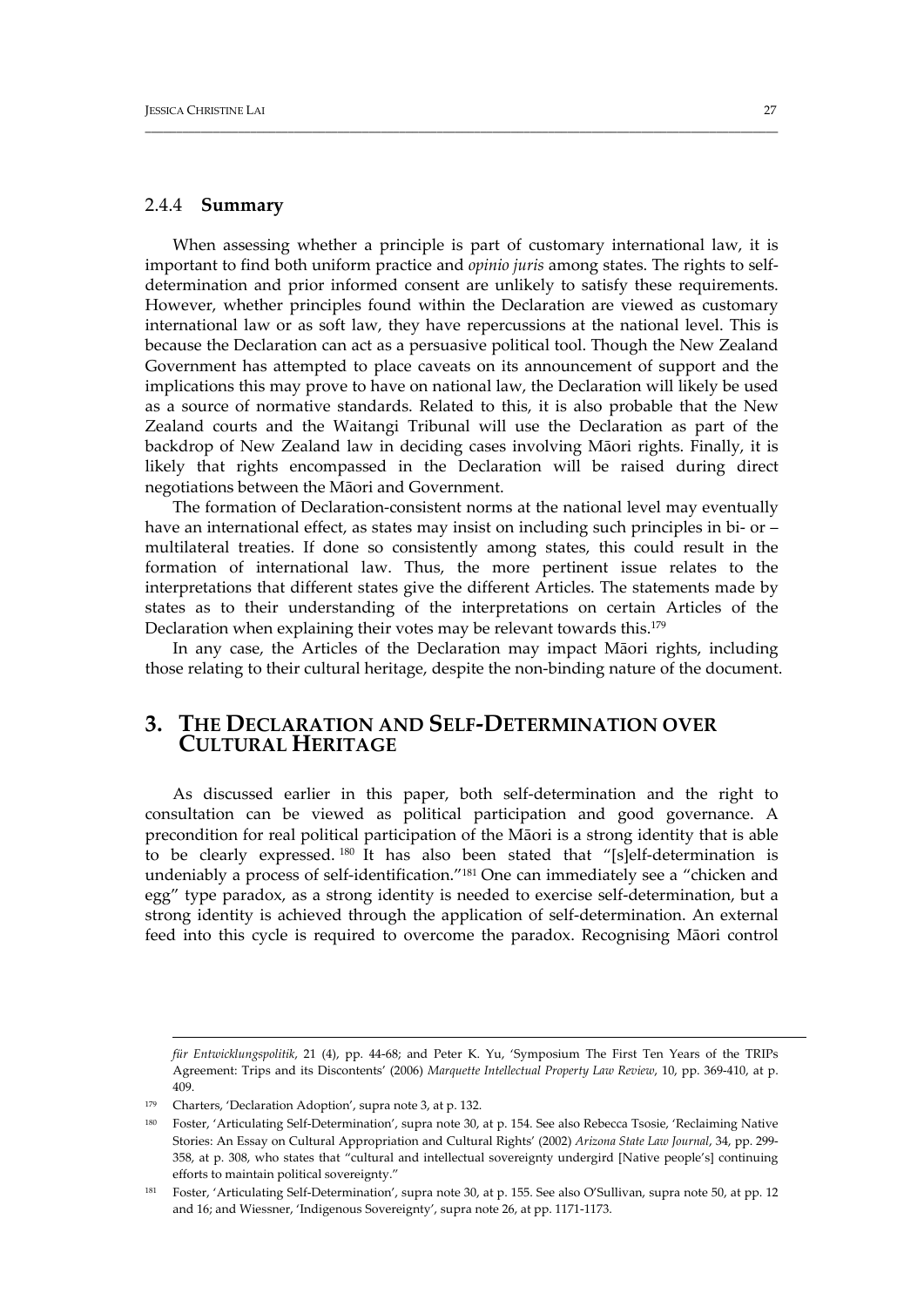over their own cultural heritage would act as such a feed, as cultural heritage is a major component of identity.182

\_\_\_\_\_\_\_\_\_\_\_\_\_\_\_\_\_\_\_\_\_\_\_\_\_\_\_\_\_\_\_\_\_\_\_\_\_\_\_\_\_\_\_\_\_\_\_\_\_\_\_\_\_\_\_\_\_\_\_\_\_\_\_\_\_\_\_\_\_\_\_\_\_\_\_\_\_\_\_\_\_\_\_\_\_\_\_\_\_\_\_\_\_\_\_\_\_\_\_\_\_

In its simplest form, cultural identity is the means by which groups differentiate themselves from others and is determined by shared practices and the "meaning" attributed to these practices.183 There is a strong belief in the Māori community that Māori culture and its practice are critical for their well-being.<sup>184</sup> As noted by Xanthaki, the right to maintain, control, protect and develop cultural heritage "is in fact to be conceived under a holistic and spiritual perspective and safeguarded accordingly as an essential element of indigenous peoples' identity as well as an indispensable prerequisite for the actual realization of their collective and individual rights." The author has argued elsewhere that the appropriation of Māori cultural heritage dilutes exactly what Māori culture is and what it means to be Māori.<sup>185</sup> The distinguishing features of the Māori identity and their "meanings" are blurred, diminishing the cultural identity of the Māori. This loss of identity has detrimental effects on the socioeconomic position of the people, as it has been documented that a strong sense of cultural identity contributes positively to economic growth, through cultural affirmation.186 Thus, it is vital to allow the Māori to regain, maintain, develop and control the relationship with their cultural heritage, so that they gain a greater sense of identity and social cohesiveness as an ethnic group. The strengthening of identity through the increased self‐determination over cultural heritage (or "cultural self‐ determination"), therefore, would act as both a means to improve the socio-economic position of the Māori and to facilitate their political self‐determination.

Along with the references to rights relating to cultural identity/diversity and to TK/TCE, those to land rights are also a large proponent towards furthering Māori retention, control, maintenance and development of their culture and cultural heritage. It has even been stated that the Article 26 protection of land, territories and resources, could be interpreted as including TK and TCE as "resources". <sup>187</sup> However, the author does not believe that this perspective is worth pursuing, as the context of the Article makes it clear that it was not intended to have such an interpretation. The preceding terms "land" and "territories" qualify the definition of "resources". The inalienable connection between Indigenous peoples and their land and cultural heritage has been well documented and will not be discussed further in this paper.

In the previous section of this paper, it was concluded that it is possible that the Declaration have an impact on domestic New Zealand law, regardless of the statements

<sup>&</sup>lt;sup>182</sup> The importance of intangible cultural heritage to the cultural identity of groups was referred to by UNESCO, in The General Conference of the United Nations Educational, Scientific and Cultural Organization, 'Recommendation on the Safeguarding of Traditional Culture and Folklore', 26th session (Paris, 1989).

<sup>183</sup> Claire Wright, 'Reconciling Cultural Diversity and Free Trade in the Digital Age: a Cultural Analysis of the International Trade in Content Items' (2008) *Akron Law Review*, 41, pp. 399‐507, at p. 450‐467.

<sup>184</sup> Statistics New Zealand, *Māori Social Survey Discussion Document*, Wellington, New Zealand: Statistics New Zealand, 2009, at p. 6.

<sup>185</sup> Jessica C. Lai, 'Māori Culture in the Modern World: Its Creation, Appropriation and Trade', *University of Lucerne, Switzerland*, i‐call Working Paper No*.* 02 (2010), at pp. 13‐15.

<sup>186</sup> Ministry of Culture and Heritage, 'Cultural Indicators for New Zealand', *Cultural Statistics Programme* (2009), at p. 3; and Margaret Forster, 'Being Māori in the Context of Poverty, Prosperity and Progress', *Pōhara, Tōnui, Kōkiri: Poverty, Prosperity, Progress*, Bienniel International Development Studies Network (DevNeT) Conference (Victoria University, Wellington, New Zealand, 17 November 2000), at pp. 1‐2, available online at www.devnet.org.nz/conf/Papers/forster.pdf

<sup>187</sup> Peter‐Tobias Stoll and Anja von Hahn, 'Indigenous Peoples, Indigenous Knowledge and Indigenous Resources in International Law', in Silke von Lewinski (ed.), *Indigenous Heritage and Intellectual Property: Genetic Resources, Traditional Knowledge and Folklore*, London: Kluwer Law International, 2008, pp. 7‐57, at p. 28.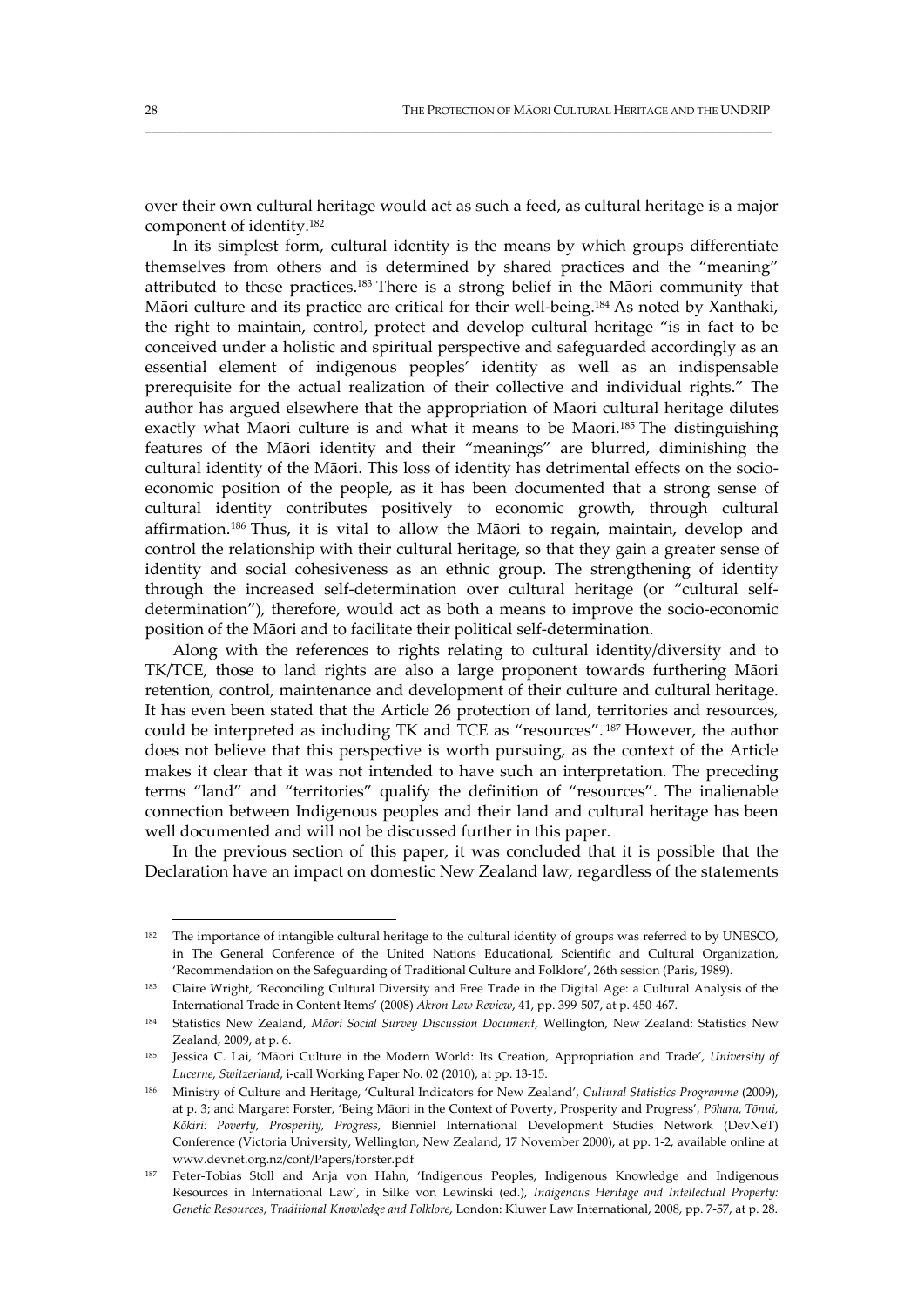of intent from the Government. The following parts of the paper assess which particular Articles of the Declaration support Māori cultural self‐determination.

\_\_\_\_\_\_\_\_\_\_\_\_\_\_\_\_\_\_\_\_\_\_\_\_\_\_\_\_\_\_\_\_\_\_\_\_\_\_\_\_\_\_\_\_\_\_\_\_\_\_\_\_\_\_\_\_\_\_\_\_\_\_\_\_\_\_\_\_\_\_\_\_\_\_\_\_\_\_\_\_\_\_\_\_\_\_\_\_\_\_\_\_\_\_\_\_\_\_\_\_\_\_

# 3.1 RIGHTS *TO* CULTURE AND CULTURAL DIVERSITY

At the 1982 UNESCO World Conference on Cultural Policies, it was noted:<sup>188</sup>

that in its widest sense, culture may now be said to be the whole complex of distinctive spiritual, material, intellectual and emotional features that characterize a society or social group. It includes not only the arts and letters, but also modes of life, the fundamental rights of the human being, value systems, traditions and beliefs;

that it is culture that gives man the ability to reflect upon himself. It is culture that makes us specifically human, rational beings, endowed with a critical judgement and a sense of moral commitment. It is through culture that we discern values and make choices. It is through culture that man expresses himself, becomes aware of himself, recognizes his incompleteness, questions his own achievements, seeks untiringly for new meanings and creates works through which he transcends his limitations.

"Culture" is, thus, vague and incapable of being fully defined.189 Likewise, "cultural diversity" is a broad term that generally means the different cultural traditions and values between or in societies.190 UNESCO has also stated that "[c]ultural identity and cultural diversity are inseparable".191

Neither of the concepts "culture" or "cultural diversity" are defined in the UN Declaration on the Rights of Indigenous Peoples, though both are key notions therein. However, as is clear from reading the Declaration, their meanings within are necessarily broad and general. This is unlike the definition of "cultural diversity" in the UNESCO Convention on the Protection and Promotion of the Diversity of Cultural Expressions, which is very "expression" orientated.192 The rights that pertain to belief systems and to knowledge (as outlined in the following), for instance, evidence the broader nature of "culture" and "cultural diversity" in the Declaration.

The third paragraph of the preamble of the Declaration affirms that "all peoples contribute to the diversity and rich civilizations and cultures, which constitute the common heritage of mankind." This means that "Indigenous identities are not simply to be tolerated, but celebrated."193 Article 15 gives Indigenous peoples "the right to the dignity and diversity of their cultures, traditions, histories and aspirations". Further, Article 11.1 takes into account that culture is not something purely traditional and frozen in time, declaring that:

<sup>188</sup> UNESCO, 'Mexico City Declaration on Cultural Policies', World Conference on Cultural Policies (Mexico City, 26 July ‐ 6 August 1982), preamble [hereinafter, UNESCO, 'Mexico City Declaration on Cultural Policies'].

<sup>189</sup> The "culture concept" is discussed by Jane E. Anderson, *Law, Knowledge, Culture. The Production of Indigenous Knowledge in Intellectual Property Law*, Cheltenham, UK: Edward Elgar, 2009, at pp. 108‐203.

<sup>190</sup> Sabine von Schorlemer, 'Cultural Diversity', in Rüdiger Wolfrum (ed.), *The Max Planck Encyclopedia of Public International Law*, at para. 5, available online at www.mpepil.com, last updated 2009.

<sup>191</sup> UNESCO, 'Mexico City Declaration on Cultural Policies', supra note 188, at para. 5.

<sup>192</sup> UNESCO, Convention on the Protection and Promotion of the Diversity of Cultural Expressions, adopted at the 33rd Session of the General Conference of UNESCO (20 October 2005, entered into force 18 March 2007), Article 4(1). The definition therein was also adopted for the Glossary for the IGC, see WIPO, IGC, Secretariat, 'Glossary of Key Terms Related to Intellectual Property and Traditional Cultural Expressions', (WIPO Doc. WIPO/GRTKF/IC/18/INF/7, 2011), at p. 3.

<sup>193</sup> Xanthaki, 'Indigenous Rights and United Nations Standards', supra note 4, at p. 115.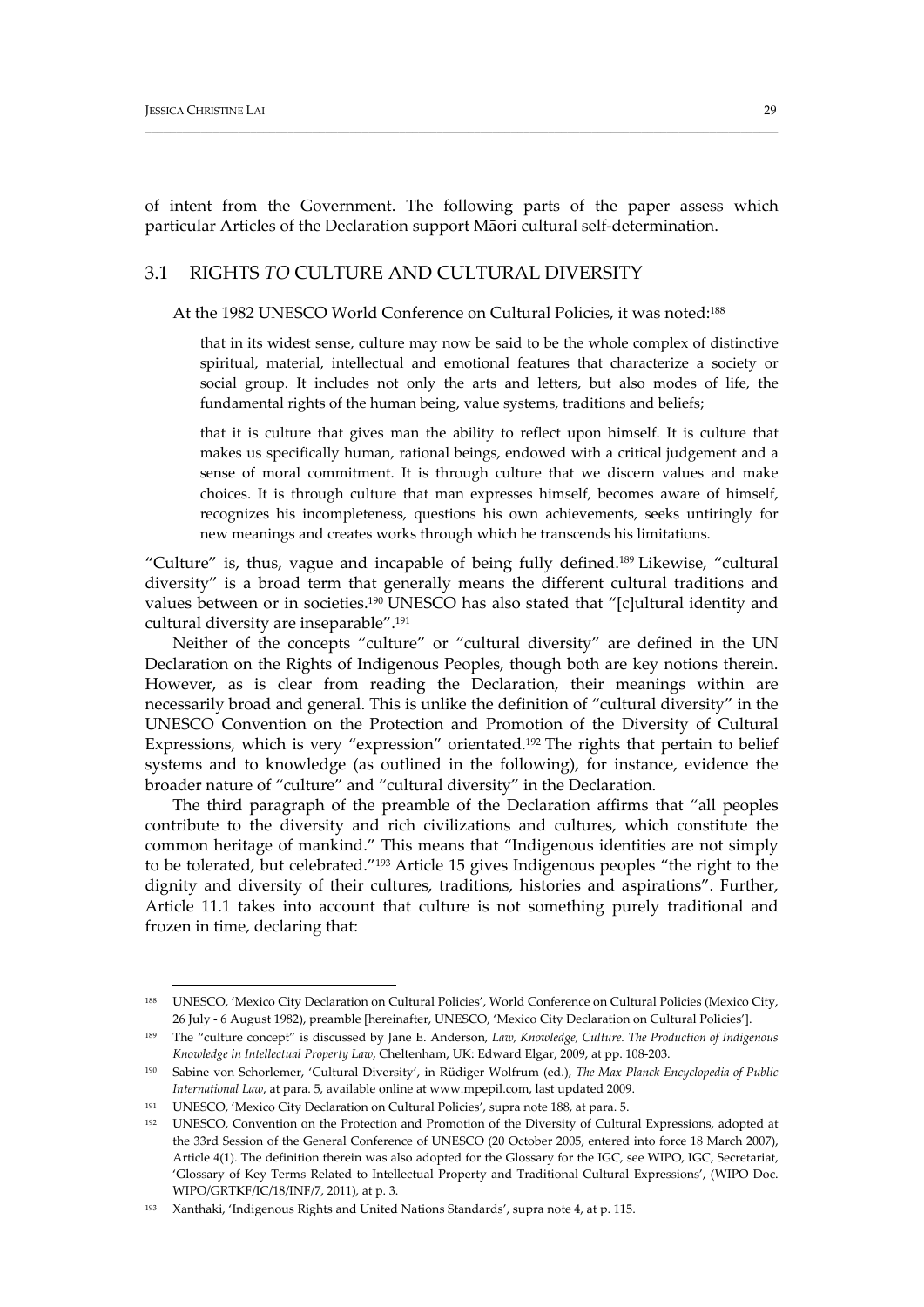Indigenous peoples have the right to practise and revitalize their cultural traditions and customs. This includes the right to maintain, protect and develop the past, present and future manifestations of their cultures, such as archaeological and historical sites, artefacts, designs, ceremonies, technologies and visual and performing arts and literature.

\_\_\_\_\_\_\_\_\_\_\_\_\_\_\_\_\_\_\_\_\_\_\_\_\_\_\_\_\_\_\_\_\_\_\_\_\_\_\_\_\_\_\_\_\_\_\_\_\_\_\_\_\_\_\_\_\_\_\_\_\_\_\_\_\_\_\_\_\_\_\_\_\_\_\_\_\_\_\_\_\_\_\_\_\_\_\_\_\_\_\_\_\_\_\_\_\_\_\_\_\_

This recognises that Indigenous cultures evolve and how this occurs should be left in the hands of Indigenous peoples. Many Indigenous peoples consider their right to cultural control, autonomy and recapturing of identity as part of their right to selfdetermination. <sup>194</sup> Article 3 reinforces this, as it states that by virtue of Indigenous peoples' right to self‐determination they may freely pursue their cultural development. It has been pointed out that linking cultural rights to self‐determination is risky, given that many states objected to the recognition of Indigenous self‐determination in the Declaration.<sup>195</sup> However, this is only an issue if self-determination is perceived as encompassing the right to secede, rather than as a right to political participation.

The reference to the right to develop cultures throughout the Declaration is important, as it acknowledges that Indigenous cultural heritage is not static, but constantly developing, like any other culture. For example, Indigenous peoples have often adapted their handicrafts for Western tastes, such as through simplification of manufacture. These newer products should not be discouraged.196

The right embodied in Article 11 is further refined in Articles 12 and 13. Article 12 protects spiritual and religious traditions, customs and ceremonies, religious and cultural sites and includes the right to repatriation of ceremonial objects and human remains. The right to revitalise, use, develop and transmit their histories, languages, oral traditions, philosophies, writing systems and literature, and the right to retain their own names, is safeguarded in Article 13.

Finally, Article 8 states that both "Indigenous peoples and individuals have the right not to be subjected to forced assimilation or destruction of their culture". The same Article stipulates that states shall prevent and redress any action that deprives Indigenous peoples of their "integrity as distinct peoples, or of their cultural values or ethnic identities". An earlier draft of the Declaration included a reference to "ethnocide and cultural genocide".<sup>197</sup> "Ethnocide" is the destruction of an ethnic group's identity, whereas "cultural genocide" is mass ethnic murder.198 States were not willing to accept

<sup>194</sup> Ibid., p. 116, and van Dyke, supra note 37, at p. 11.

<sup>195</sup> Xanthaki, 'Indigenous Rights and United Nations Standards', supra note 4, p. 116. The linkage of the protection of cultural and intellectual property to land rights and self‐determination is common. See, for example, Erica‐Irene Daes (Special Rapporteur of the Sub‐Commission on Prevention of Discrimination and Protection of Minorities and Chairperson of the Working Group on Indigenous Populations), 'Discrimination Against Indigenous Peoples. Study on the Protection of the Cultural and Intellectual Property of Indigenous Peoples', (UN Doc. E/CN.4/Sub.2/1993/28, 1993), at para. 4 [hereinafter Daes, 'Report on the Cultural and Intellectual Property of Indigenous Peoples']. Michael Brown argues that sovereignty‐linked protection of cultural heritage has no limits, either in time or space. Such an approach also does not take into account third‐ party and global interests. Ultimately, he states that "political sovereignty, even where successfully realized, has profound limitations when it comes to the management of heritage. In many cases, sovereignty‐thinking and its conceptual baggage hinder the search for creative, pragmatic solutions to the unwanted circulation of traditional cultural expressions". See Michael F. Brown, 'Culture, Property, and Peoplehood: A Comment on Carpenter, Katyal, and Riley's "In Defense of Property"' (2010) *International Journal of Cultural Property*, 17, pp. 569‐579, at pp. 570‐573.

<sup>196</sup> Daes, 'Report on the Cultural and Intellectual Property of Indigenous Peoples', supra note 195, at para. 66.

<sup>197</sup> UN, 'Draft Declaration on the Rights of Indigenous Peoples', (UN Doc. E/CN.4/SUB.2/1994/2/Add.1, 1994), Article 7 [hereinafter UN, 'Draft DRIP'].

<sup>198</sup> Xanthaki, 'Indigenous Rights and United Nations Standards', supra note 4, at pp. 113-114. However, this distinction is not always made, see Thornberry, supra note 45, at pp. 387‐388.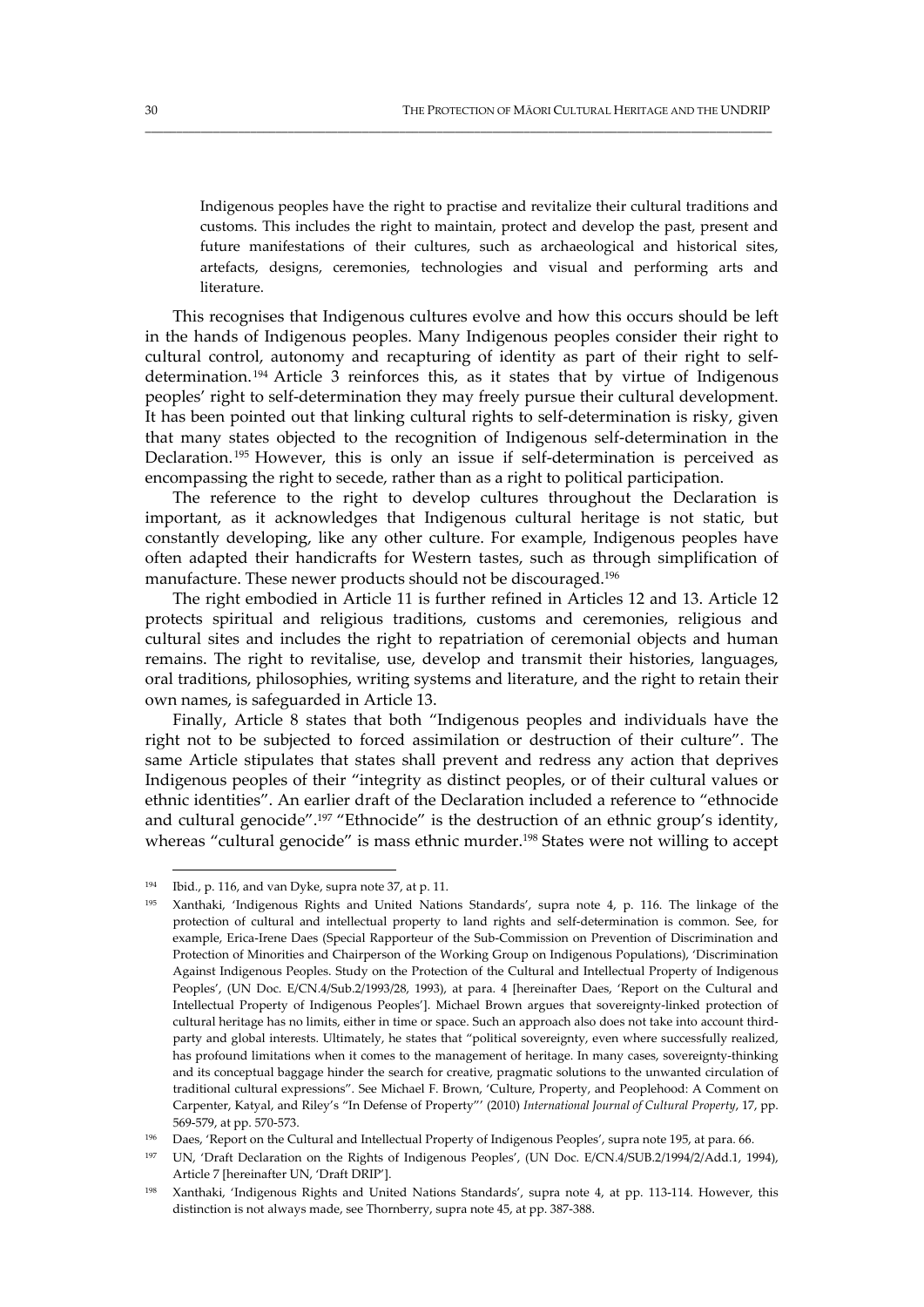the prohibition of ethnocide, as they considered it not to be a current international human rights law standard.<sup>199</sup> However, the content of the adopted Article is nevertheless directed towards this end.200 This Article supports giving Māori more control over their cultural heritage, as appropriation and misuse of such reduces a people's sense of identity. Even without the term "ethnocide", the failure of a state to protect an Indigenous people's identity from being lost, through neglecting to ensure that their cultural heritage is not taken from them, would make a state in breach of the Declaration, as aspects of cultural heritage and the control thereof are large parts of one's identity.

\_\_\_\_\_\_\_\_\_\_\_\_\_\_\_\_\_\_\_\_\_\_\_\_\_\_\_\_\_\_\_\_\_\_\_\_\_\_\_\_\_\_\_\_\_\_\_\_\_\_\_\_\_\_\_\_\_\_\_\_\_\_\_\_\_\_\_\_\_\_\_\_\_\_\_\_\_\_\_\_\_\_\_\_\_\_\_\_\_\_\_\_\_\_\_\_\_\_\_\_\_\_

The Articles outlined in this section relate to rights *to* culture and cultural diversity. They are internal in nature and are not *per se* concerned with the rights of third parties (apart from the rights relating to repatriation). In this sense, they are "defensive" or "shield‐like" rights, which can be used *against* incursions. Unlike the more "offensive" rights discussed in the following section, the aforementioned Articles are somewhat similar to pre‐existing international law. For example, the CCPR and CESCR both also stated that, as a virtue of their right to self‐determination, peoples have the right to freely determine their cultural development.201 Both the CCPR and CESCR are binding on states that are party to them. However, as with self‐determination, the Declaration goes beyond the CCPR and CESCR by recognising Indigenous communities as "peoples", rather than as minorities, whereas, under the CCPR and CESCR, this designation is controversial.202 In other words, the Declaration extends the right found in Article 1 of the CCPR and CESCR specifically to Indigenous communities, pulling it outside the borders of existing international law.

Nevertheless, Article 27 of the CCPR protects ethnic minorities from being "denied the right, in community with the other members of their group, to enjoy their own culture, to profess and practise their own religion, or to use their own language".203 For the purposes of the right to cultural identity outlined in Article 27 of the CCPR, the HRC has defined "culture" broadly, stating:<sup>204</sup>

that culture manifests itself in many forms, including a particular way of life associated with the use of land resources, especially in the case of indigenous peoples. That right may include such traditional activities as fishing or hunting and the right to live in reserves protected by law. The enjoyment of those rights may require positive legal measures of protection and measures to ensure the effective participation of members of minority communities in decisions which affect them.

<sup>199</sup> Xanthaki, 'Indigenous Rights and United Nations Standards', supra note 4, at p. 114. Xanthaki puts forth that this is not true, as protection from "ethnocide" is a logical step from other UN instruments.

<sup>200</sup> Alexandra Xanthaki, 'Draft Interim Report: Rights of Indigenous Peoples', *International Law Association, The Hague Conference* (2010), at p. 17 [hereinafter Xanthaki, 'Draft Interim Report'].

<sup>201</sup> CCPR, Article 1; and CESCR, Article 1.

<sup>202</sup> Graber, 'Aboriginal Self‐Determination vs Propertisation', supra note 6, at p. 26.

<sup>&</sup>lt;sup>203</sup> CCPR, Article 27. This has been implanted, almost word-for-word, in the New Zealand Bill of Rights Act 1990, s. 20. The UDHR provides that every person has the right to the "social and cultural rights indispensable for his dignity and the free development of his personality", however the UDHR is not binding on its parties; UDHR, Article 22. See also CESCR, Article 15.1(a), which recognises the right of everyone to take part in "cultural life", discussed in Roger O'Keefe, 'Cultural Life, Right to Participate in, International Protection', in Rüdiger Wolfrum (ed.), *The Max Planck Encyclopedia of Public International Law*, available online at www.mpepil.com, last updated 2007.

<sup>204</sup> Human Rights Committee, 'The Rights of Minorities (Article 27)', CCPR General Comment No. 23 (UN HRC Doc. CCPR/C/21/Rev.1/Add.5, 1994), at para. 7 [hereinafter HRC, 'The Right of Minorities'].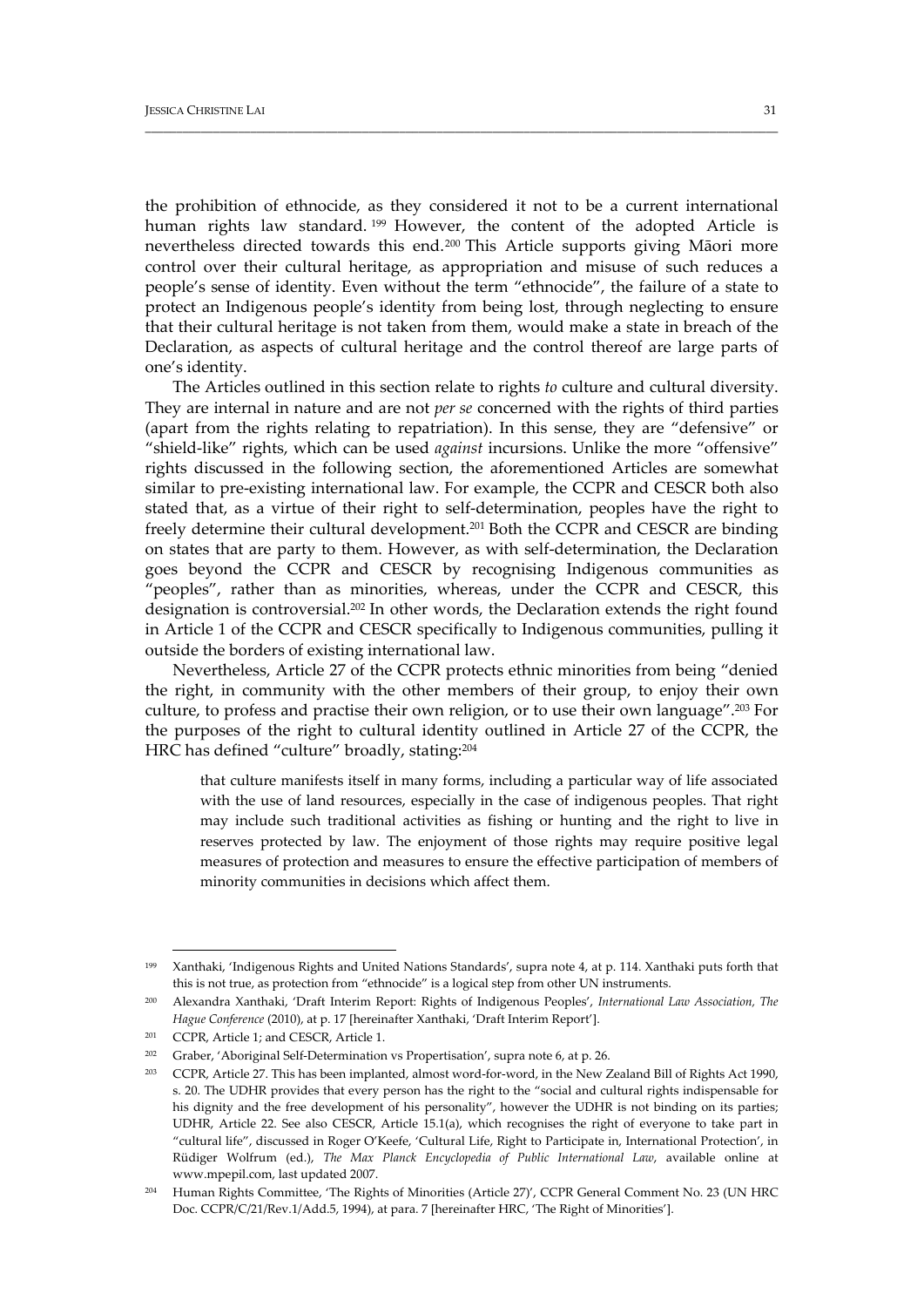Many of the Declaration rights outlined in this section of this paper could be argued to be related to Article 27 of the CCPR, though likely not the rights associated with repatriation. The right held within Article 27 of the CCPR is normally perceived to be limited in that only individuals can invoke it and not groups or collectives.205 Hence, any Declaration rights which may reflect Article 27 of the CCPR are also an extension of it, as the Declaration's rights for cultural identity are collective in nature. However, these Declaration rights are arguably not so extended from existing law, such that they are no longer tenably still within international law. Christoph B. Graber has stated that Article 27 of the CCPR will have to be interpreted in light of the Declaration, despite the latter's non-binding nature.<sup>206</sup> This is possible through acknowledging that the cultural rights of the CCPR already have a "collective dimension",207 which is reflected in the Article 27 right being "in community with the other members of their group". Indeed, the HRC has stated that Article 27 is aimed at "ensuring the survival and continued development of cultural, religious and social identity *of the minorities concerned*", as opposed to individual members of a minority.208

\_\_\_\_\_\_\_\_\_\_\_\_\_\_\_\_\_\_\_\_\_\_\_\_\_\_\_\_\_\_\_\_\_\_\_\_\_\_\_\_\_\_\_\_\_\_\_\_\_\_\_\_\_\_\_\_\_\_\_\_\_\_\_\_\_\_\_\_\_\_\_\_\_\_\_\_\_\_\_\_\_\_\_\_\_\_\_\_\_\_\_\_\_\_\_\_\_\_\_\_\_

In summary, though the more general Declaration rights to cultural diversity and cultural survival outlined in this section are (much like the concepts of "culture" and "cultural diversity" themselves) somewhat vague and more akin to principles than rights, they nevertheless arguably stretch existing international law by being tailored specifically for the purposes of Indigenous peoples and as collective human rights. Even so, it is possible that some of the rights (though not those relating to repatriation) remain within existing international law.

## 3.2 RIGHTS *OVER* CULTURE AND CULTURAL HERITAGE

The Declaration is progressive in the way in which it offers "offensive" or "swordlike" rights over cultural heritage. These rights are not only related to the protecting of culture to prevent its loss or to prevent assimilation (as with the rights discussed in the previous section), but are rights that can be asserted *over* third parties. Article 11.1 of the Declaration (outlined above) offers "offensive" rights in a limited sense, as practising and revitalising cultural traditions and customs and maintaining, protecting and developing the past, present and future manifestations of their cultures may require either exclusive use of aspects of their cultural heritage or control over others' use.

Furthermore, Article 11.2 requires that states provide redress "through effective mechanisms ... developed in conjunction with indigenous peoples, with respect to their *cultural, intellectual*, religious and spiritual *property* taken without their free, prior and informed consent or in violation of their laws, traditions and customs".209 Federico

<sup>205</sup> See Christoph B. Graber, 'Using Human Rights to Tackle Fragmentation in the Field of Traditional Cultural Expressions: An Institutional Approach', in Christoph B. Graber and Mira Burri‐Nenova (eds), *Intellectual Property and Traditional Cultural Expressions in a Digital Environment*, Cheltenham, UK: Edward Elgar, 2008, pp. 96‐120, at p. 105.

<sup>206</sup> Ibid., at p. 107.

Ibid., at p. 110; and HRC, 'The Right of Minorities', supra note 204, at para. 6.2. See also Brownlie, supra note 33, at p. 579, who states that "[i]t is not necessarily the case that there is a divorce between the legal and human rights of groups, on the one hand, and individuals, on the other. Guarantees and standards governing treatment of individuals tend, by their emphasis on equality, to protect groups as well".

<sup>208</sup> HRC, 'The Right of Minorities', supra note 204, at para. 9 (emphasis added).

Article 11.2 is complemented by Article 12.2, which states that "States shall seek to enable the access and/or repatriation of ceremonial objects and human remains in their possession through fair, transparent and effective mechanisms developed in conjunction with indigenous peoples concerned."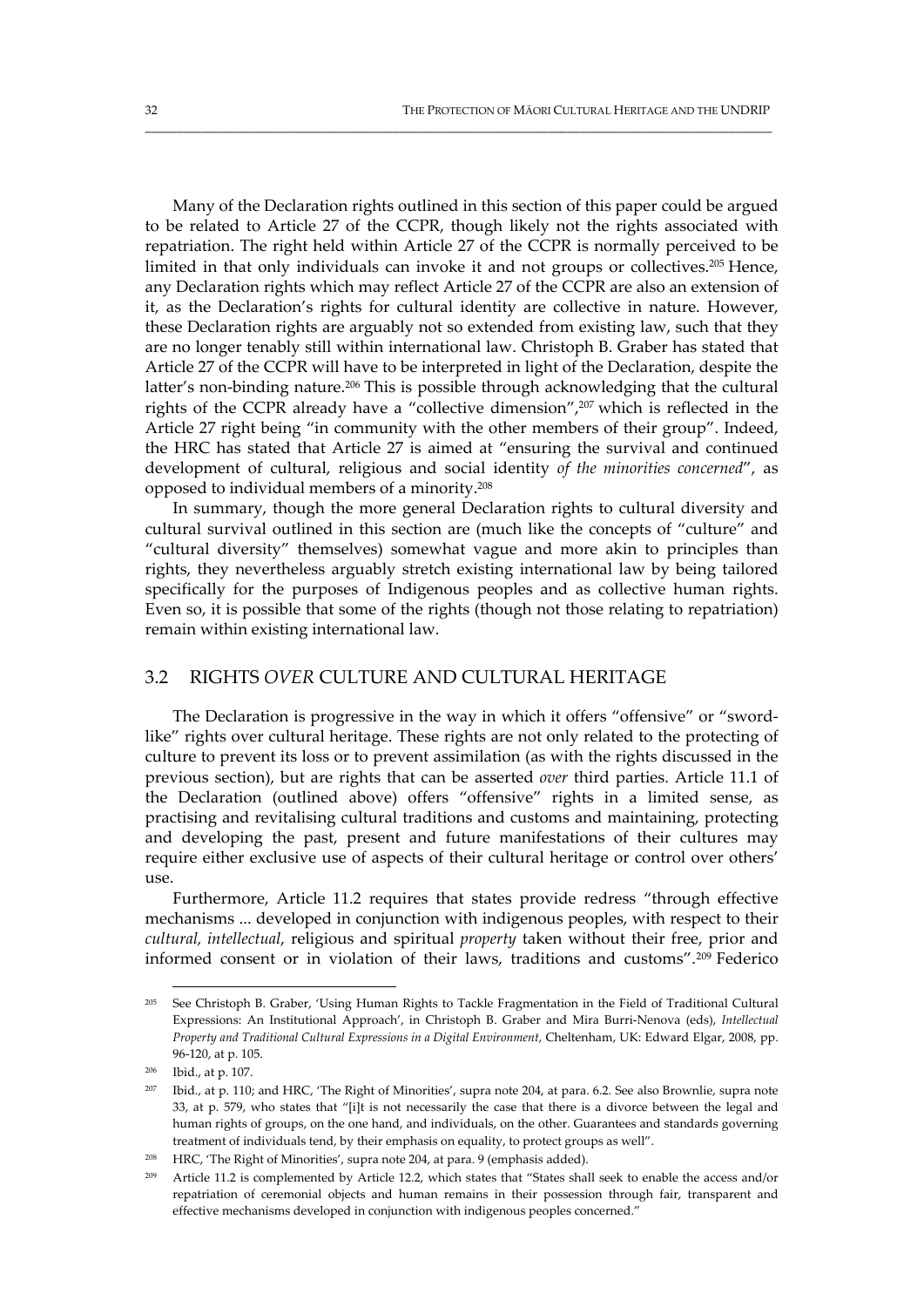Lenzerini stated that whether something is an "effective mechanisms" must be from the perspective of the Indigenous peoples concerned.210 This author would argue that, though this is inarguably important, the mechanism must also be considered to be effective from the point of view of the state overseeing it. Requiring approval from both sides is more consistent with Article 11.2, which requires that the redress be developed in "conjunction with" and not solely by Indigenous peoples. Moreover, it is more in line with the "spirit of partnership"<sup>211</sup> of the Declaration as a whole and between the New Zealand Crown and the Māori. Article 11.2 necessitates a dialogue between Indigenous peoples and their governing states and requires that Indigenous peoples are able to articulate their interests. This process in itself is an expression of self‐determination.

\_\_\_\_\_\_\_\_\_\_\_\_\_\_\_\_\_\_\_\_\_\_\_\_\_\_\_\_\_\_\_\_\_\_\_\_\_\_\_\_\_\_\_\_\_\_\_\_\_\_\_\_\_\_\_\_\_\_\_\_\_\_\_\_\_\_\_\_\_\_\_\_\_\_\_\_\_\_\_\_\_\_\_\_\_\_\_\_\_\_\_\_\_\_\_\_\_\_\_\_\_\_

The term "property" has been used in Article 11.2 and, presumably, religious and spiritual "property" only refers to tangible artefacts. That the Article also addresses "cultural" and "intellectual" "property" is of particular interest. Though not defined, it is likely that the term "property" limits the Article to concepts understood under Western law. For example, "cultural property" is likely limited to tangible moveable artefacts and "intellectual property" probably only refers to that which fits into the general Western intellectual property system. That this is the case is substantiated by the non‐use of the term "cultural and intellectual property", which was coined by the UN Sub‐commission on the Prevention of Discrimination and Protection of Minorities and subsequently used by Erica-Irene Daes, in the early  $1990s$ ,  $^{212}$  to reflect that Indigenous peoples (including the Māori) <sup>213</sup> do not view "cultural property" and "intellectual property" separately, but as interrelated. The non‐use of the phrase anywhere in the adopted Declaration indicates that the document does not seek to address the interrelated nature, but to deal with the two individually, under Western property norms. This being true, the application of Article 11.2 is restricted.

However, the term "their" creates further uncertainty, as it has no legal definition and does not necessarily relate to Western private ownership. Kuprecht concluded that it is likely that "their" is a reference to rights that are lesser than (or different to) Western private ownership, but which are sufficient to make a claim of being "mine".<sup>214</sup> If this is the case, then, though the range of what can be addressed by Article 11.2 may be limited by Western concepts of what can constitute "property", proof of right to the property could be a different standard to that for Western private ownership.

Article 31 makes further reference to rights over cultural heritage. The Article is considered to be groundbreaking and is worth setting out in full:

1. Indigenous peoples have the right to maintain, control, protect and develop their cultural heritage, traditional knowledge and traditional cultural expressions, as well as the manifestations of their sciences, technologies and cultures, including human and genetic resources, seeds, medicines, knowledge of the properties of fauna and flora, oral traditions, literatures, designs, sports and traditional games and visual

<sup>210</sup> Lenzerini, supra note 122, at p. 41.

<sup>211</sup> UNDRIP, preamble.

<sup>212</sup> Daes, 'Report on the Cultural and Intellectual Property of Indigenous Peoples', supra note 195, at para. 9.

<sup>213</sup> Robert Jahnke and Huia T. Jahnke, 'The Politics of Māori Image and Design' (2003) *He Pukenga Kōrero*, 7 (1), pp. 5‐31, at pp. 6‐7. Indeed, Aroha Mead has stated that though whether "culture" and "intellect" are separate or interrelated "might be an academic issue for some – it is an insult to us"; Aroha Mead, 'Cultural and Intellectual Property Rights of Tangata Whenua', in Mary Creswell (ed.), *Celebrating Women in Science*, Wellington, New Zealand: NZ Association for Women in Sciences Inc, 1993, pp. 154‐157.

<sup>214</sup> Karolina Kuprecht, 'The Concept of "Cultural Affiliation" in NAGPRA: Potentials and Limits for International Cultural Property Law', *University of Lucerne, Switzerland*, i‐call Working Paper (forthcoming) [hereinafter Kuprecht, 'Cultural Affiliation in NAGPRA'].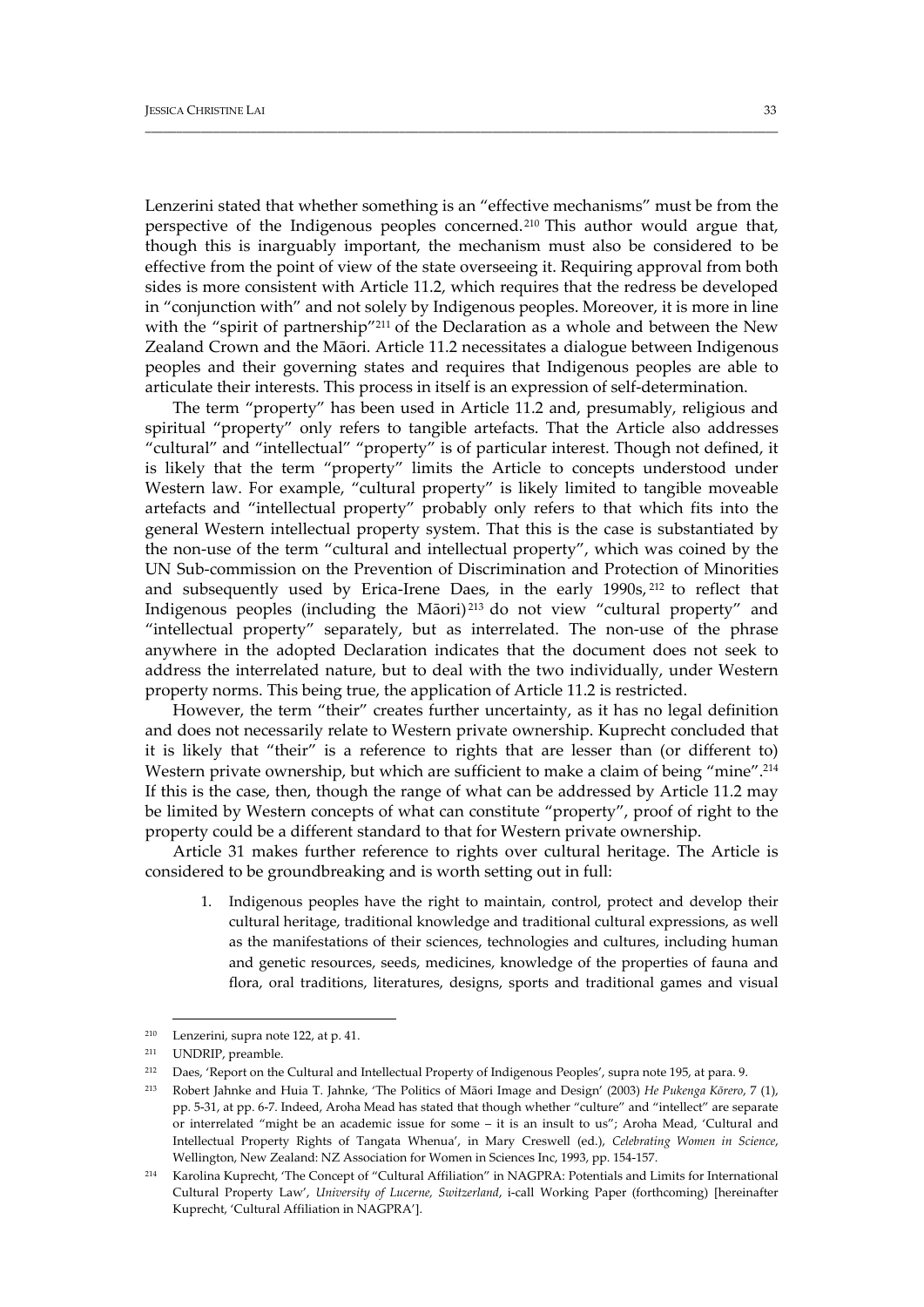and performing arts. They also have the right to maintain, control, protect and develop their intellectual property over such cultural heritage, traditional knowledge, and traditional cultural expressions.

2. In conjunction with indigenous peoples, States shall take effective measures to recognize and protect the exercise of these rights.

Redress for a breach of Article 31 is required under Article 11.2, outlined above.

\_\_\_\_\_\_\_\_\_\_\_\_\_\_\_\_\_\_\_\_\_\_\_\_\_\_\_\_\_\_\_\_\_\_\_\_\_\_\_\_\_\_\_\_\_\_\_\_\_\_\_\_\_\_\_\_\_\_\_\_\_\_\_\_\_\_\_\_\_\_\_\_\_\_\_\_\_\_\_\_\_\_\_\_\_\_\_\_\_\_\_\_\_\_\_\_\_\_\_\_\_

In an earlier draft of the Declaration, Article 31 entitled Indigenous peoples to "full ownership, control and protection of their cultural and intellectual property".215 This original drafting clearly offered a much stronger right with the term "ownership" being used and the interrelated nature of "cultural and intellectual property" being recognised. Article 31 is similar to Article 24, which declares their "right to their traditional medicines and to maintain their health practices, including the conservation of their vital medicinal plants, animals and minerals", but also does not confer ownership. What the Declaration does state in Article 31 nevertheless reaches further than any other international instrument ever has.216 The list of things that Article 31 stipulates that Indigenous peoples have the right to "*control, protect* and develop" is wide and incorporates the general terms "cultural heritage", "traditional knowledge" and "traditional cultural expressions". It includes both tangible and intangible components, consistent with the holistic worldview of most Indigenous peoples.

Because Indigenous cultural heritage, TK and TCE do not usually fit into the narrow confines of classical Western intellectual property mechanisms, it is worth questioning what the Declaration means when it states the right to "maintain, control, protect and develop", but not "own", these *per se* or the intellectual property over them. Xanthaki has stated that Article 31.1 implies the creation of a *sui generis* system.217 The dichotomy between classical Western intellectual property systems and Indigenous cultural heritage, TK and TCE is a strong argument for Xanthaki's perspective. The term "intellectual property" usually only refers to that recognised by existing intellectual property regimes (for example, patents, copyright and trade marks).<sup>218</sup> If this cannot ensure Indigenous peoples the right to "maintain, control, protect and develop" their cultural heritage, TK and TCE, the right in the first sentence of Article 31.1 requires the creation of a *sui generis* system. In a similar vein, it is questionable what it means to have intellectual property that is not "owned", as per the second sentence of Article 31.1. It is arguable that, though the concept of "ownership" may have been removed from the Article, it is not possible for Indigenous peoples to "maintain, control, protect and develop their intellectual property" if they do not "own" it, unless a *sui generis* system is created. The use of the phrase "intellectual property over such" cultural heritage, TK or TCE, in the second sentence, supports that the term "intellectual property" is a reference to classical Western IP norms, in the context of the Declaration. Cultural heritage, TK and TCE are clearly not equivalent to "intellectual property".

 <sup>215</sup> UN, 'Draft DRIP', supra note 197, Article 29.

<sup>216</sup> Xanthaki, 'Indigenous Rights and United Nations Standards', supra note 4, at pp. 117 and 119. For example, the ILO Convention No. 169 is silent on both intellectual and cultural property rights, referring only to general cultural rights (see p. 201).

<sup>217</sup> Xanthaki, 'Indigenous Rights in International Law', supra note 33, at p. 31. Examples of *sui generis* systems are the TK and TCE Treaties being negotiated in WIPO. See WIPO, IGC, Secretariat, 'The Protection of Traditional Cultural Expressions: Draft Articles', (WIPO Doc. WIPO/GRTKF/IC/19/4, 2011); and WIPO, IGC, Secretariat, 'The Protection of Traditional Knowledge: Draft Articles', (WIPO Doc. WIPO/GRTKF/IC/19/5, 2010).

<sup>218</sup> Stoll and von Hahn, supra note 187, at p. 27.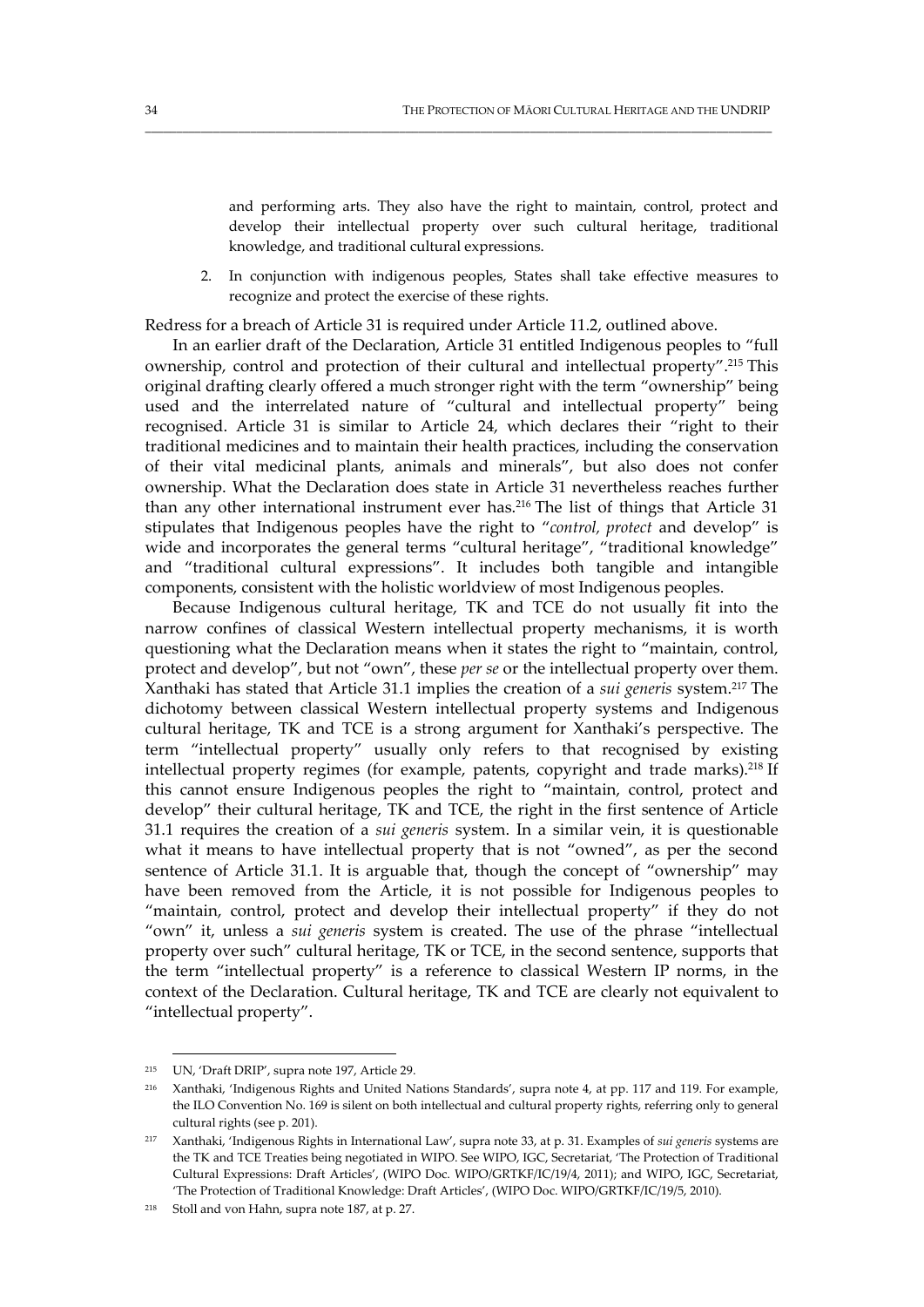Moreover, Article 11.2 only demands redress for misappropriated cultural "property" and intellectual "property", seemingly limiting the reach of Article 31 to the norms of Western law, at least with regard to redress. It is unclear why Articles 11.2 and 31.1 do not use the same wording. It could be interpreted that, under the Declaration, Indigenous peoples only have the right to "maintain, control, protect and develop" their cultural heritage, TK and TCE (according to the first part of Article 31.1, perhaps under a *sui generis* system) and to obtain Western IP rights when possible (under the second part of Article 31.1), but redress is only required for its misappropriation if it falls within the confines of classical property and IP laws. Such an interpretation is supported by the last sentence in Article 31.1, which differentiates the right to "maintain, control, protect and develop" cultural heritage *per se* from the intellectual property of this heritage.

\_\_\_\_\_\_\_\_\_\_\_\_\_\_\_\_\_\_\_\_\_\_\_\_\_\_\_\_\_\_\_\_\_\_\_\_\_\_\_\_\_\_\_\_\_\_\_\_\_\_\_\_\_\_\_\_\_\_\_\_\_\_\_\_\_\_\_\_\_\_\_\_\_\_\_\_\_\_\_\_\_\_\_\_\_\_\_\_\_\_\_\_\_\_\_\_\_\_\_\_\_\_

In light of these issues that arise from using classical Western property terms, it is arguable that the Special Rappoteur of the Sub‐Commission's suggestion that the term "collective heritage" be used instead of the terms "cultural property" or "intellectual property" should have been heeded. <sup>219</sup> Another alternative is "Indigenous cultural heritage". The movement away from terms using "property" would be more appropriate for many Indigenous peoples, who do not understand it, but rather relationship, stewardship and guardianship.220

In any case, it is clear that the rights in Article 31 are strong and, in a literal sense, the rights to "control" and "protect" should be enough to prevent appropriation and misuse of TK and TCE. <sup>221</sup> That Article 31.1 as adopted removed the term "full ownership" infers that the drafters intended that "control" mean something different than "ownership".222 This is not problematic. Most Indigenous people do not seek Western "ownership" over their cultural heritage and "ownership" is not a term they understand in relation to their cultural heritage. Generally, Indigenous peoples desire to have control over use or non‐use, by their own people and by others. Furthermore, "ownership" would bestow the right to exclude all other use, as property includes the right of exclusion (with some exceptions). Arguably, "control" is more suited to the needs of the Māori and New Zealand. As has been discussed elsewhere, many aspects of Māori cultural heritage have become integrated into the general New Zealand culture and have become part of every citizen's identity.<sup>223</sup> Thus, the rights given to Māori over their cultural heritage need to be limited.

However, such control and protection (beyond existing intellectual property rights) have not been generally bestowed to Indigenous peoples around the world. Such rights are not part of written and binding international law and it is unlikely that such rights

<sup>219</sup> Daes, 'Report on the Cultural and Intellectual Property of Indigenous Peoples', supra note 195, at para. 23.

<sup>220</sup> Thornberry, supra note 45, at p. 392. The concept of "property" has entered a new discourse since the release of Kristen A. Carpenter, Sonia Katyal and Angela Riley, 'In Defense of Property' (2009) *Yale Law Journal*, 118, pp. 100‐204. In this seminal paper, Carpenter et al. argue that a stewardship model of "property" can be used to justify Indigenous peoples' rights to their cultural property (tangible and intangible). This widens the understanding of "property" by looking at it from the perspective of peoplehood and stewardship. This paper was critiqued in Brown, supra note 195; which was then responded to in Kristen A. Carpenter, Sonia Katyal and Angela Riley, 'Clarifying Cultural Property' (2010) *International Journal of Cultural Property*, 17, pp. 581‐598.

<sup>221</sup> Stoll and von Hahn, supra note 187, at p. 172.

<sup>&</sup>lt;sup>222</sup> Note though that the Native American Graves Protection and Repatriation Act (NAGRPA) (25 USC 3005(a)(5)) states that, for the purposes of the second prong to determine the allocation of cultural property (sacred objects and objects of cultural patrimony), "control" over an object correlates to ownership. See Kuprecht, 'Cultural Affiliation in NAGPRA', supra note 214.

<sup>223</sup> Lai, supra note 185, at pp. 32‐34.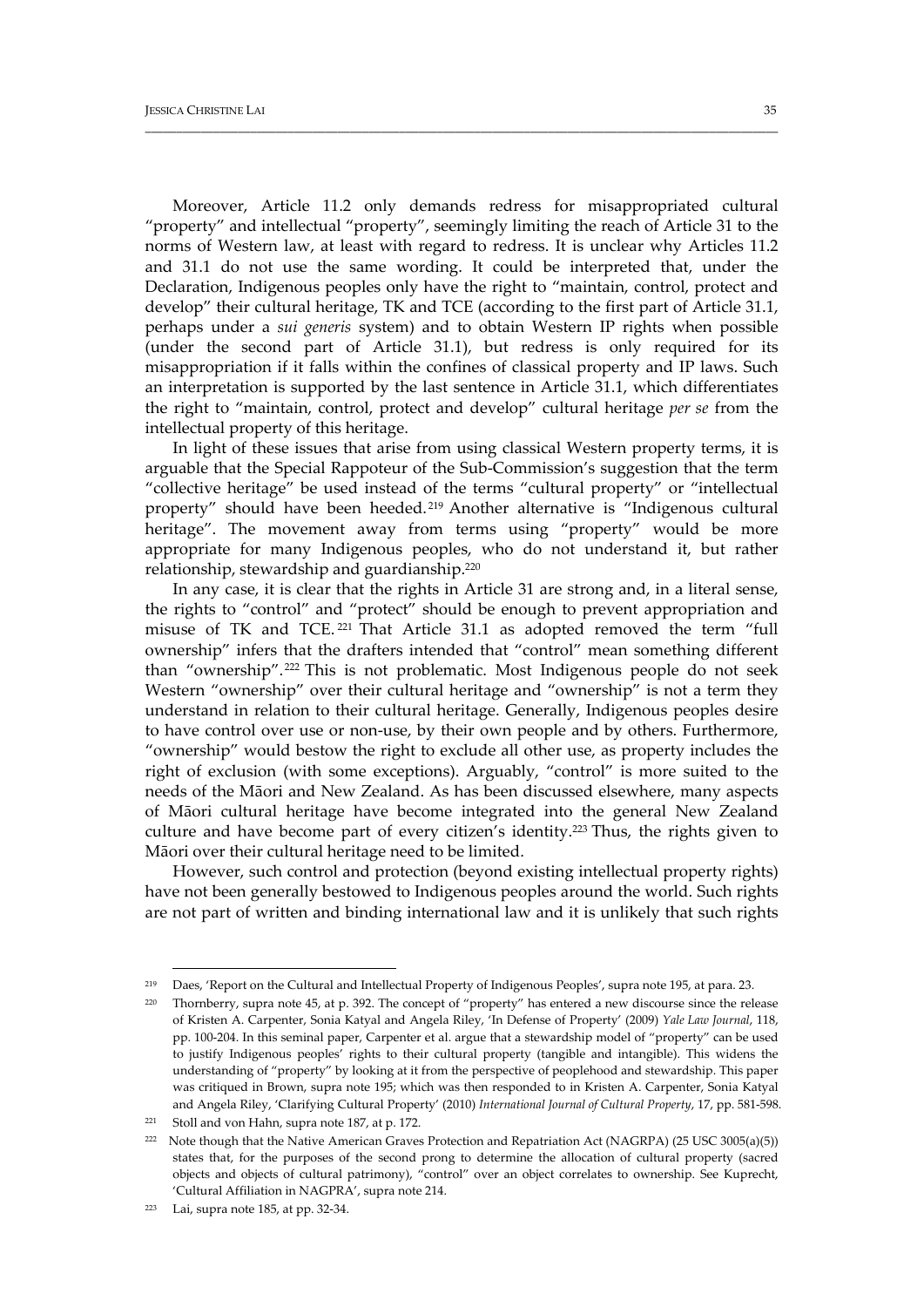would be considered part of customary international law anytime soon. This means that the general statement of Article 31 is arguably unable to be used on this basis.

\_\_\_\_\_\_\_\_\_\_\_\_\_\_\_\_\_\_\_\_\_\_\_\_\_\_\_\_\_\_\_\_\_\_\_\_\_\_\_\_\_\_\_\_\_\_\_\_\_\_\_\_\_\_\_\_\_\_\_\_\_\_\_\_\_\_\_\_\_\_\_\_\_\_\_\_\_\_\_\_\_\_\_\_\_\_\_\_\_\_\_\_\_\_\_\_\_\_\_\_\_

Graber has discussed the possibility of applying Article 15.1(c) of the CESCR to TCE.224 Article 15.1(c) states that everyone has the right "[t]o benefit from the protection of the moral and material interests resulting from any scientific, literary or artistic production of which he is the author". Article 15(2) states that the "steps to be taken by the States Parties to the present Covenant to achieve the full realization of this right shall include those necessary for the conservation, the development and the diffusion of science and culture." The UN Committee on Economic, Social and Cultural Rights has commented that groups of individuals or communities can enjoy the right held within the Article, under certain circumstances.225 The potential application of this Article to both TK and TCE (i.e. technical and non-technical cultural heritage) is clear, particularly because of the broad interpretation that the Committee has given to "any scientific, literary or artistic production", which:226

refers to creations of the human mind, that is to "scientific productions", such as scientific publications and innovations, *including knowledge, innovations and practices of indigenous and local communities*, and "literary and artistic productions", such as, inter alia, poems, novels, paintings, sculptures, musical compositions, theatrical and cinematographic works, performances and oral traditions.

Technically, the human right embodied in Article 15 is not linked to intellectual property rights and has different bounds, though the right may be (at least in part) ensured through intellectual property mechanisms.227 However, state practice seldom reflects the application of Article 15.1(c) beyond classical intellectual property. Further still, most forms of intellectual property only protect material interests and only copyright considers moral rights, meaning that "knowledge innovations and practices" do not have recognised moral interests. Indeed, it is probable that states only protect the interests outlined in Article 15.1(c) incidentally and never purposefully. Moreover, the human right is subject to limitations and must be balanced against the other rights encapsulated within the CESCR.228 States are meant to take into account the overall public interest.229 As intellectual property regimes theoretically serve a social function and are supposed to be developed by taking into account the balance between the interests of the author/creator and the public, it could be argued that existing intellectual property disciplines already satisfy Article 15.1(c). Thus, though the CESCR is legally binding, the use of Article 15 for the protection of Indigenous TCE and TK is perceivably restricted.

Notably, no commentator ever attempts to push forward that Indigenous cultural and intellectual property rights are part of customary international law. This is not surprising. Given the well‐espoused complaint that Indigenous TCEs and TK are not capable of being protected by either classical IP norms or any other existing regimes, it can hardly then be said that the protection thereof is already covered by customary

<sup>224</sup> Graber, supra note 205, at pp. 102‐103; see also UN, Economic and Social Council, Committee on Economic, Social and Cultural Rights, 'Right of Everyone to Benefit from the Protection of the Moral and Material Interests Resulting from any Scientific, Literary or Artistic Production of which He is the Author (Article 15, paragraph 1 (c), of the Covenant)', CESCR General Comment No. 17 (2005) (UN Doc. E/C.12/GC/17, 2006).

<sup>225</sup> UN, Economic and Social Council, Committee on Economic, Social and Cultural Rights, supra note 224, at para. 8.

<sup>226</sup> See ibid., at para. 9 (emphasis added).

 $227$  Ibid., at paras 2 and 10.

<sup>228</sup> Ibid., at paras 4, 22‐24 and 35.

<sup>229</sup> Ibid., at para. 35.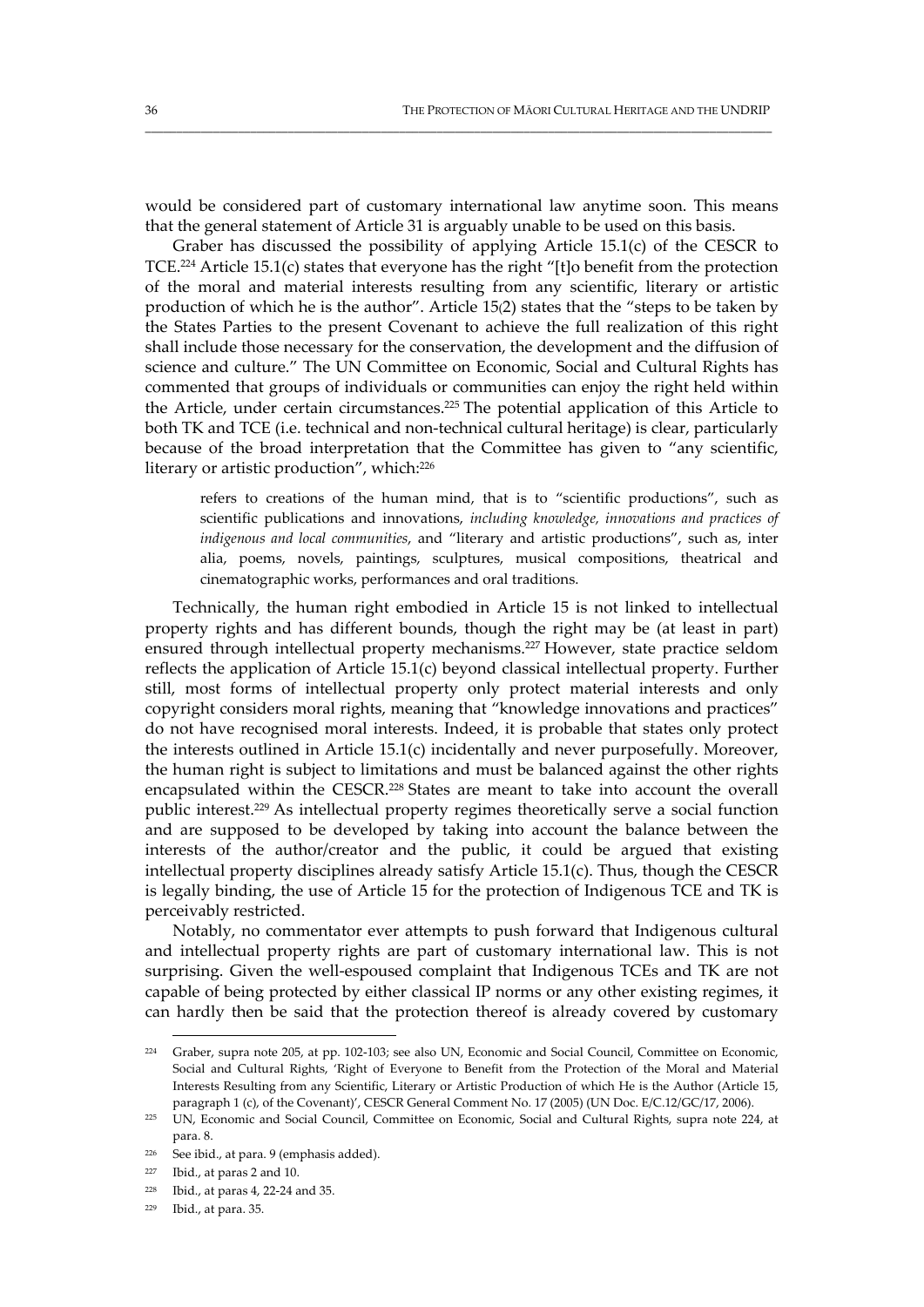international law. This would be different if the argument were that classical IP norms or other existing regimes theoretically could protect Indigenous TCE/TK, but do not in practice, as then it could be argued that the Declaration is merely reminding states to ensure that the existing norms are applied equally to Indigenous people. However, such is not the case and, as concluded in this section, the Declaration cannot be interpreted as meaning this but as requiring something more than what existing norms can provide for.

\_\_\_\_\_\_\_\_\_\_\_\_\_\_\_\_\_\_\_\_\_\_\_\_\_\_\_\_\_\_\_\_\_\_\_\_\_\_\_\_\_\_\_\_\_\_\_\_\_\_\_\_\_\_\_\_\_\_\_\_\_\_\_\_\_\_\_\_\_\_\_\_\_\_\_\_\_\_\_\_\_\_\_\_\_\_\_\_\_\_\_\_\_\_\_\_\_\_\_\_\_\_

Finally, Kuprecht argued that the existence of contradictory concepts in law is a reason for finding that something is not customary international law.230 She used the example of contradictory private‐property concepts to argue that the right to repatriation cannot be customary international law. <sup>231</sup> In the same vein, the contradictory private‐property nature of intellectual property means that the protection of Indigenous cultural and intellectual property is also not part of customary international law.

#### 3.3 REPRESENTATION AND DIVERSITY OF INDIGENOUS PEOPLES

The Declaration acknowledges that Indigenous peoples within a state, including the Māori, are diverse in culture, stating in the preamble that various situations exist "from region to region and from country to country and that the significance of national and regional particularities and various historical and cultural backgrounds should be taken into consideration". That representatives for decision‐making over issues relating to the Māori – including concerns over cultural heritage – should be selected by the Māori themselves, rather than by the State or another agency, is supported by the Declaration in Article 18, which states that "Indigenous peoples have the right to participate in decision‐making in matters which would affect their rights, *through representatives chosen by themselves* in accordance with their own procedures, as well as to maintain and develop their own indigenous decision‐making institutions". Furthermore, Article 35 gives Indigenous peoples the right to "determine the responsibilities of individuals to their communities", and Article 34 "the right to promote, develop and maintain their institutional structures and their distinctive customs, spirituality, traditions, procedures, practices and, in the cases where they exist, juridical systems or customs".

Allowing the Māori to decide their own representatives, consistently with their diversity, is a reflection of political self‐determination. These Articles assist in placing control and internal governance in the hands of Indigenous peoples and could be used to forward Māori cultural self‐determination.

# **4. HUMAN RIGHTS, FREEDOMS AND THIRD‐PARTY INTERESTS**

We live in a global world with great cultural diversity, within which Indigenous peoples live. Rights given to Indigenous peoples must consider other global actors and be balanced against their rights and interests. To not do such a balance would only create resentment. As has already been mentioned in this paper, Article 46.2 creates this balance, requiring that the exercise of the rights held within the Declaration respect "human rights and fundamental freedoms *of all*" and articulates that the rights may be subject to limitations "in accordance with international human rights obligations".

<sup>230</sup> Kuprecht, 'Human Rights Aspects', supra note 141, at pp. 23‐24.

<sup>231</sup> Ibid.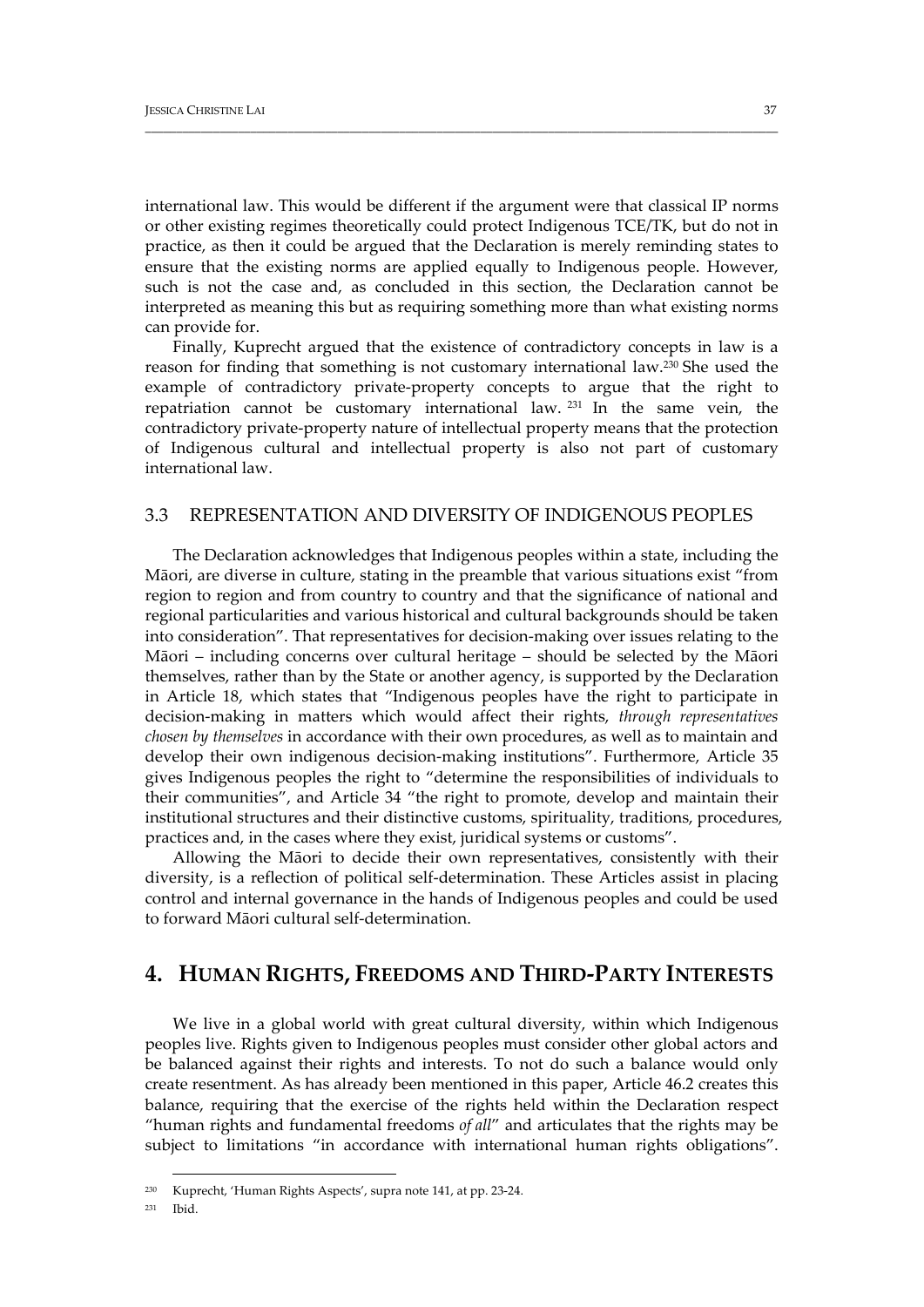Seemingly contradictory, this is followed by a statement that the limitations must be "strictly necessary solely for the purpose of securing due recognition and respect for the rights and freedoms *of others*", despite that the same paragraph previously states "of all". Article 46.2 continues that the limitations are "for meeting the just and most compelling requirements of a democratic society". However, this inconsistency can be overcome through Article 46.3, which states that provisions in the Declaration "shall be interpreted in accordance with the principles of justice, democracy, respect for human rights, equality, non‐discrimination, good governance and good faith" and clearly applies to all.

\_\_\_\_\_\_\_\_\_\_\_\_\_\_\_\_\_\_\_\_\_\_\_\_\_\_\_\_\_\_\_\_\_\_\_\_\_\_\_\_\_\_\_\_\_\_\_\_\_\_\_\_\_\_\_\_\_\_\_\_\_\_\_\_\_\_\_\_\_\_\_\_\_\_\_\_\_\_\_\_\_\_\_\_\_\_\_\_\_\_\_\_\_\_\_\_\_\_\_\_\_

Despite that the collective nature of the Declaration's rights is one of the reasons why the document is considered revolutionary, concern has been raised that the Declaration seems to focus too greatly on collective rights, which could impinge on Indigenous individuals' human rights and freedoms.232 It has been noted that creating rights that can only be invoked by a collective can result in the denial of the right from the individual and argued that the rights of all people are best assured when individual rights are effectively protected. <sup>233</sup> Furthermore, collective rights could lead to the oppression of individuals by their collectives.234 However, as discussed in the previous paragraph, Article 46 must be interpreted as protecting the rights and freedoms of individuals of Indigenous communities (as well as non-Indigenous individuals). Further, the rights of Article 34 (outlined in the above section) must be "in accordance with international human rights standards" (Article 34), which Thornberry interprets as a limited means to protect individual human rights.235 Finally, Article 1 stipulates that "Indigenous peoples have the right to the full enjoyment, as a collective *or as individuals*, of all human rights and fundamental freedoms as recognized in the Charter of the United Nations, the Universal Declaration of Human Rights and international human rights law." Thus, arguments that individual rights are removed by the Declaration are unfounded. The combined effect of these Articles is that Indigenous communities must respect the individual rights of their members.236

It has been stated that favouring collective rights has the potential to allow for discrimination, for example, against Indigenous female individuals. <sup>237</sup> Aside from Articles 1 and 46 that protect individual rights, Article 44 the Declaration specifically states that "[a]ll the rights and freedoms recognized herein are equally guaranteed to male and female indigenous individuals." Furthermore, Article 22 states that "[p]articular attention shall be paid to the rights and special needs of indigenous elders, women, youth, children and persons with disabilities in the implementation of this Declaration" and that " States shall take measures, in conjunction with indigenous peoples, to ensure that indigenous women and children enjoy the full protection and

<sup>232</sup> For example, see Round, supra note 19, at p. 393; Xanthaki, 'Indigenous Rights and United Nations Standards', supra note 4, at p. 117; and Alexandra Xanthaki, 'The UN Declaration on the Rights of Indigenous Peoples and Collective Rights: What's the Future for Indigenous Women?', in Stephen Allen and Alexandra Xanthaki (eds), *Reflections on the UN Declaration on the Rights of Indigenous Peoples*, Oxford and Portland, Oregon: Hart Publishing, 2011, pp. 413‐431, at pp. 419‐420 [hereinafter Xanthaki, 'Future for Indigenous Women'].

<sup>233</sup> Xanthaki, 'Future for Indigenous Women', supra note 232, at p. 419. The balance of individual and collective rights is also discussed in Graber, supra note 205, at pp. 114‐118.

<sup>234</sup> Xanthaki, 'Future for Indigenous Women', supra note 232, at p. 420.

<sup>235</sup> Thornberry, supra note 45, at p. 381.

<sup>236</sup> Elsa Stamatopoulou, 'Taking Cultural Rights Seriously: The Vision of the UN Declaration on the Rights of Indigenous Peoples', in Stephen Allen and Alexandra Xanthaki (eds), *Reflections on the UN Declaration on the Rights of Indigenous Peoples*, Oxford and Portland, Oregon: Hart Publishing, 2011, pp. 387‐412, at pp. 402‐403.

<sup>237</sup> Round, supra note 19, at p. 393.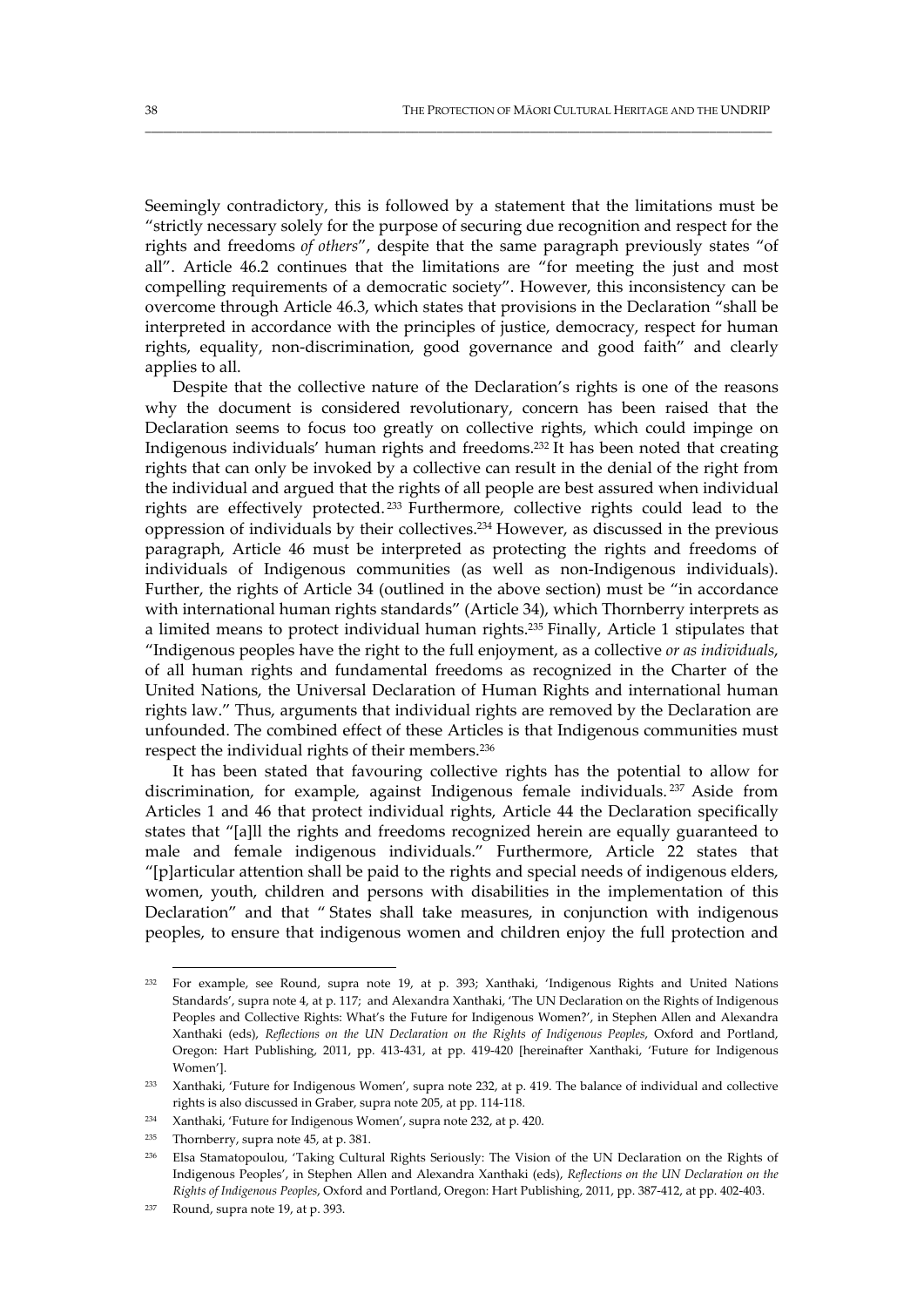guarantees against all forms of violence and discrimination." Though the references to general (individual) human rights (such as in Articles 1 and 46) naturally include those in the specifically listed groups, the explicit mention of them in Articles 22 and 44 identifies the unfortunate fact that they are often the victims of breaches of human rights and freedoms.238

\_\_\_\_\_\_\_\_\_\_\_\_\_\_\_\_\_\_\_\_\_\_\_\_\_\_\_\_\_\_\_\_\_\_\_\_\_\_\_\_\_\_\_\_\_\_\_\_\_\_\_\_\_\_\_\_\_\_\_\_\_\_\_\_\_\_\_\_\_\_\_\_\_\_\_\_\_\_\_\_\_\_\_\_\_\_\_\_\_\_\_\_\_\_\_\_\_\_\_\_\_\_

The requirement of ensuring that *all* individuals' rights and freedoms are respected, whether Indigenous or not, means that Māori control over their cultural heritage needs to be balanced against the non‐Indigenous interests. Exactly how this balance is to be made is outside the purview of this paper. However, it is interesting to note that Xanthaki's notion of balance includes consideration of the culture of Indigenous peoples, stating that "a balance is to be drawn in light of the specific situation of the instant case, giving particular weight to the fact that culture is an essential feature of the identity of indigenous peoples."<sup>239</sup> The author here strongly agrees with the concept that culture is an integral part of identity; however, Xanthaki's approach cannot be correct. It has been argued by many, including Indigenous people, that the Declaration does no more than offer existing human rights to Indigenous peoples, albeit in a specifically tailored form. Moreover, the Declaration was constructed and exists within the UN Human Rights framework. Thus, it is not possible (and one could even say disingenuous) to argue that sometimes the balance may favour collective rights over established individual human rights because of the "particular weight" suggested by Xanthaki.240

# **5. CONCLUSION**

In April 2010, New Zealand finally adopted the UN Declaration on the Rights of Indigenous Peoples, after refusing to do so with the General Assembly in September 2007. At first glance of the Declaration it could appear that the Government in 2007 was justified in its decision, based on concerns that rights of self‐determination could result in secession and rights of consent are tantamount to powers of veto. However, on a deeper inspection it can be seen that the core of both of these rights is political in nature and can operate within a paradigm of participation. During negotiations of the Declaration, Indigenous peoples never sought secession through self‐determination or any other concept in the document. Rather self‐determination was viewed as political in character. In other words, the right ensures representative government and Indigenous participation in public policymaking and implementation. The requirement that governments, in "good faith", try to obtain free, prior informed consent before adopting and implementing legislative or administrative measures that may affect Indigenous peoples can equally be viewed as reinforcement of political participation

<sup>238</sup> Xanthaki, 'Indigenous Rights and United Nations Standards', supra note 4, at p. 114; and Xanthaki, 'Future for Indigenous Women', supra note 232.

<sup>239</sup> Xanthaki, 'Draft Interim Report', supra note 200, at p. 19; and Xanthaki, 'Future for Indigenous Women', supra note 232, at pp. 428‐431.

<sup>240</sup> Human rights treaty bodies have considered permissible limitations of individual cultural rights that conflict with collective rights, when they are "duly justified" and only in force for the time strictly necessary. Such limitations on an individual's cultural rights can only be imposed "when the survival and welfare of the group are threatened and only for so long as the situation of the threat persists." Stamatopoulou stated that, at most, there could be some allowance of different means of interpreting rights, so long as this is a reflection of group values and agreed to by all members, after being fully informed about the issue and their choice. See Stamatopoulou, supra note 236, at p. 403.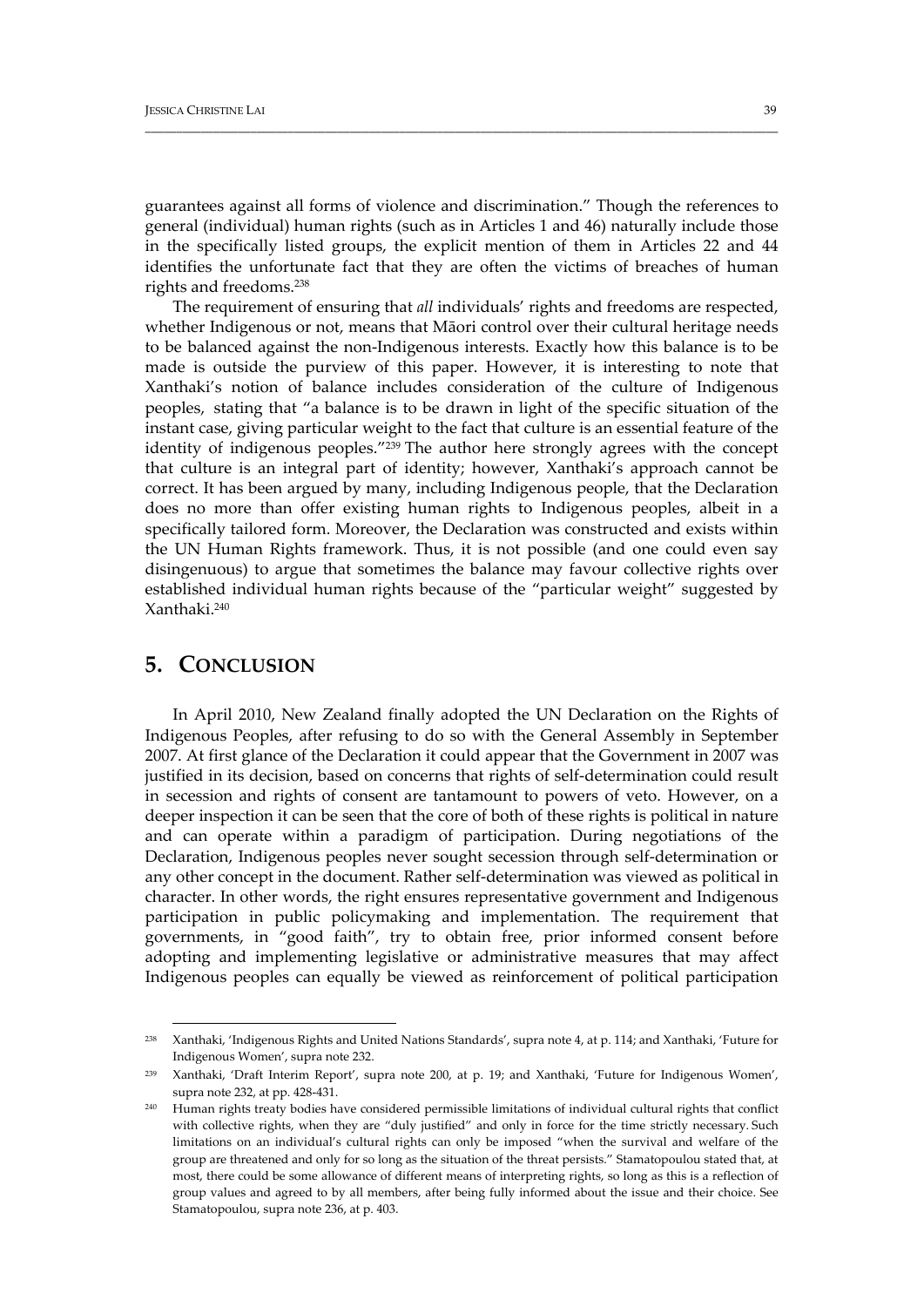and good governance. Therefore, the initial hesitation to adopt the Declaration was unfounded.

\_\_\_\_\_\_\_\_\_\_\_\_\_\_\_\_\_\_\_\_\_\_\_\_\_\_\_\_\_\_\_\_\_\_\_\_\_\_\_\_\_\_\_\_\_\_\_\_\_\_\_\_\_\_\_\_\_\_\_\_\_\_\_\_\_\_\_\_\_\_\_\_\_\_\_\_\_\_\_\_\_\_\_\_\_\_\_\_\_\_\_\_\_\_\_\_\_\_\_\_\_

Even so, many states only affirmed the document because declarations are not *prima facie* legally binding. In contrast to this general rule, many statements have been made by other academics that Articles (and even the whole) of the Declaration are customary international law. Through an analytical lens, it can be seen that these assertions are often exaggerated, or – at the very least – tenuous. However, even as soft law, the Declaration has political power as a source for the development of national laws. Towards this, it could act as a starting point and as part of the backdrop for negotiations between Indigenous peoples and their governments. It is also likely to influence court decisions, when interpreting existing and new legislation. Hence, the principles within the Declaration are likely to affect New Zealand law. It is possible that the national use could eventually lead to the propagation of Declaration‐consistent articles in bi‐ or multilateral agreements, which could result in the rights therein becoming new global standards.

This being so, the Declaration could be used as a tool by the Māori to obtain greater control over their cultural heritage and benefit therefrom. This is because it encourages cultural diversity and even confers "offensive" rights over cultural heritage, TK and TCE, though the exact bounds of this are not clear. Moreover, the Declaration encourages ensuring that diversity is taken into consideration and that Indigenous peoples should be able to select their own representatives, supporting internal self‐ governance and cultural self‐determination.

Finally, the Declaration also requires that individual human rights of all people are respected, whether Indigenous or not, meaning that the collective nature of the Declaration rights cannot be used to override existing Individual human rights, and that the rights of non‐Indigenous peoples must also be considered.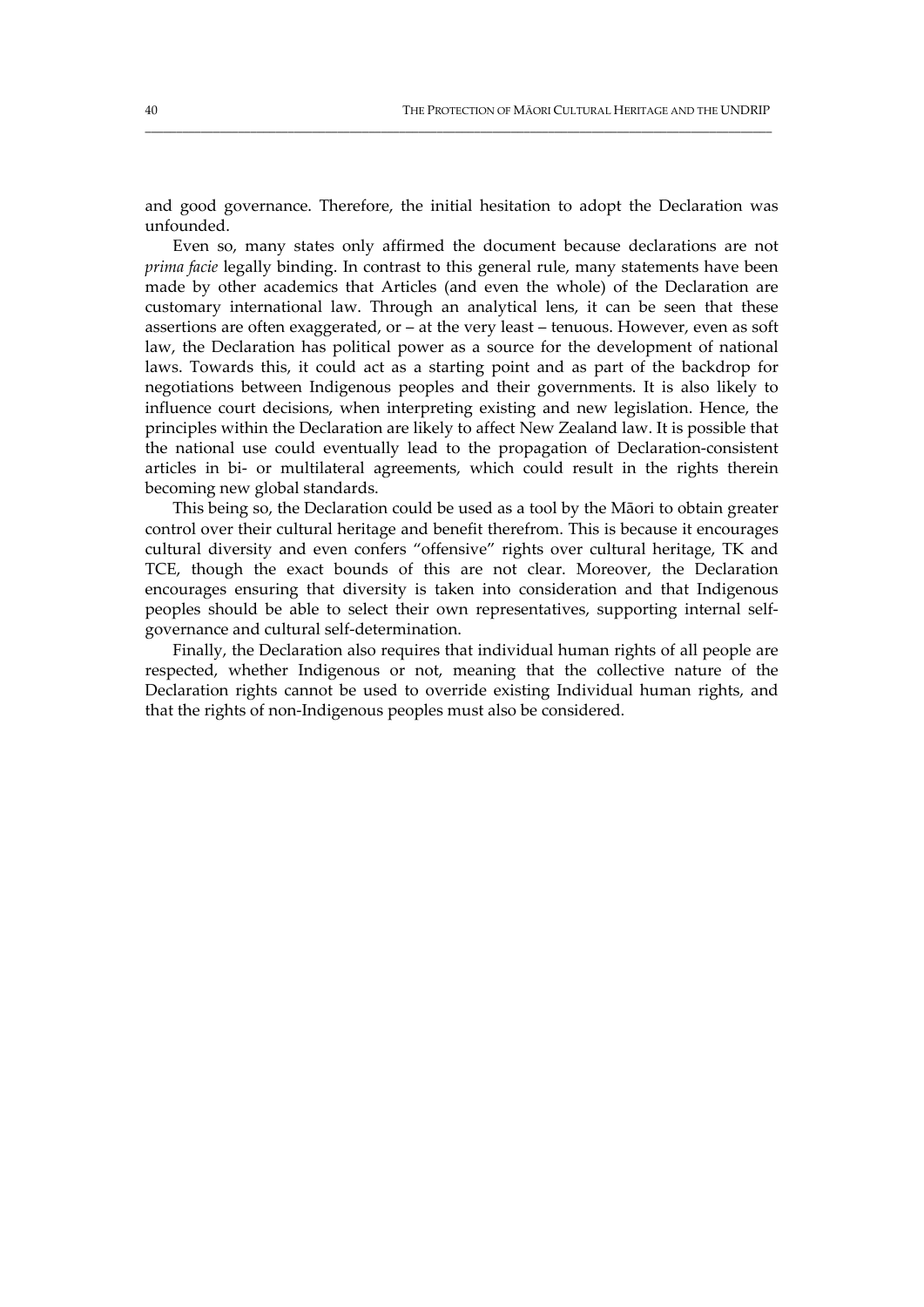# **Glossary**

| Ahi kā        | The "long burning fire of occupation" (Hirini M. Mead,<br>Landmarks, Bridges and Visions: Aspects of Māori Culture,<br>Wellington: Victoria University Press, 1997, at p. 264).<br>Traditionally it applied only to land, but the contemporary<br>view is that this concept can extend beyond just land, and is<br>about meeting one's tribal obligations and maintain their<br>connections to the Māori world (T. Kāretu, 'The Clue to<br>Identity' (1990) New Zealand Geographic, 5, pp. 112-117, at p.<br>112). |
|---------------|--------------------------------------------------------------------------------------------------------------------------------------------------------------------------------------------------------------------------------------------------------------------------------------------------------------------------------------------------------------------------------------------------------------------------------------------------------------------------------------------------------------------|
| Atua          | Gods.                                                                                                                                                                                                                                                                                                                                                                                                                                                                                                              |
| Haka          | Māori posture dance.                                                                                                                                                                                                                                                                                                                                                                                                                                                                                               |
| Hapū          | A sub-division of <i>iwi</i> (clans within an <i>iwi</i> ). Membership is<br>determined by genealogical descent and a hapū is made up of<br>a number of whānau.                                                                                                                                                                                                                                                                                                                                                    |
| Heitiki       | Carved greenstone pendant.                                                                                                                                                                                                                                                                                                                                                                                                                                                                                         |
| Hui           | A gathering, assembly or meeting.                                                                                                                                                                                                                                                                                                                                                                                                                                                                                  |
| Iwi           | These are Māori tribes, consisting of several related hapū (clans<br>or descent groups).                                                                                                                                                                                                                                                                                                                                                                                                                           |
| Kaitiakitanga | Māori stewardship or guardianship over their lands, villages<br>and treasures. The conservation ethic embodied in the practice<br>of Kaitiakitanga is important for the sustainable management of<br>natural and physical resources. The use, management, and<br>control of these resources are carried out to the mutual benefit<br>of people and resources.                                                                                                                                                      |
| Karakia       | Incantations and prayers.                                                                                                                                                                                                                                                                                                                                                                                                                                                                                          |
| Kawanatanga   | Governance.                                                                                                                                                                                                                                                                                                                                                                                                                                                                                                        |
| Koru          | A shape based on an unfurling fern frond, common in Māori<br>designs and art work.                                                                                                                                                                                                                                                                                                                                                                                                                                 |
| Kowhaiwhai    | Māori scroll painting.                                                                                                                                                                                                                                                                                                                                                                                                                                                                                             |
| Mana          | This is authority, control, influence, power, prestige, psychic<br>force. There are three forms of mana: mana atua - God given<br>power; mana tūpuna - power from ancestors; mana tangata -<br>authority from personal attributes. (See Margaret Mutu, Te<br>Whanau Moana: Nga kaupapa me nga tikangal Customs and<br>Protocols - The Teachings of McCully Matiu, Auckland:<br>Redbooks, 2003, p. 156).                                                                                                            |
| Manākitanga   | Nurturing relationships and looking after people.                                                                                                                                                                                                                                                                                                                                                                                                                                                                  |
| Māoritanga    | A term which conceptualises "Māoriness" and encapsulates<br>elements of traditional Māori expressions considered to be<br>essential to Māori culture.                                                                                                                                                                                                                                                                                                                                                              |

\_\_\_\_\_\_\_\_\_\_\_\_\_\_\_\_\_\_\_\_\_\_\_\_\_\_\_\_\_\_\_\_\_\_\_\_\_\_\_\_\_\_\_\_\_\_\_\_\_\_\_\_\_\_\_\_\_\_\_\_\_\_\_\_\_\_\_\_\_\_\_\_\_\_\_\_\_\_\_\_\_\_\_\_\_\_\_\_\_\_\_\_\_\_\_\_\_\_\_\_\_\_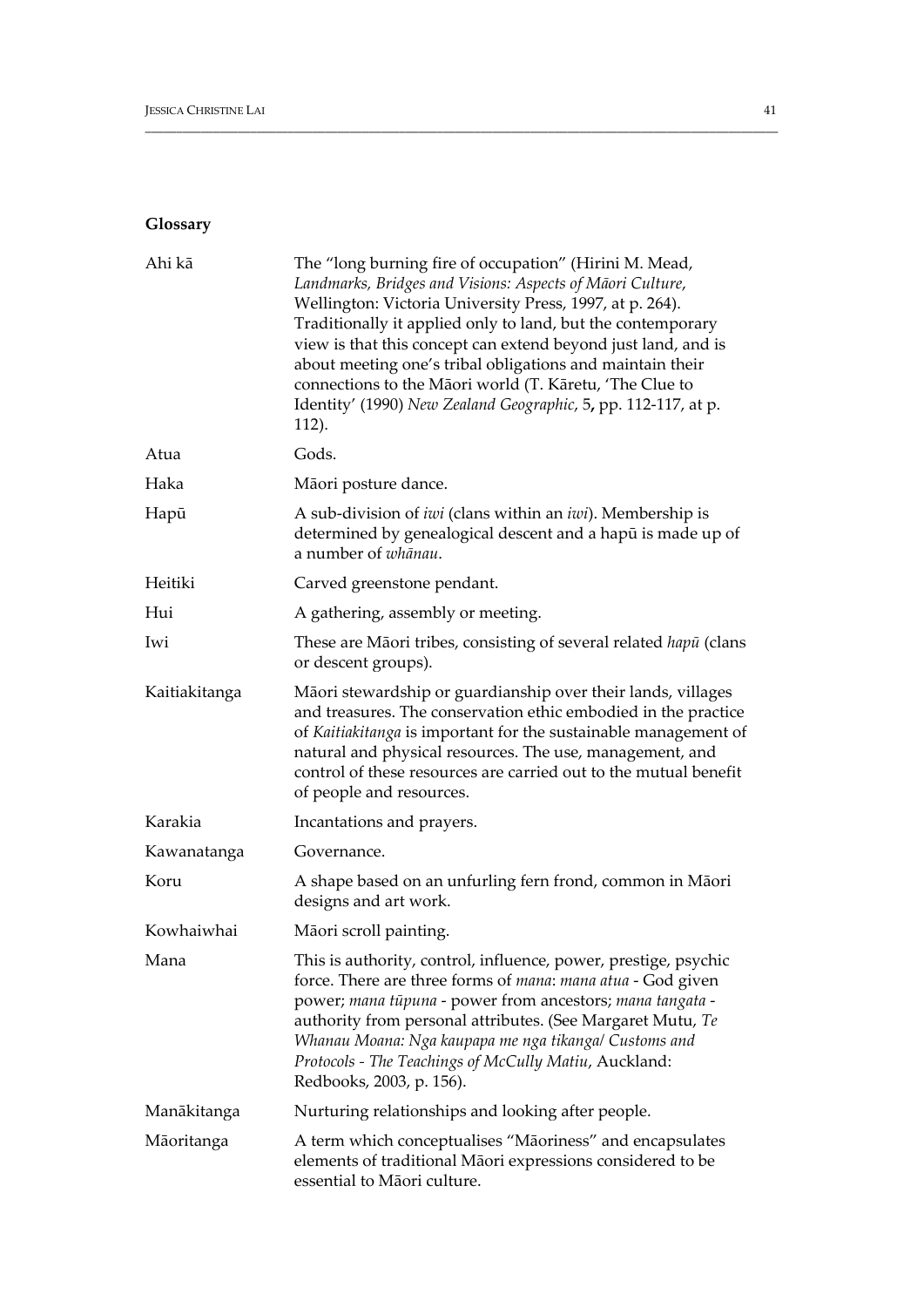| Marae                      | Sacred places, which serve both a religious and social purpose<br>in pre-Christian Polynesian societies.                                                                                                                                                                                                                                                                                                                                                |
|----------------------------|---------------------------------------------------------------------------------------------------------------------------------------------------------------------------------------------------------------------------------------------------------------------------------------------------------------------------------------------------------------------------------------------------------------------------------------------------------|
| Mātauranga<br>Māori        | Māori knowledge; traditional knowledge of cultural practice;<br>the body of knowledge originating from Māori ancestors,<br>including the Māori world view and perspectives, Māori<br>creativity and cultural practices.                                                                                                                                                                                                                                 |
| Moko                       | Māori facial tattoo.                                                                                                                                                                                                                                                                                                                                                                                                                                    |
| Mokopuna                   | Grandchild or descendent.                                                                                                                                                                                                                                                                                                                                                                                                                               |
| Ngāngara (also<br>ngārara) | insect, creepy-crawly, reptile                                                                                                                                                                                                                                                                                                                                                                                                                          |
| Ngā taonga<br>tūturu       | Objects that relate to Māori culture, history or society.                                                                                                                                                                                                                                                                                                                                                                                               |
| Noa                        | To be free of Tapu. The tapu of taonga sometimes needs to be<br>removed temporarily before people can make use of them.<br>Karakia are important for the removal of tapu from taonga,<br>rendering them noa.                                                                                                                                                                                                                                            |
| Pākehā                     | A name used to refer to non-Māori, usually of European<br>decent.                                                                                                                                                                                                                                                                                                                                                                                       |
| Pitau                      | See koru.                                                                                                                                                                                                                                                                                                                                                                                                                                               |
| Rangātiratanga             | See Tino rangātiratanga.                                                                                                                                                                                                                                                                                                                                                                                                                                |
| Taiaha                     | Traditional Māori weapon.                                                                                                                                                                                                                                                                                                                                                                                                                               |
| Ta moko                    | The art of Māori tattooing.                                                                                                                                                                                                                                                                                                                                                                                                                             |
| Tāngata Whenua             | A term sometimes used by the Māori to self-identify. In its<br>broadest sense, it means "people of the land", so is also used to<br>mean "Indigenous people".                                                                                                                                                                                                                                                                                           |
| Tangi                      | Funeral service.                                                                                                                                                                                                                                                                                                                                                                                                                                        |
| Taniko                     | Māori weaving.                                                                                                                                                                                                                                                                                                                                                                                                                                          |
| Taonga                     | Treasures or highly prized possessions or holdings; sacred.                                                                                                                                                                                                                                                                                                                                                                                             |
| Tapu                       | To be sacred (the opposite of noa). People, objects or places can<br>be tapu. All taonga are tapu.                                                                                                                                                                                                                                                                                                                                                      |
| Te ao Māori                | A Māori world view. Literally "the Māori world".                                                                                                                                                                                                                                                                                                                                                                                                        |
| Te reo Māori               | The Māori language.                                                                                                                                                                                                                                                                                                                                                                                                                                     |
| Tikanga Māori              | "Māori tools of thought and understanding that help organise<br>behaviour" (Hirini M. Mead, Tikanga Māori: Living by Māori<br>Values, Wellington: Huia Publishers, 2003, at p. 12), or a "Māori<br>way of doing things" (New Zealand Law Commission, Māori<br>Custom and Values in New Zealand Law, Wellington: NZLC, 2011<br>at p. 17). They are subject to interpretation, there are tribal<br>variations and there is fluidity in their application. |
| Tino                       | Sovereignty, chieftainship, self-determination.                                                                                                                                                                                                                                                                                                                                                                                                         |

\_\_\_\_\_\_\_\_\_\_\_\_\_\_\_\_\_\_\_\_\_\_\_\_\_\_\_\_\_\_\_\_\_\_\_\_\_\_\_\_\_\_\_\_\_\_\_\_\_\_\_\_\_\_\_\_\_\_\_\_\_\_\_\_\_\_\_\_\_\_\_\_\_\_\_\_\_\_\_\_\_\_\_\_\_\_\_\_\_\_\_\_\_\_\_\_\_\_\_\_\_